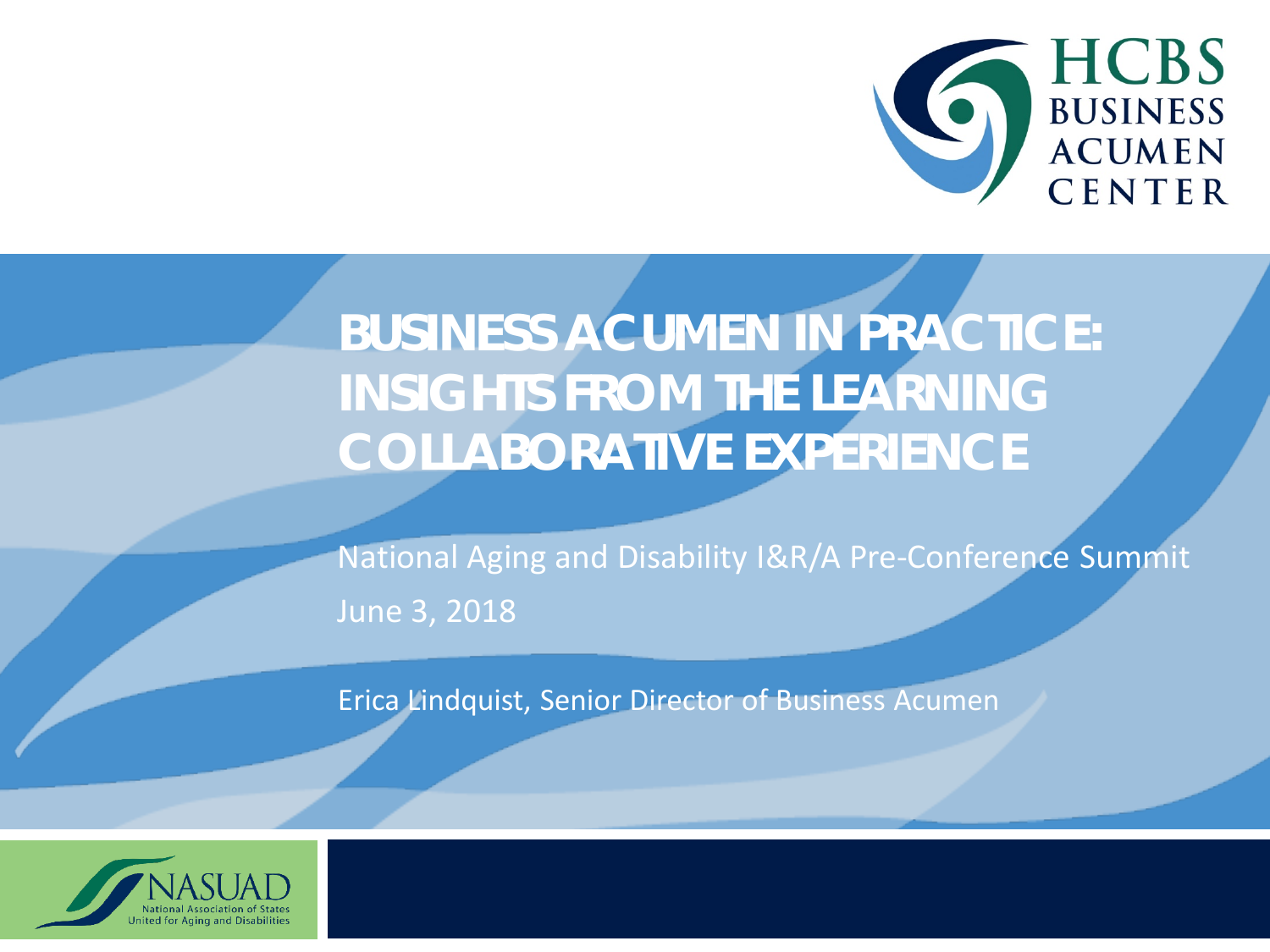#### **Learning Collaborative: Purpose**



**2**

Explore Ideas<br>Share Experiences Create Solutions, Think Out Loud Offer Resources No Wrong Questions<br>Olla Dorate Ask Questions Learn<br>Think Out Loud<br>Create Solutions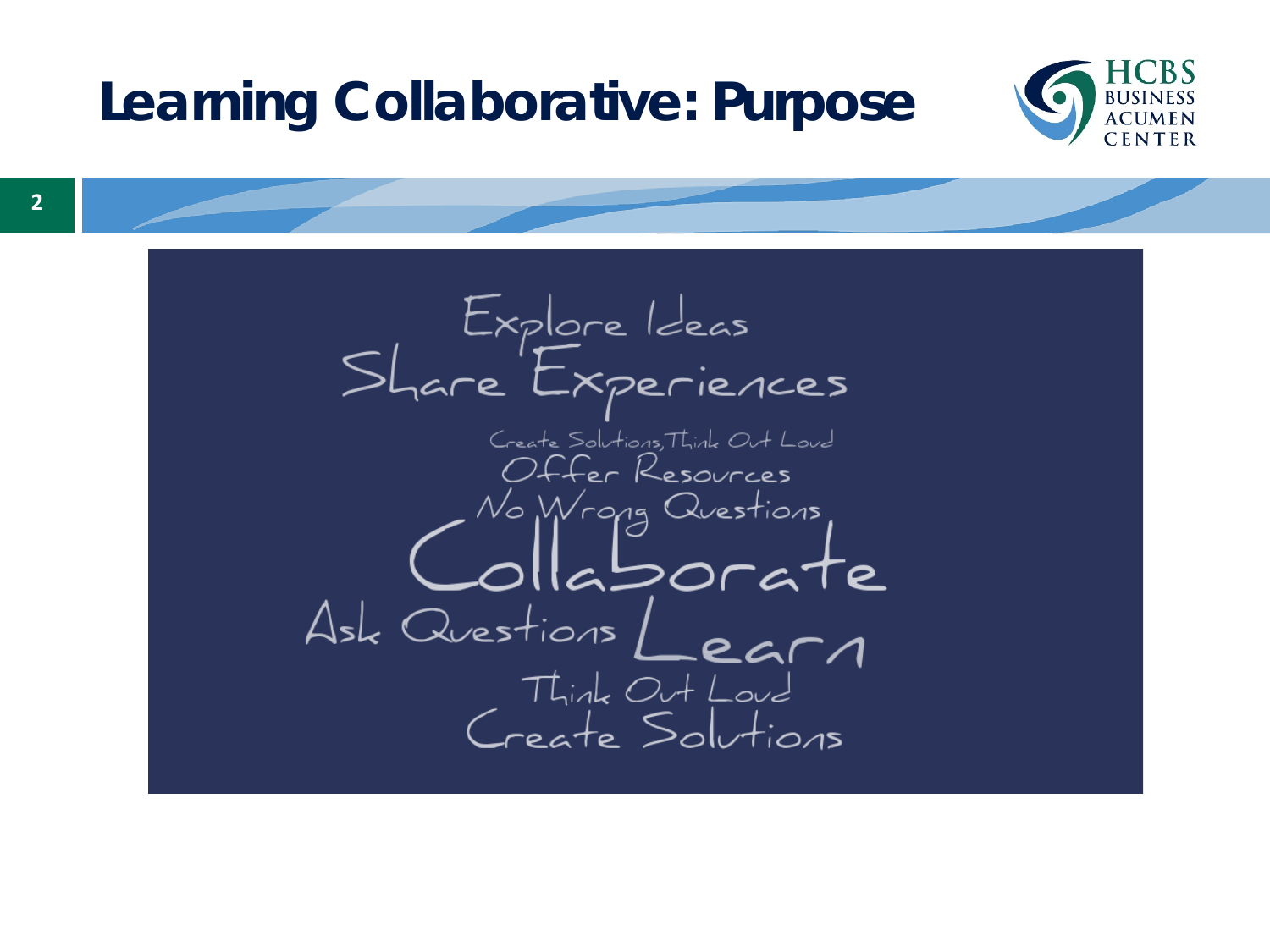#### **Two Collaboratives – Two Objectives**



- Business Acumen Learning Collaborative
	- Develop and implement business-related strategies to statespecific challenges to integrating long term services and supports and healthcare services
- Business Development Learning Collaborative
	- **EValuate the CBO business environment and develop** business strategies to strengthen and sustain communitybased organizations that serve people with disabilities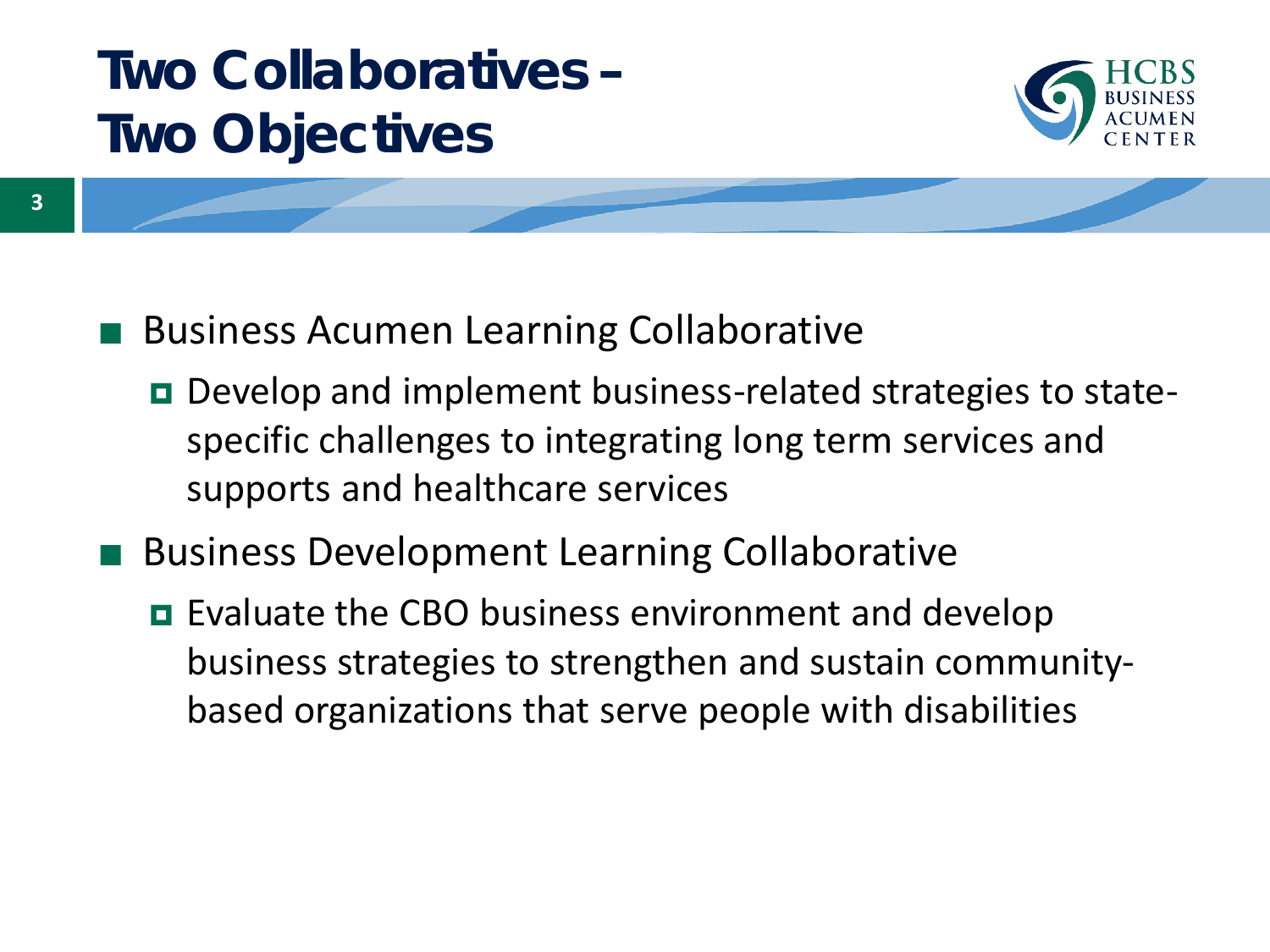#### **Business Acumen Learning Collaborative**



Maryland Missouri New Hampshire New York New York New York New York New York New York New York New York New York New York New York New York New York New York New York New York New York New York New York New York New York New York New York New York New Yo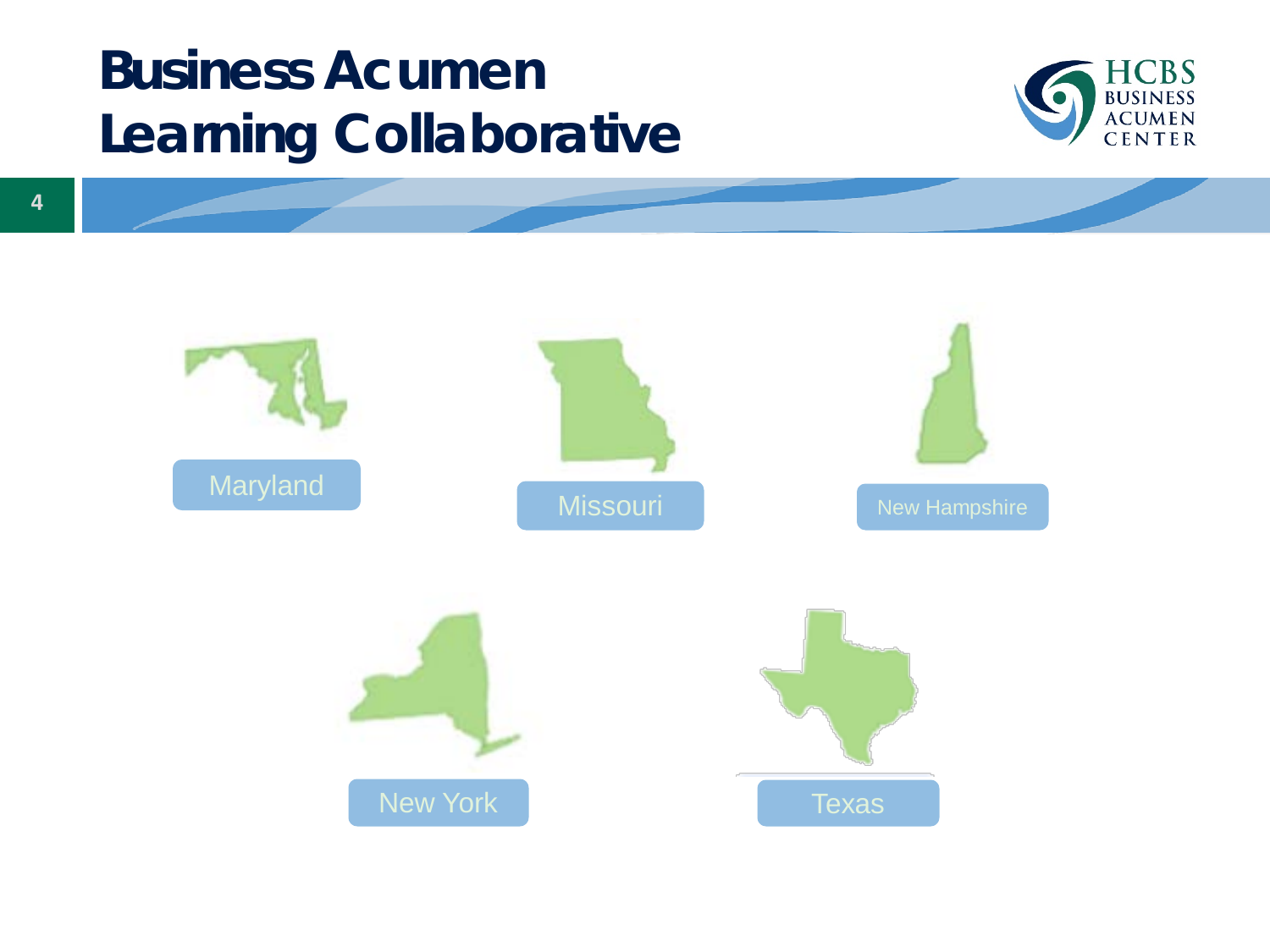#### **Business Development Learning Collaborative**







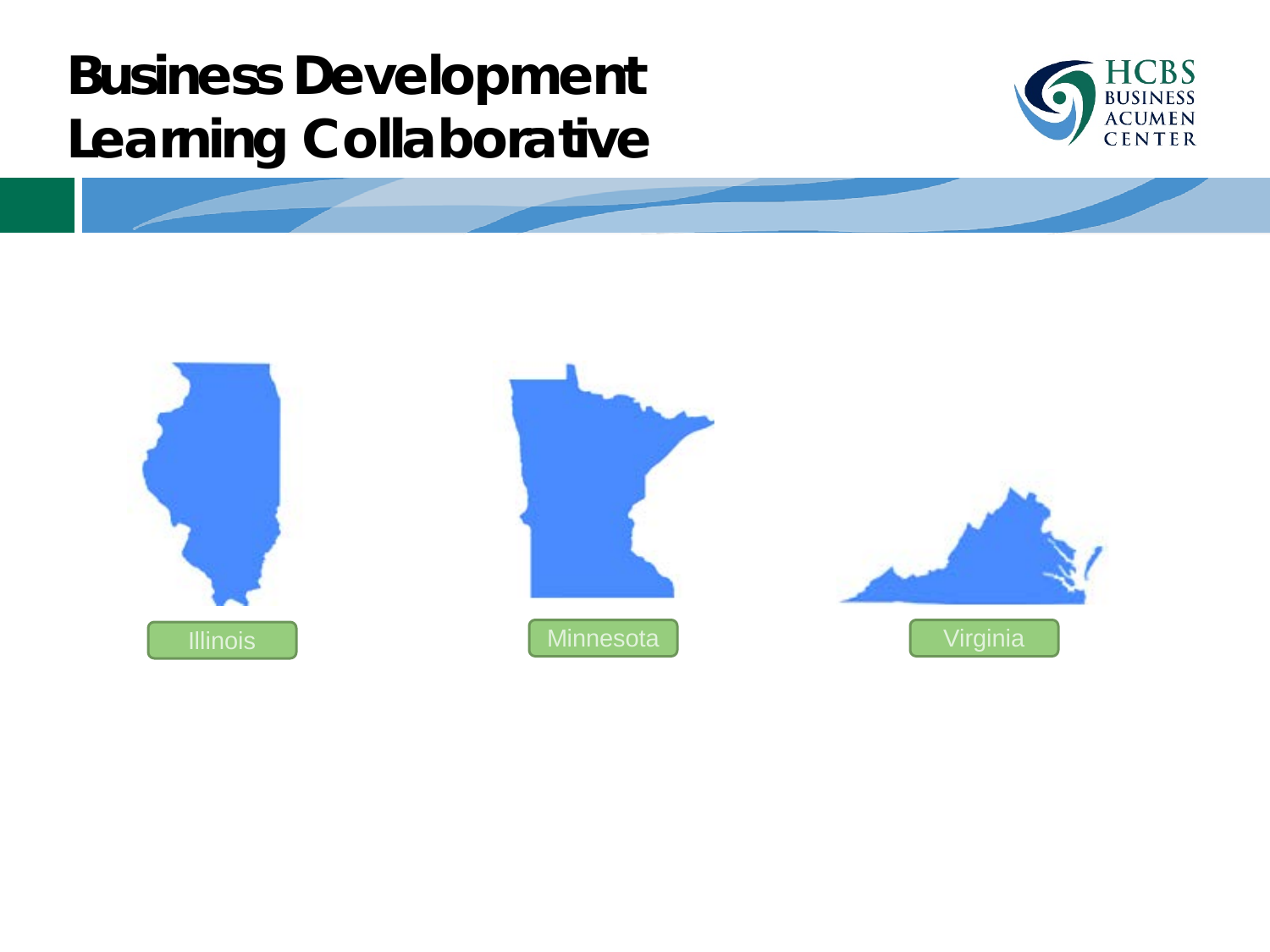

# Business Acumen



BDLC

#### Module 3: **Execute**

\* Identify/ Manage Risk

\* Pricing

\* ROI

\* Contracting

Module 4: Monitor, Evaluate, Adjust

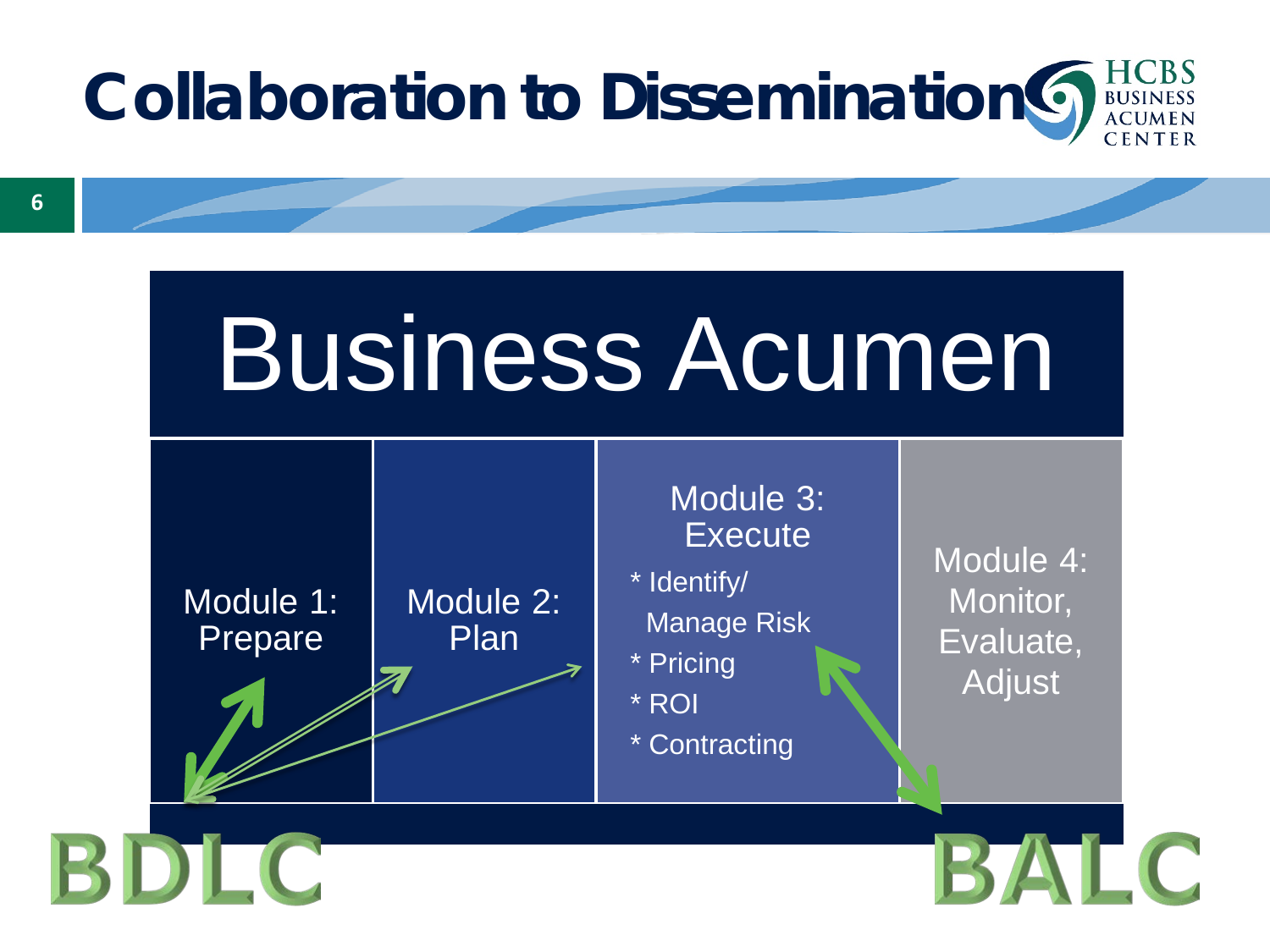#### **Business Acumen Learning Collaborative – Key Themes**

#### **Key Themes**

- Increase CBO Capacity to Develop and Implement Sustainable Business Practices
- **Promote Disability Provider Organizations to be Successful in** Building & Implementing Integrated Care Approaches
- Common Challenges
	- $\blacksquare$  Transitions in Funding
	- System Transformations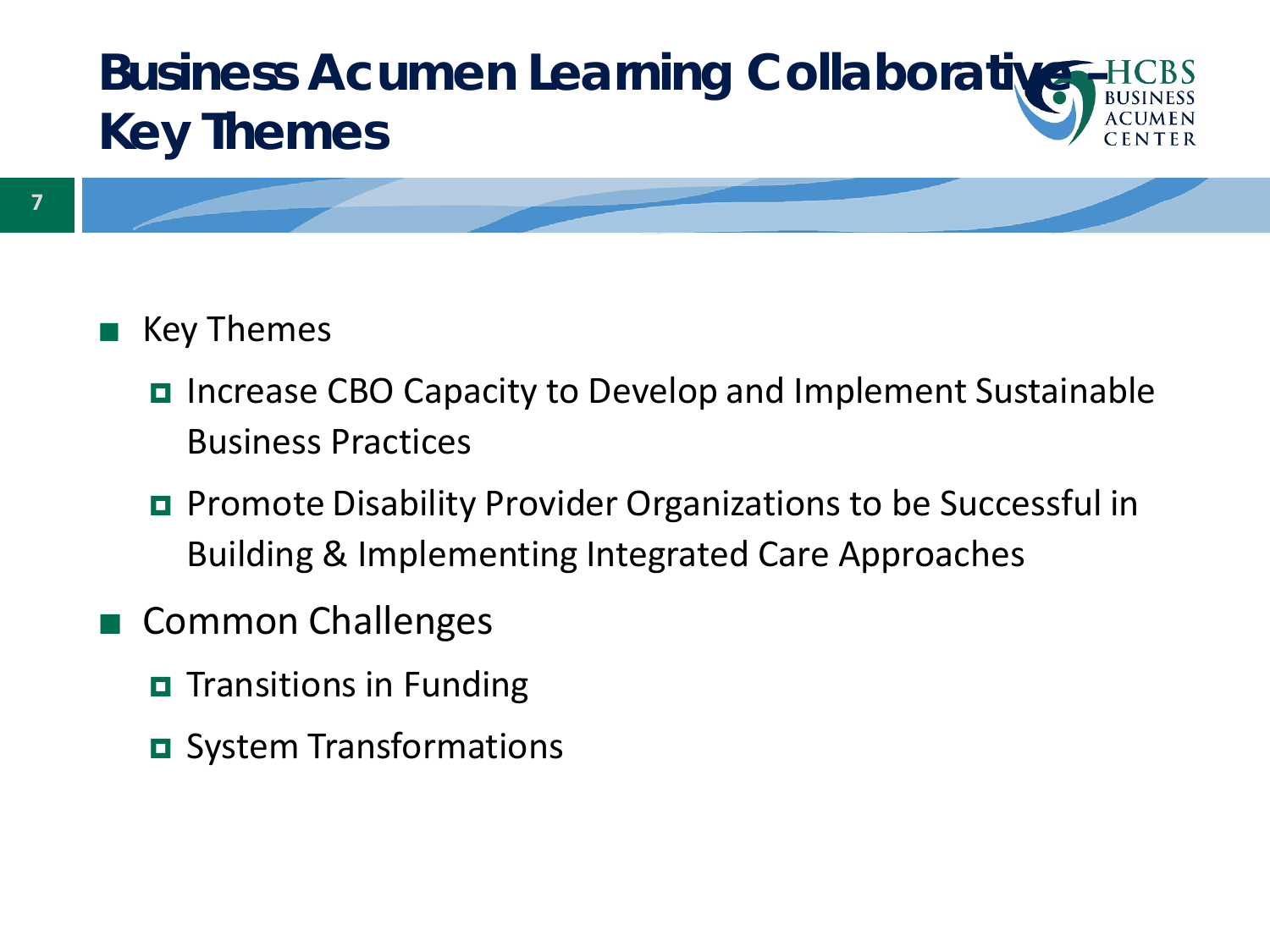



**8**

Maryland's Centers for Independent Living will understand the components, timeline, and potential of the State's unique Total Cost of Care Model; evaluate their current capacity and service nature; and develop draft business plans for partnering with healthcare entities.

4 Priorities:

- 1. Training/Technical Assistance
- 2. Evaluation
- 3. Partnership Development
- 4. Creating a Business Plan

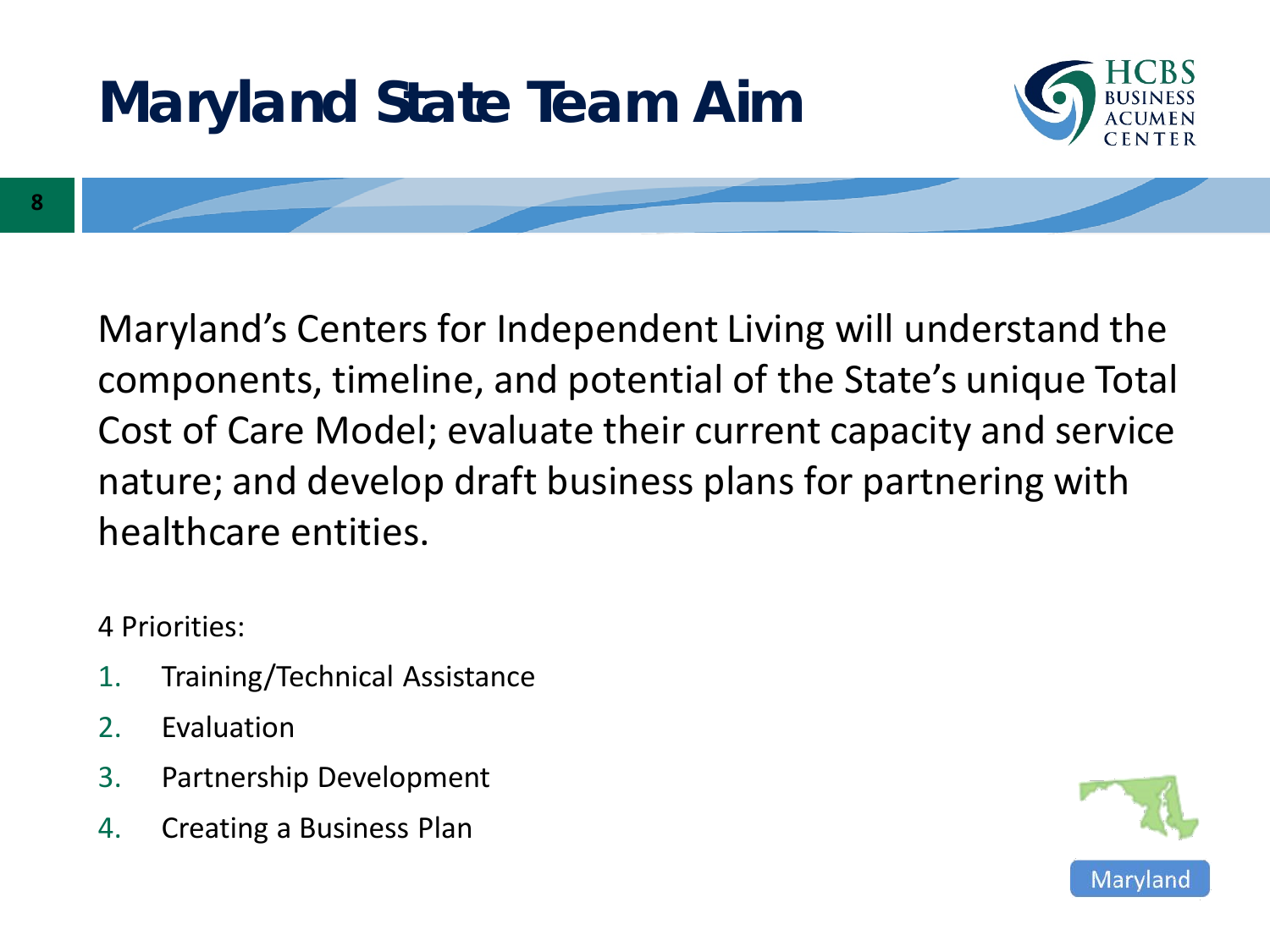# **Maryland's Team**



- Who's Part of the Team
	- **D** Maryland Department of Disabilities
	- Maryland Association of Centers for Independent Living (CILs) and their members
- Why did they come together?
	- To explore opportunities to leverage the strengths and knowledge of the state's CILs and integrate their services into the healthcare delivery system to improve the quality of care for people with disabilities, in light of Maryland's decision not to pursue MLTSS and the conclusion of key federal initiatives.

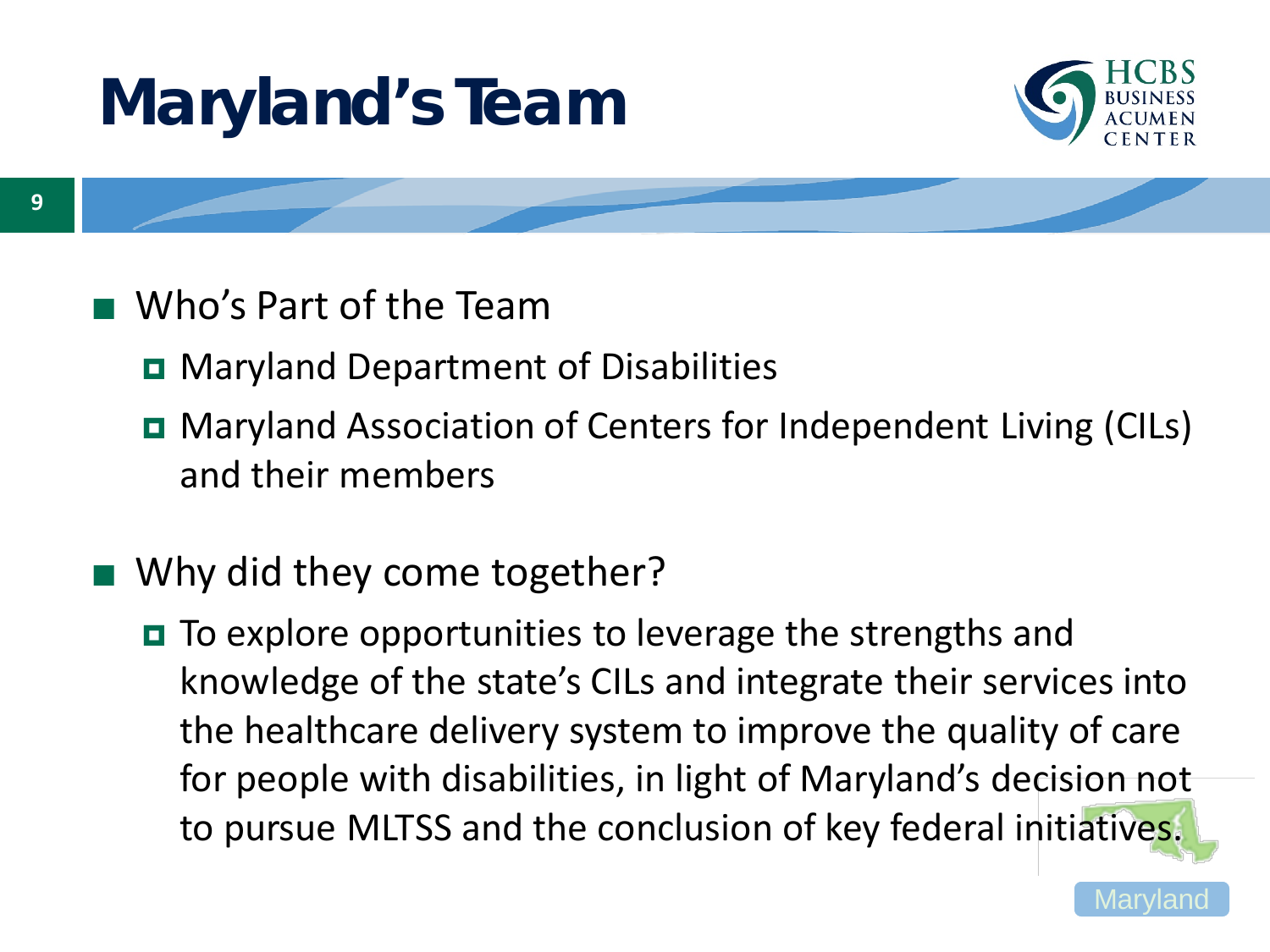# **Maryland's Successes & Achievements To Date**

**10**



- Two CILs have partnered with their local Aging and Disability
	- Resource Center to serve a valuable role in the Hospital to Home Transition Program
	- Determined the most advantageous partnership opportunity with healthcare entitles within Maryland's Total Cost of Care Model roll-out.
	- **□** Scheduled a meeting with a leading Managed Care Organization in the state to discuss partnership opportunities

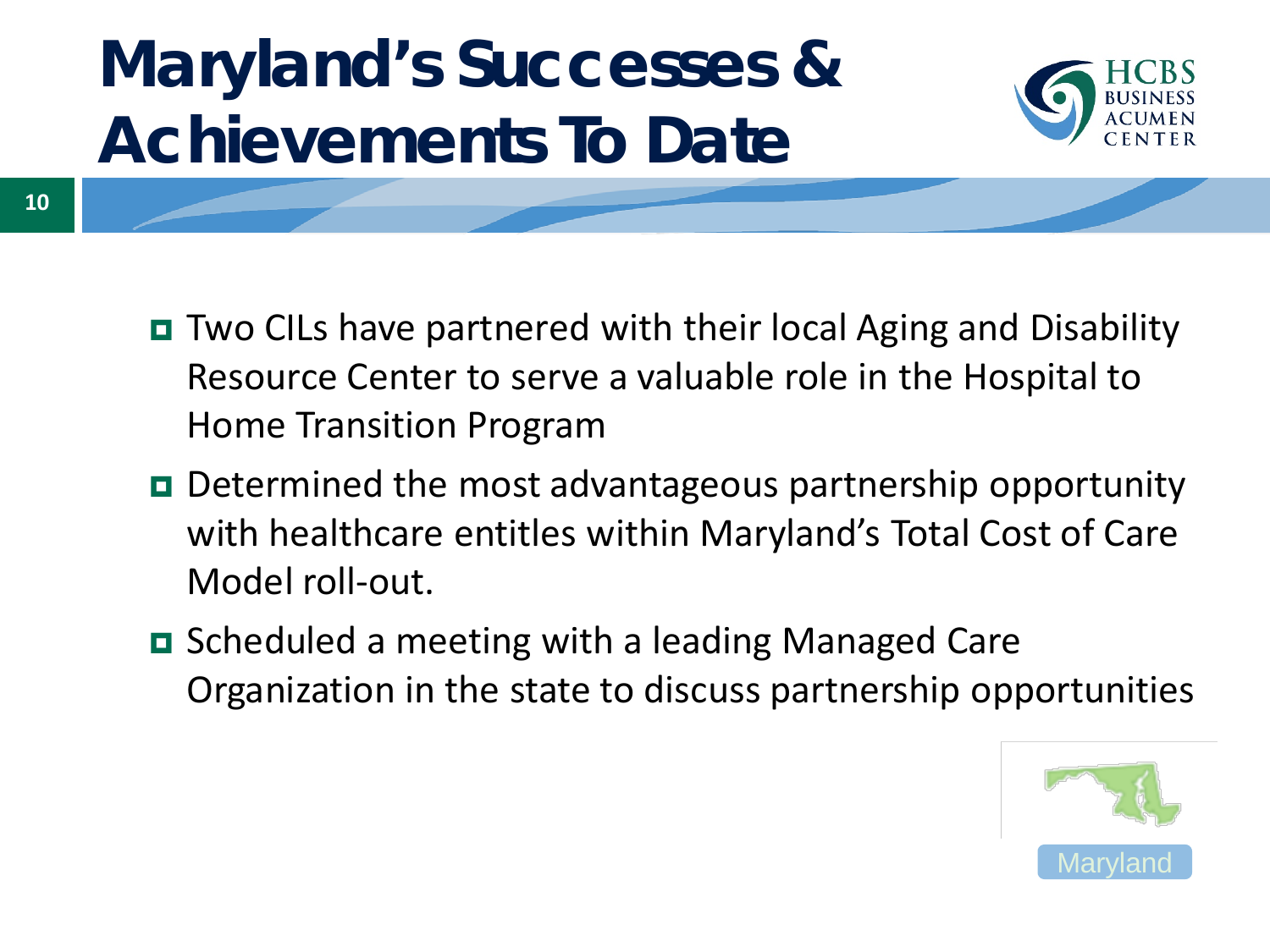#### **Missouri State Team Aim**



**11**

■ Create an integrated system that demonstrates improved health outcomes, reduced costs, and increased stakeholder satisfaction through building collaboration and CBO capacity for people with IDD who are aging and/or living with co-occurring conditions.

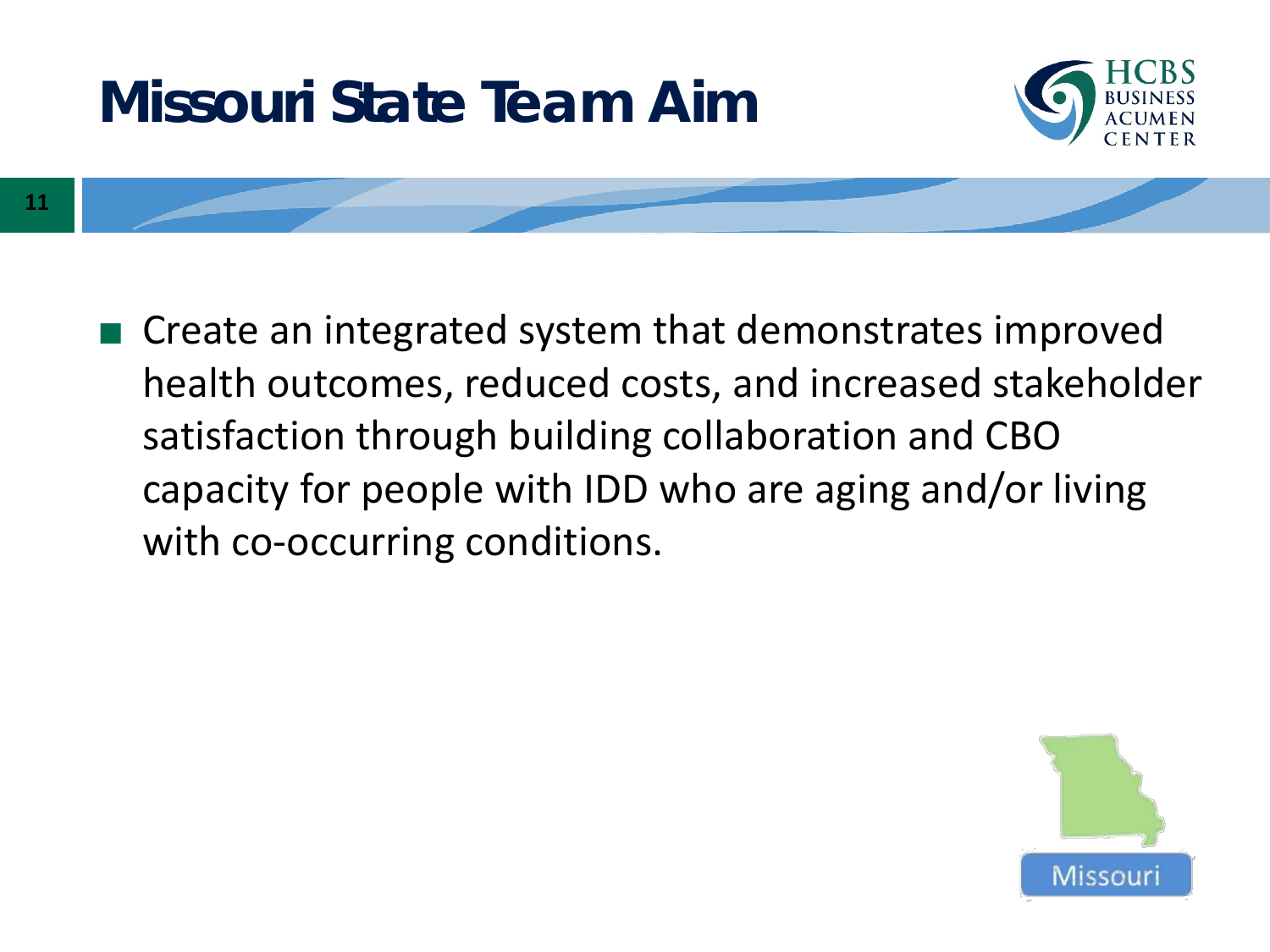# **Missouri's Team**



#### Who's Part of the Team?

- Missouri Department of Mental Health; Missouri Division of Health & Senior Services; Missouri Department of Social Services (Medicaid)
- **Quasi Governmental Agencies**
- University Center for Excellence in Developmental Disabilities
- **Non-profit and for profit service agencies**
- $\blacksquare$  Trade Associations for service provider networks
- Why Did They Come Together?
	- Missou Missouri needs to focus delivering integrated health care to individuals with intellectual and developmental disabilities (I/DD) who are aging, and building capacity to fully support individuals with co-occurring I/DD and mental illness. Missouri is currently focusing on efforts to bend the cost curve while improving the quality of care and population health for individuals with developmental disabilities, and needs technical assistance to improve efforts in this area.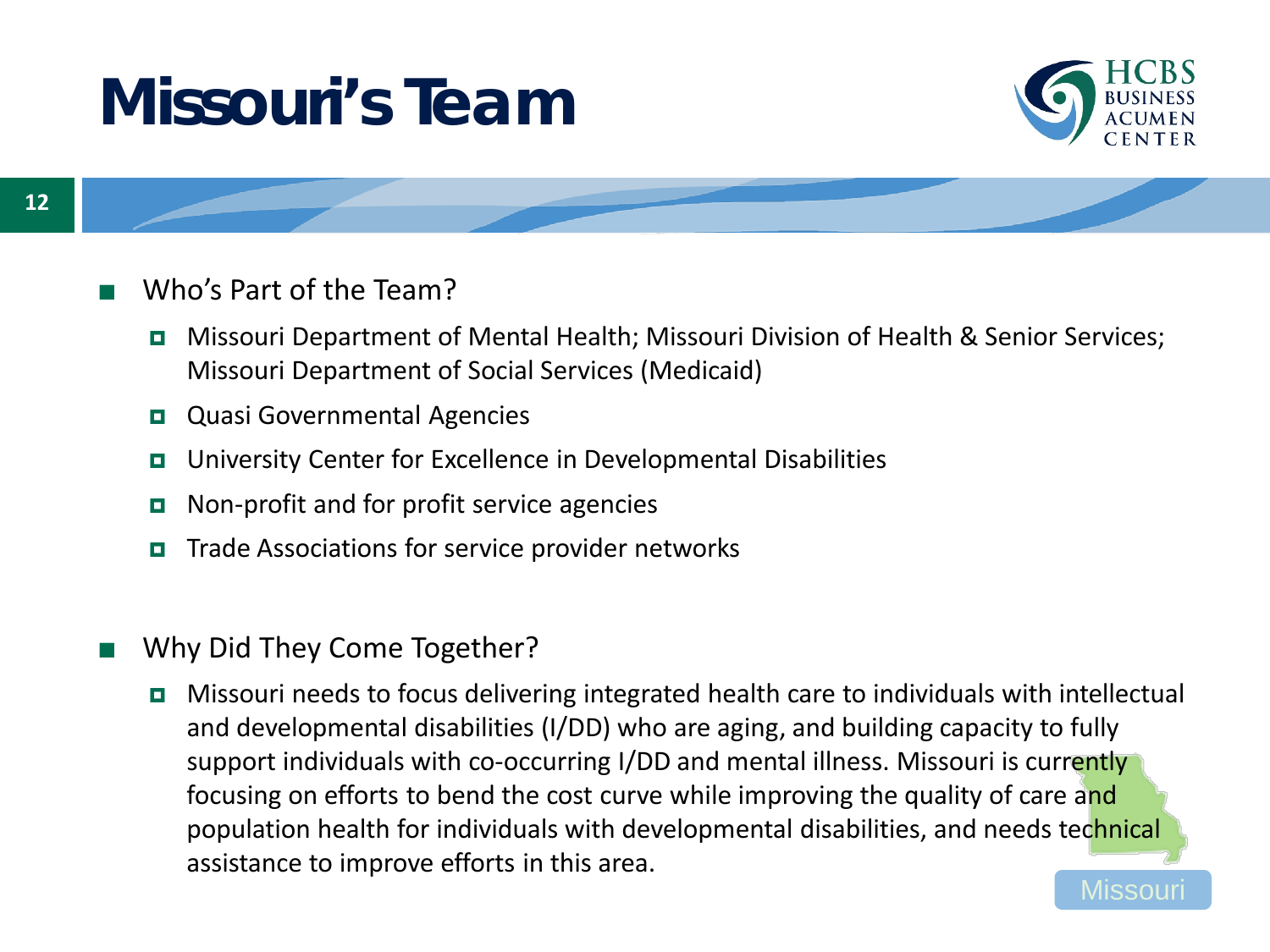

- Building a vision around shared goals. Beginning stages of collective discussions around a vision for managing care and being partners at the table to build a better system rather than putting all efforts into resistance.
- They are having conversations and planning around value based outcomes and performance based contracting which will change everything about how they do business in Missouri.

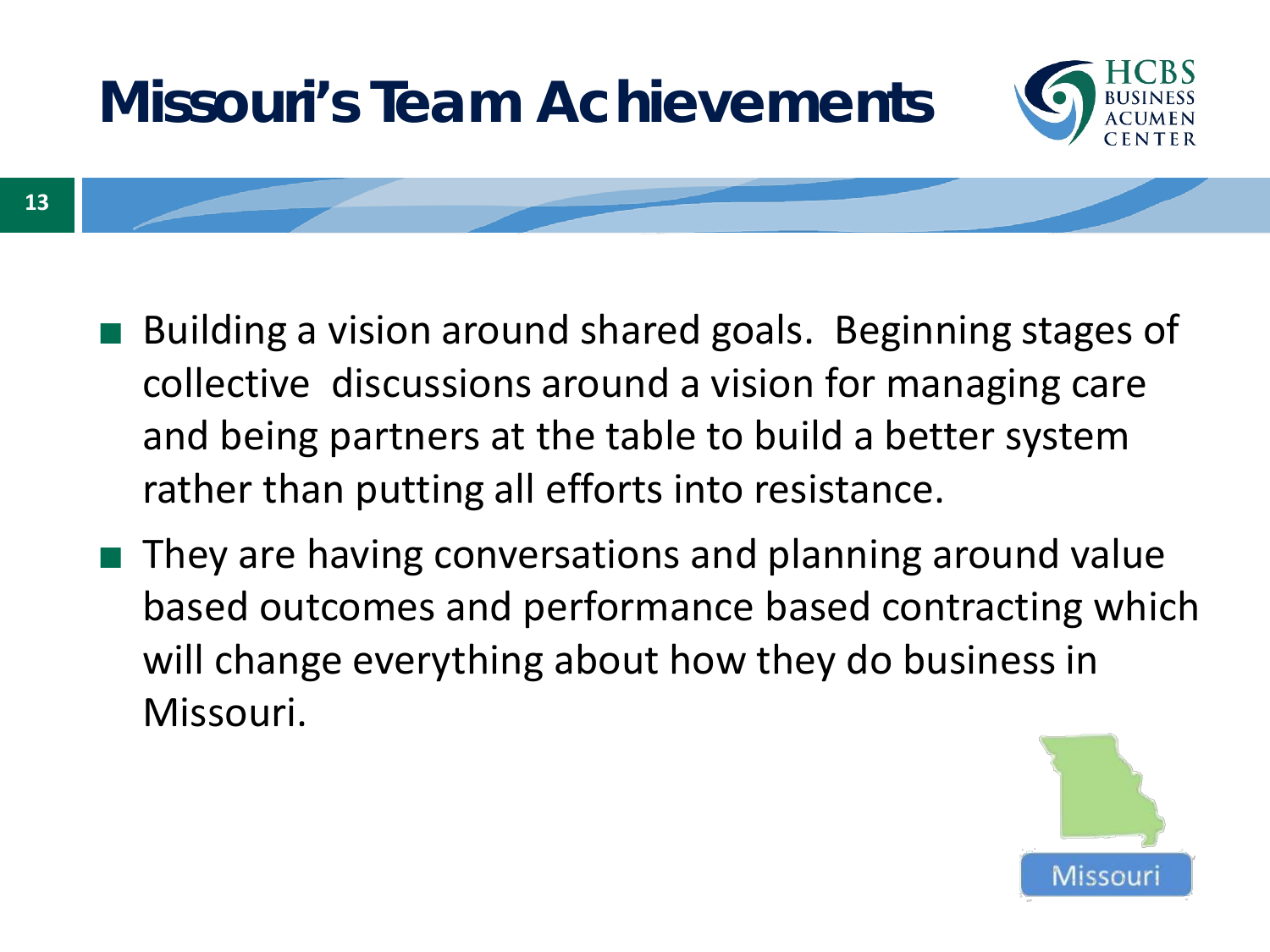

■ Early progress toward building collaboration between different groups represented. Building knowledge capacity of all members of team and extending to larger CBO networks through respective trade associations. Identified opportunities to integrate some services between DHSS, AAA and DMH systems.

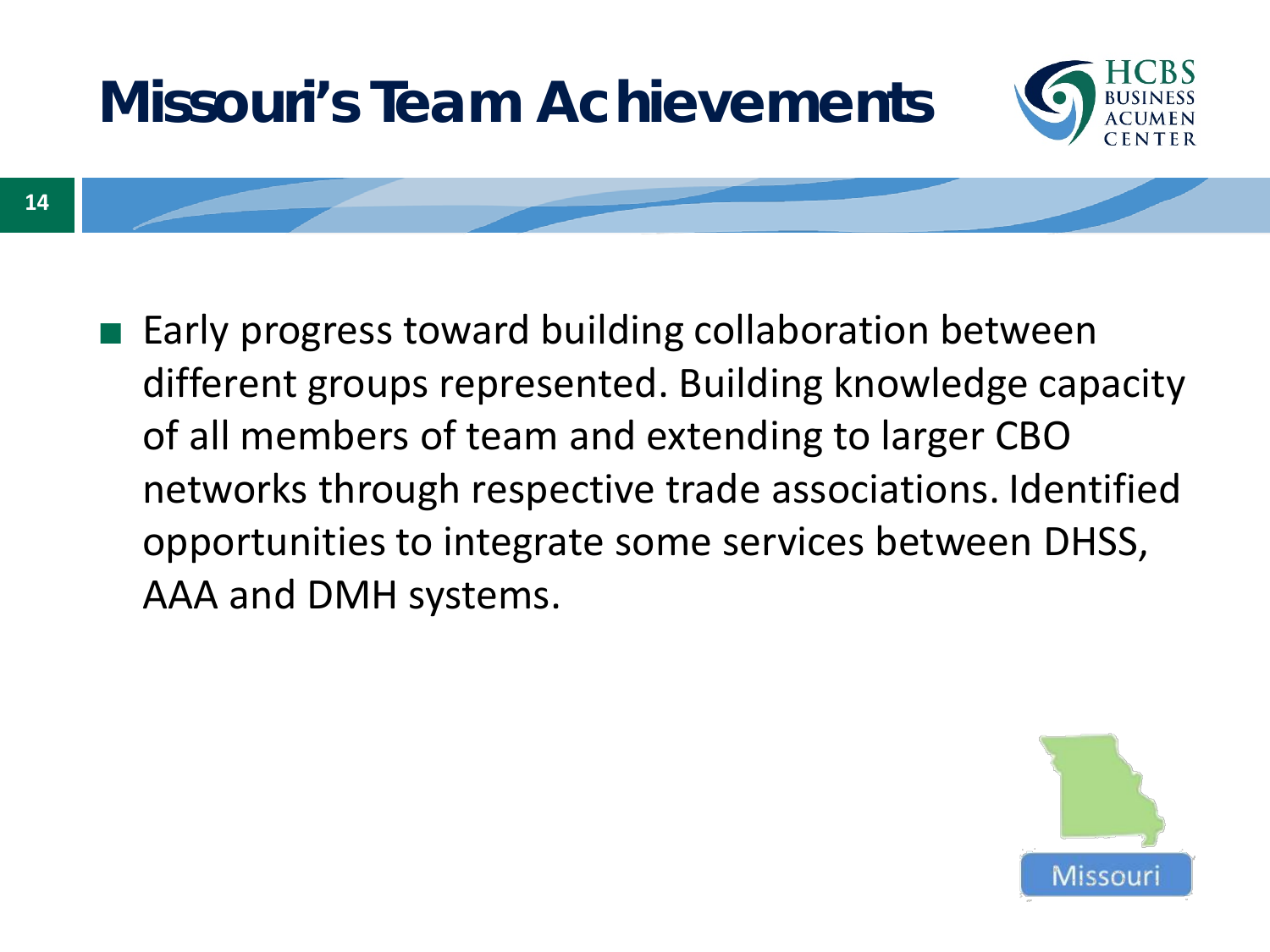### **Missouri Team Achievements**



- Early progress toward building collaboration within the team. Focus on "Buy don't Build" is helping to build bridges between departments and divisions.
	- State level collaboration to buy transportation services from AAA's and expand capacity for people with IDD and providing alternatives for CBO's.
	- Beginning strategic discussions and planning at local level between AAA's and IDD CBO's around dementia care and alternatives aging population.
	- Discussions between Community Mental Health Centers and CBOs which will diversify funding and expand use and impact of Health Care Homes for people with IDD.

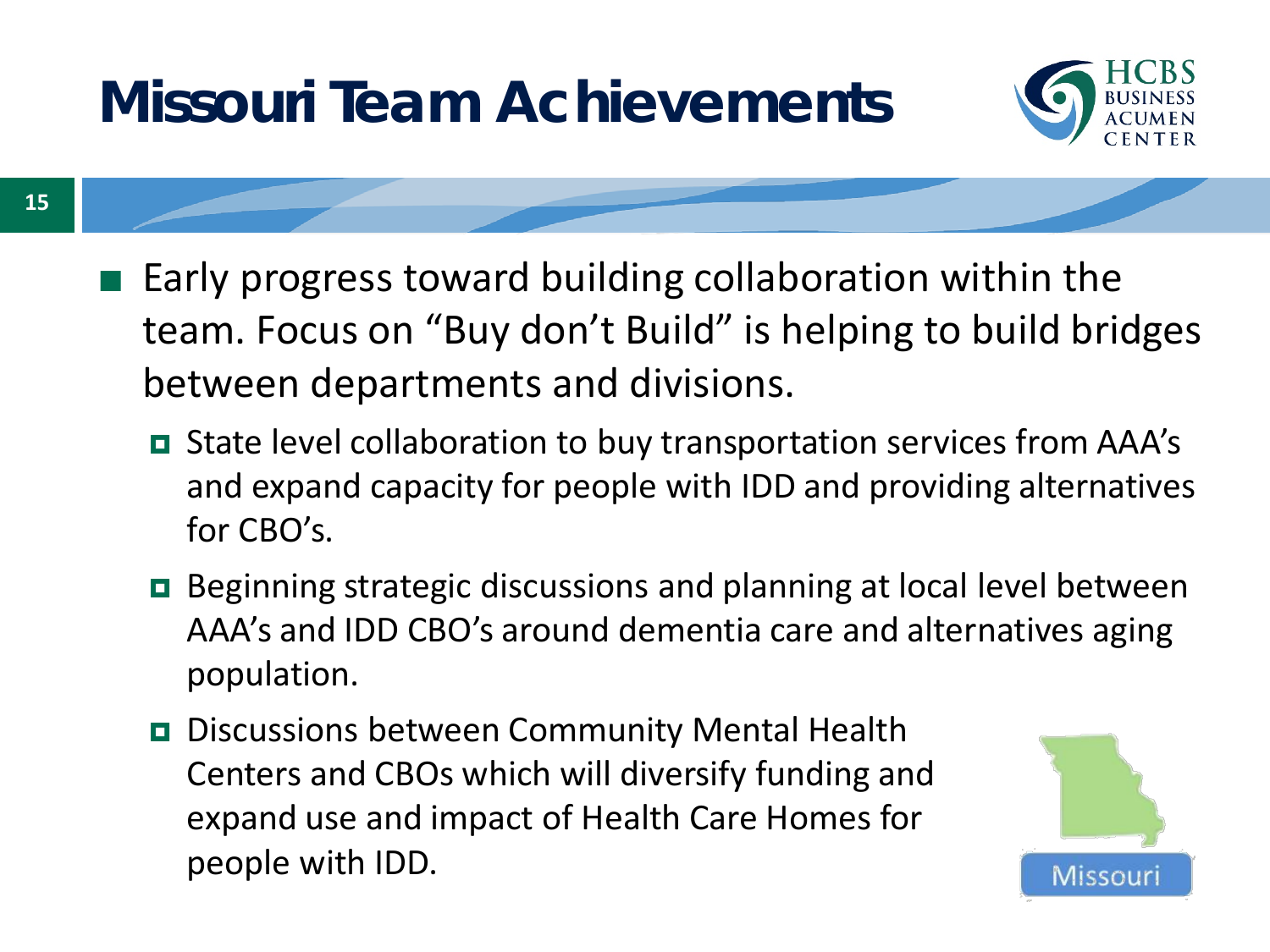### **Missouri Team Achievements**

**16**



- Building knowledge capacity of all members of team and extending to larger CBO networks through respective trade associations. Identified opportunities to integrate some services between DHSS, AAA and DMH systems.
- Building knowledge library of all team members.
- Discussions are happening within CBO's trade associations.
- Trade associations are inviting speakers to meetings and building learning tracks around managing care, VBO and PBC in local conferences.

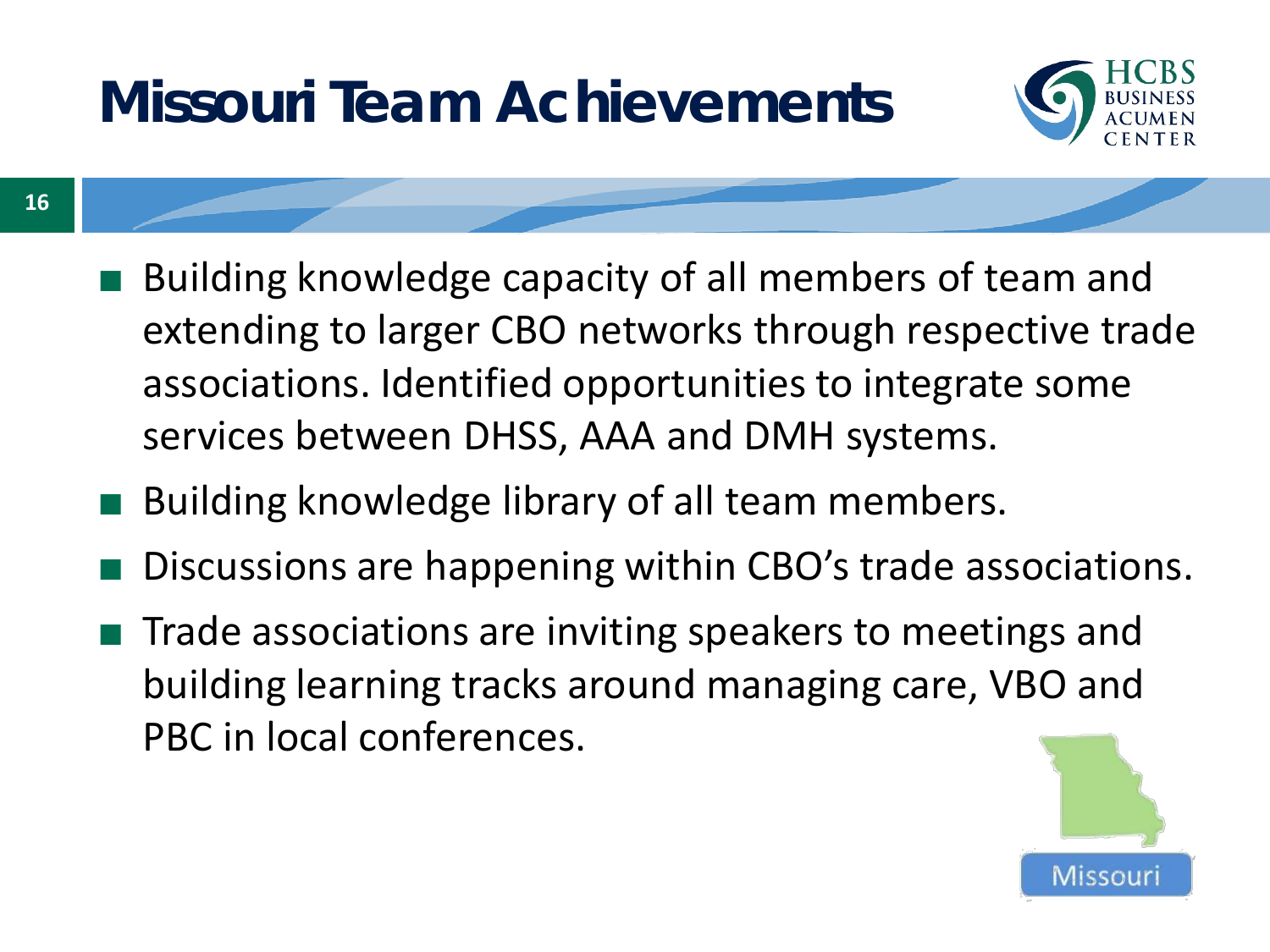

**17**

■ To strengthen and prepare New Hampshire's Long Term Supports and services system, including, but not limited to Community Based Organizations (CBOs), the Bureau of Developmental Services (BDS) and the Bureau of Elderly and Adult Services (BEAS) for the evolution of integrated, high quality and efficient services for individuals in need of support.

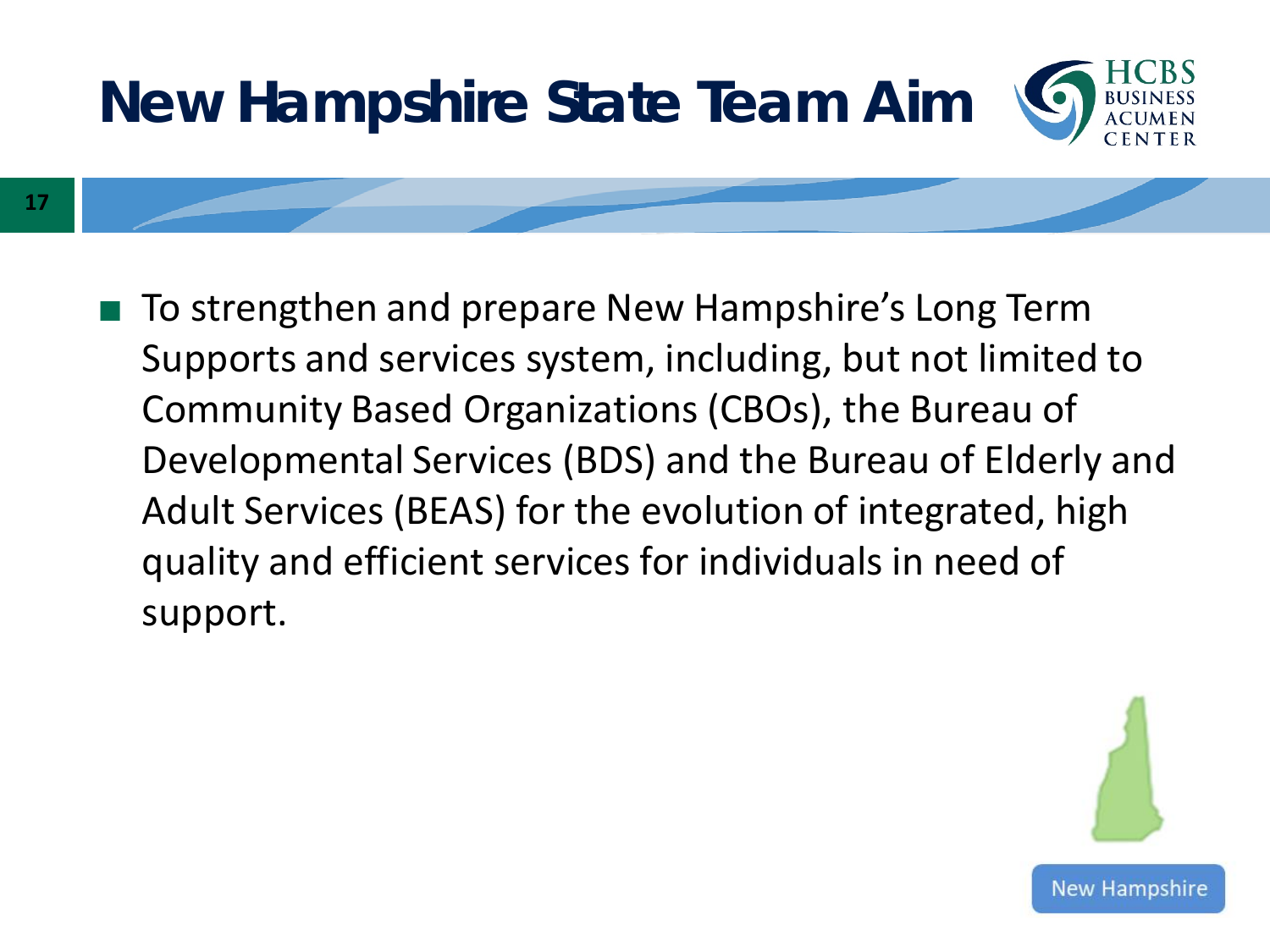# **New Hampshire's Team**



Hampshire

- Who's on the Team?
	- New Hampshire Bureau of Developmental Services; New Hampshire Bureau of Elderly and Adult Services
	- Community Support Network, Inc.
	- **Disability Rights Center**
	- **D** Community Bridges
	- **D** NH Legal Assistance
	- Granite State Case Management
- Why did they come together?
	- New Hampshire has a long history of leading efforts related service delivery innovation and now has to take the next challenge to further refine its business practices and acumen to ensure continued high quality, sustainable service delivery for integrated healthcare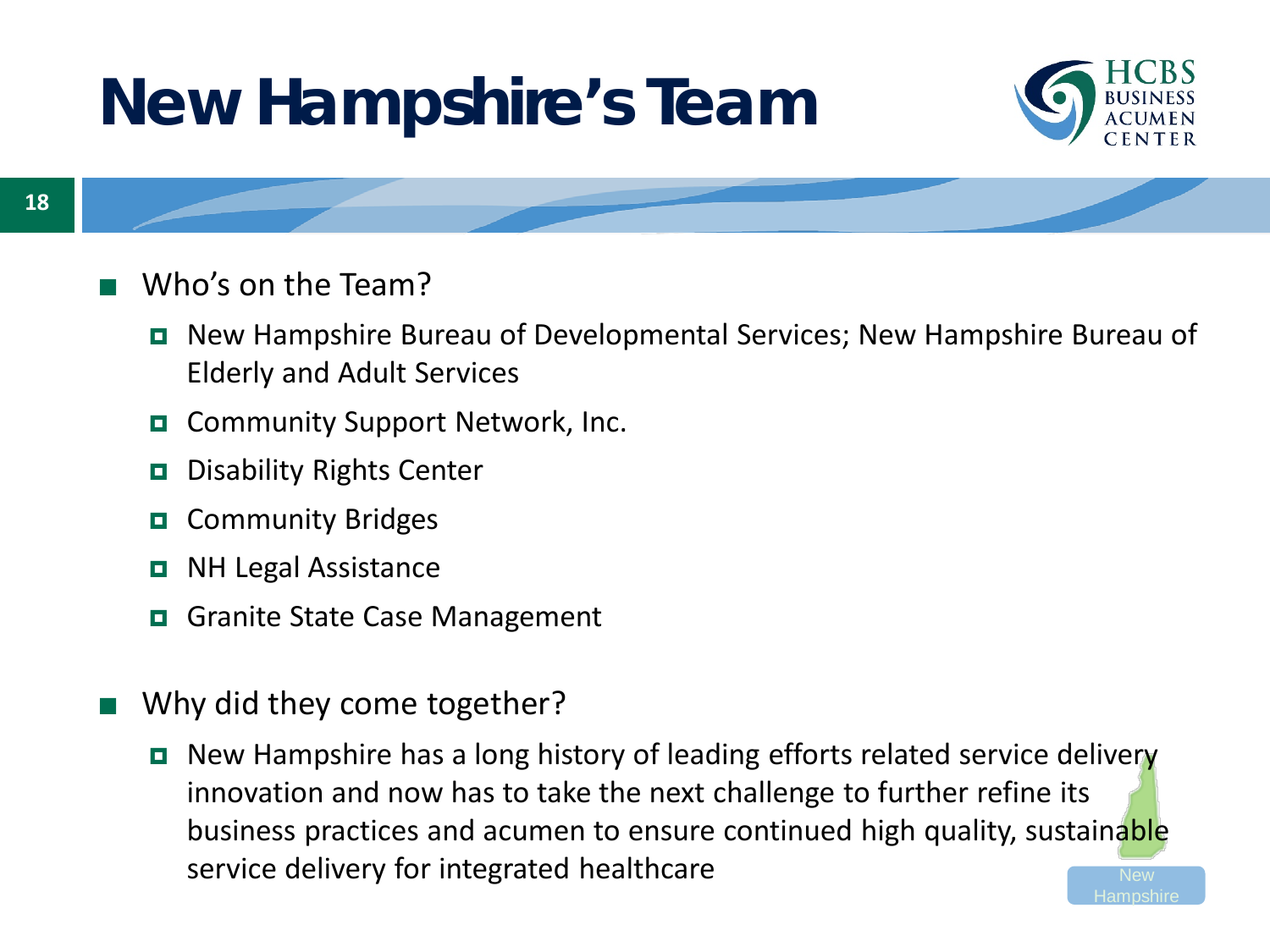

**19**

- Assembling two stakeholder groups which has generated a large amount of interest across the state.
- Establishing four working committees to support our work and aligned with our priority areas which include:
	- Performance and Value Based Contracting and Payment Process
	- **<u>E</u>** Utilization Review Process
	- **□** Linkages between CBOs and Integrated Healthcare **Organizations**
	- **Information Technology System Development**

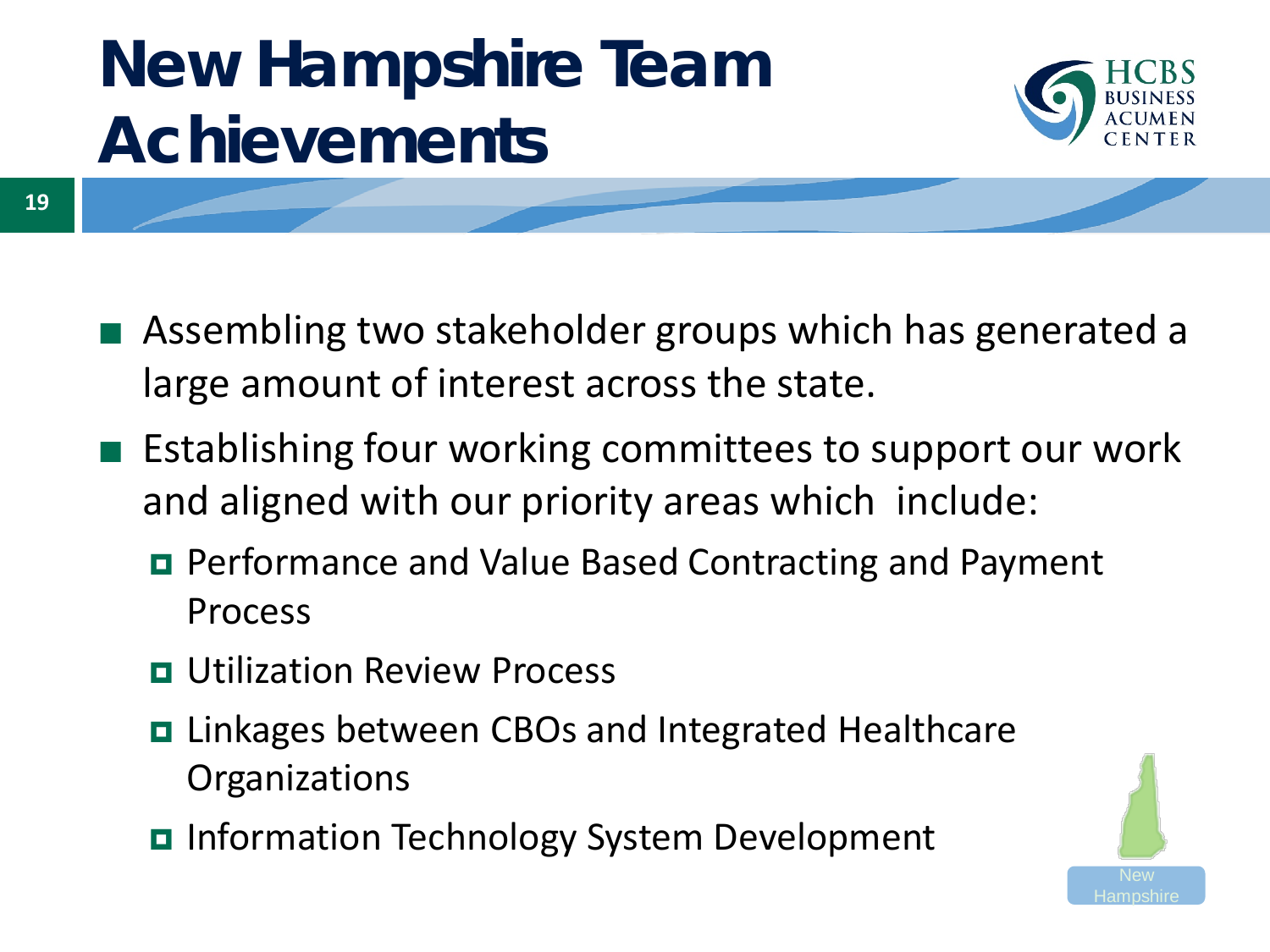

- Value Based Contracting and Payment:
	- $\blacksquare$  RFP Process Subcommittee developing a statewide process to identify provider agencies to deliver waiver services to adults with DD
	- State agency discussion on implementation of 525 contracts (Participant Directed and Managed Services) and comparison of performance statewide.
	- Governance Audit: Three year review of Area Agency performance as required by annual contracts was just published and shared with Area Agencies.

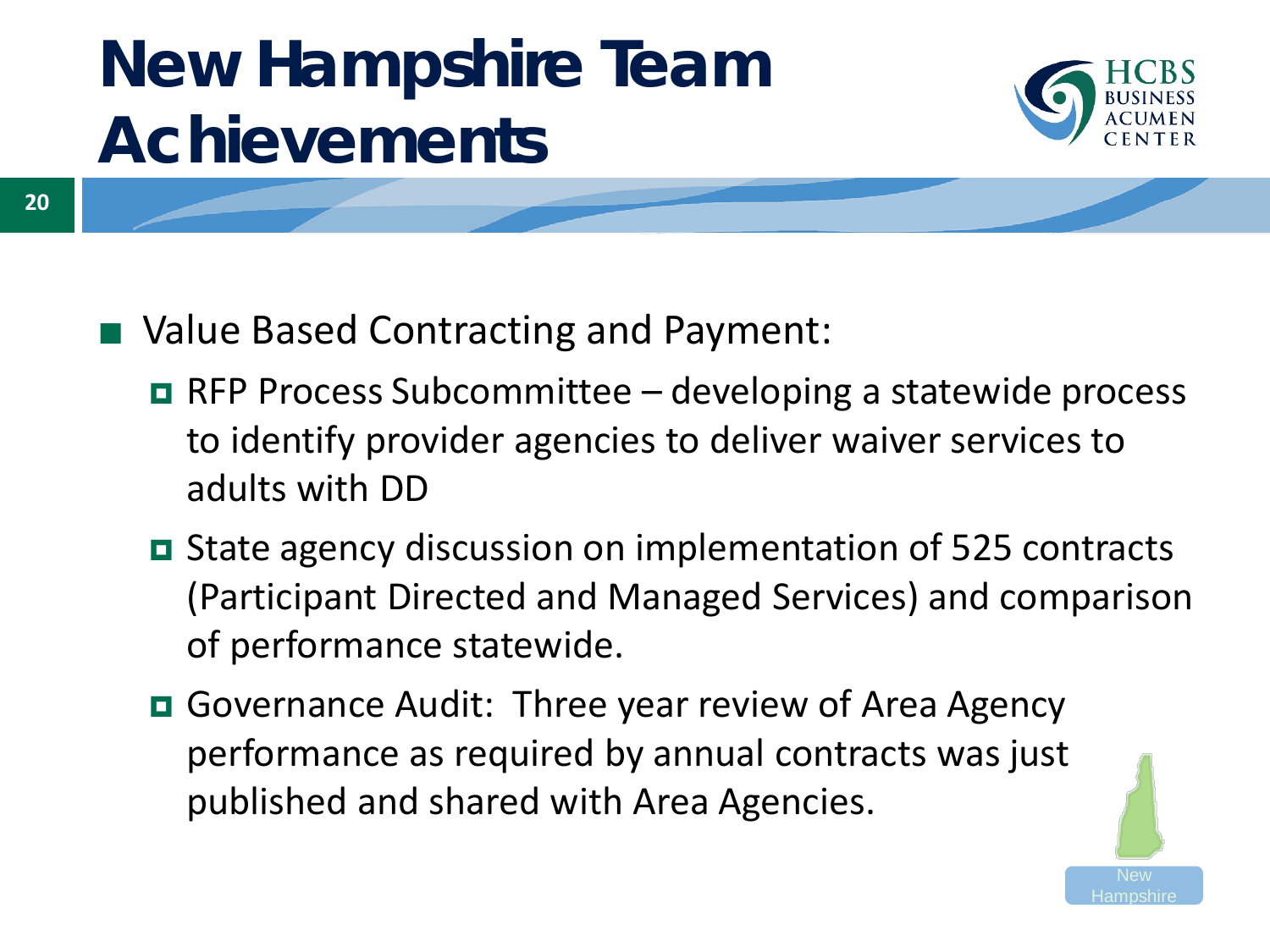

**21**

**Utilization Review Process:** 

- **D** High Cost Budget Calls
- Post Payment Review Process drafted and is being combined with the existing "clinical review" which requires a sampling of clinical records for audit and quality assurance review.
- Wait List Registry Tracker tracks money that has been allocated to individuals that are receiving wait list dollars. This formula identifies areas of "lapse" due to delays in start dates, which allows for reallocation of funds.

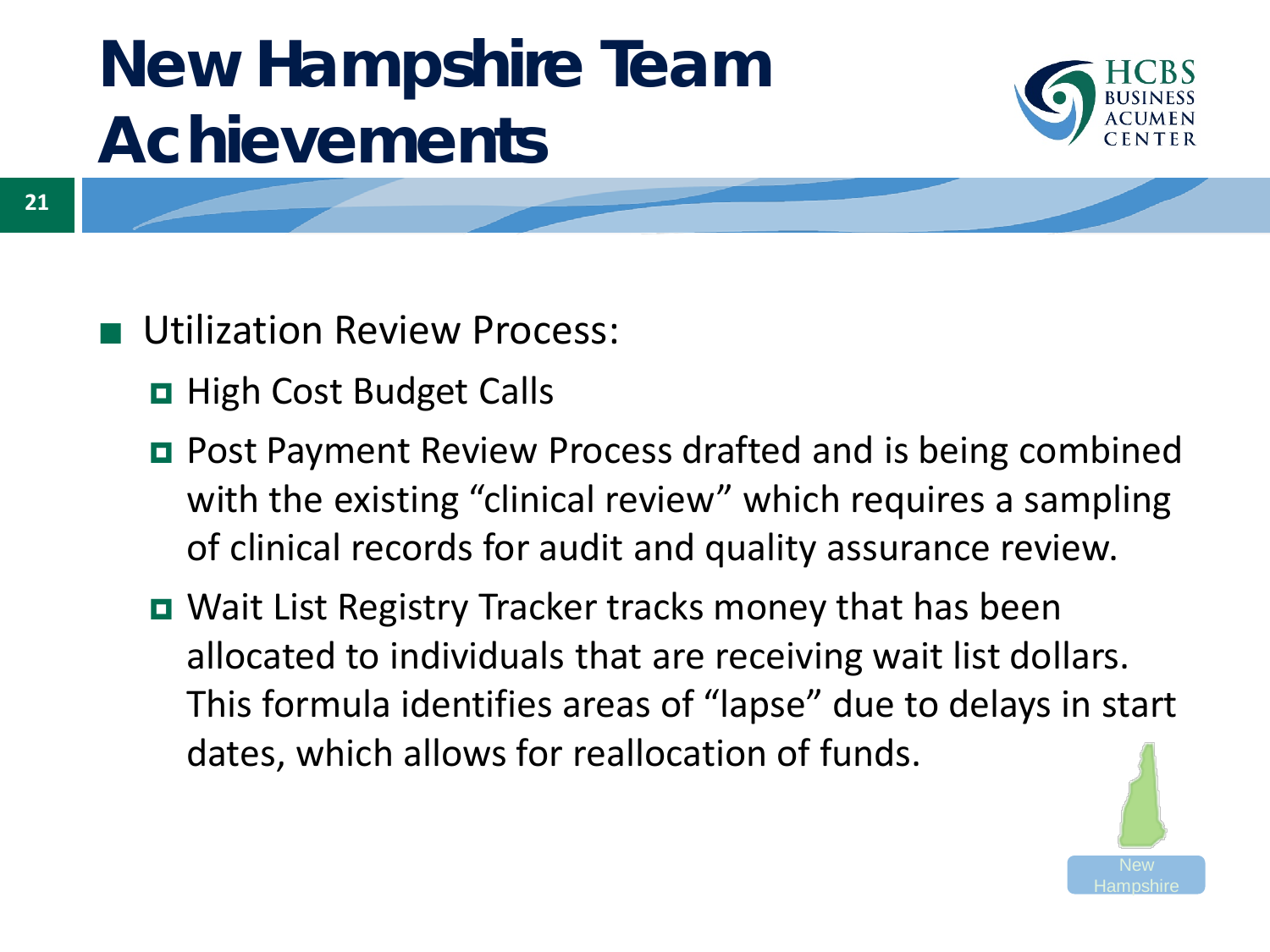

- **22**
- Linkages between CBOs and Integrated Healthcare Organizations:
	- Hosting an education session for Integrated Delivery Networks to educate them on Medicaid Services and how Medicaid works.
	- Wrap Meetings occur monthly at the State level to between multiple state bureaus
	- **ED** Protocol for people who are in the Emergency Department for 24 hours or more for behavioral needs; requires a case conference with all members of the individual's support team, including MCOs, primary care, psychiatric, etc. Hampshire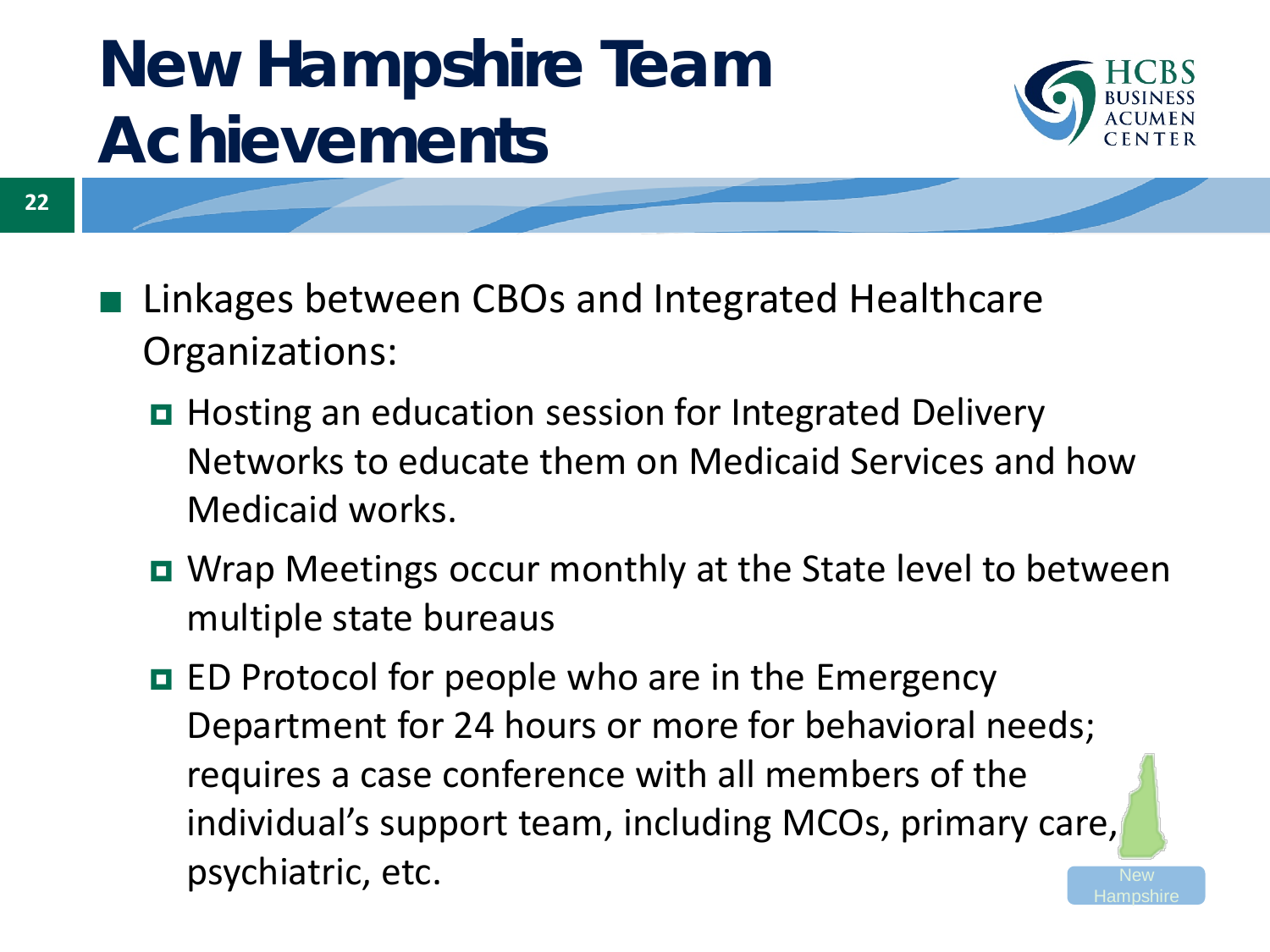

- Information Technology System Development:
	- IT Core Team working on the development of IT System to streamline various applications that are being used
	- RFI has been written and published; they are awaiting consultant RFP update

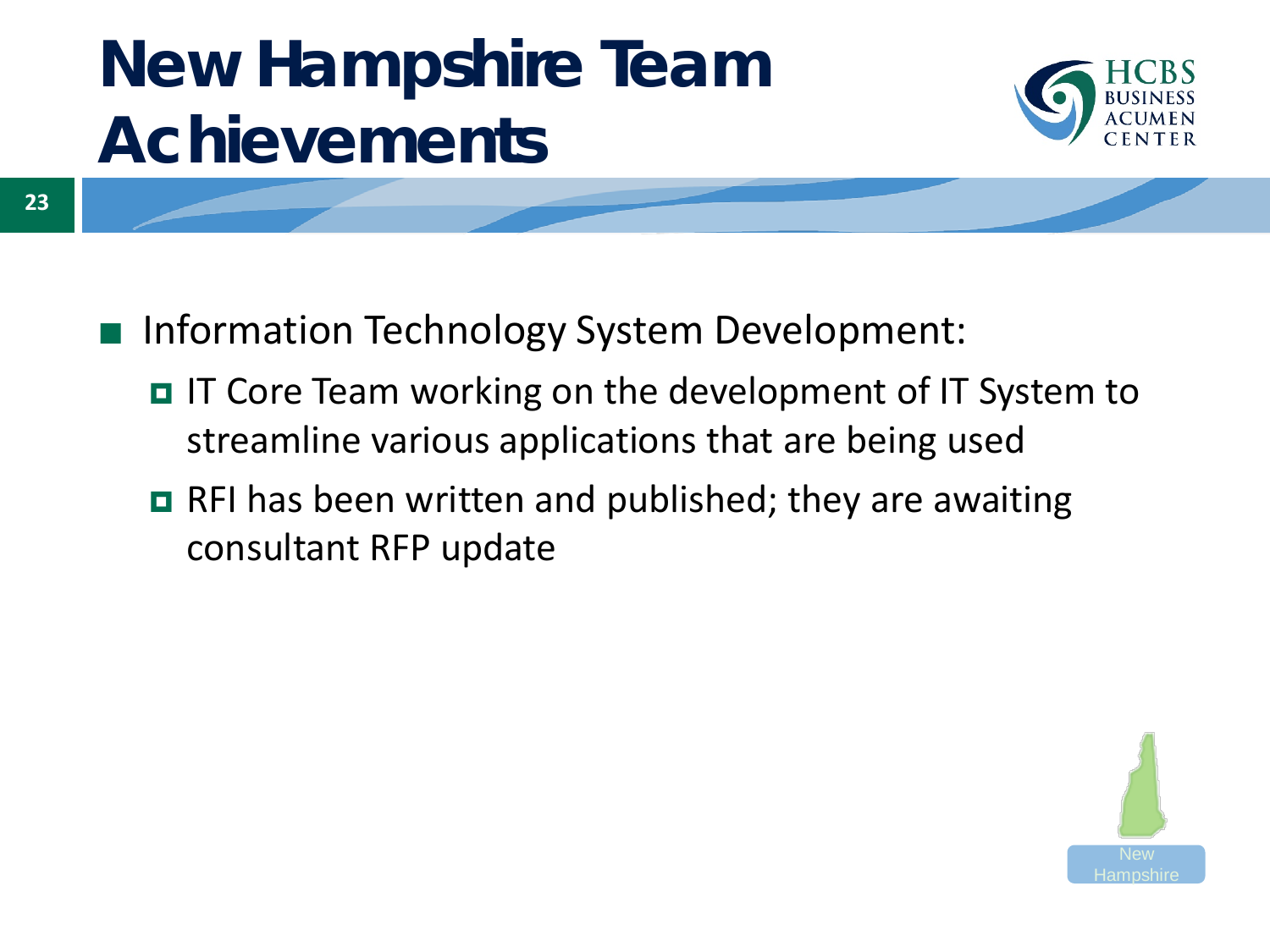### **New York State Team Aim**



- **24**
- The NY State team, led by the Office for People With Developmental Disabilities (OPWDD), proposed a collaborative learning project amongst emerging Care Coordination Organizations (CCO) / Health Homes (HH). Through the CCO / Health Home entities, the project would expand the readiness of community-based provider organizations that serve individuals with intellectual and developmental disabilities (I/DD) for managed care.
	- That I/DD provider organizations will be successful in building & implementing integrated care systems (CCO/HHs) for I/DD population served
	- $\blacksquare$  That CCO/HHs will be implemented with an eye to both building specialized "home grown" I/DD MCOs and to meeting MCO needs
	- That these emerging organizations can engage as partners with MCOs and other integrated care organizations in meeting needs of those with I/DD
	- That CBO provider agencies will learn to innovate and articulate the "value **New York** proposition"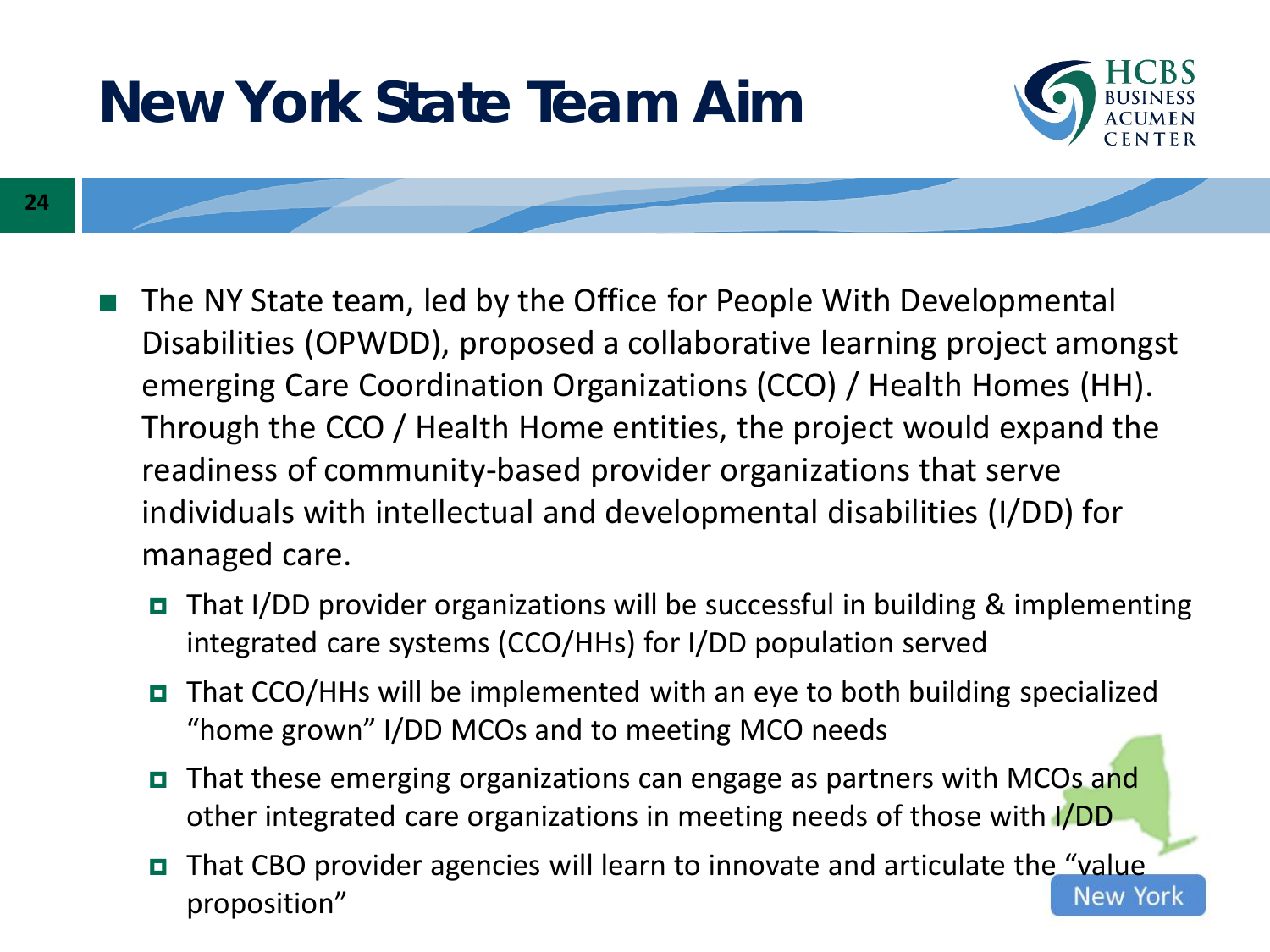# **State Team Profiles**



- Who's Part of the Team
	- NY Office for People with Developmental Disabilities; NY State Department of Health; NY State Office of Aging
	- **□** Seven Care Coordinating Organizations (CCO)
- Why did they come together?
	- **D** Moving to Managed Care within 5 years, beginning with a move to People First Care Coordination. Given the magnitude and timeframes, wanted a framework to support CBOs in managing through the changing environment.

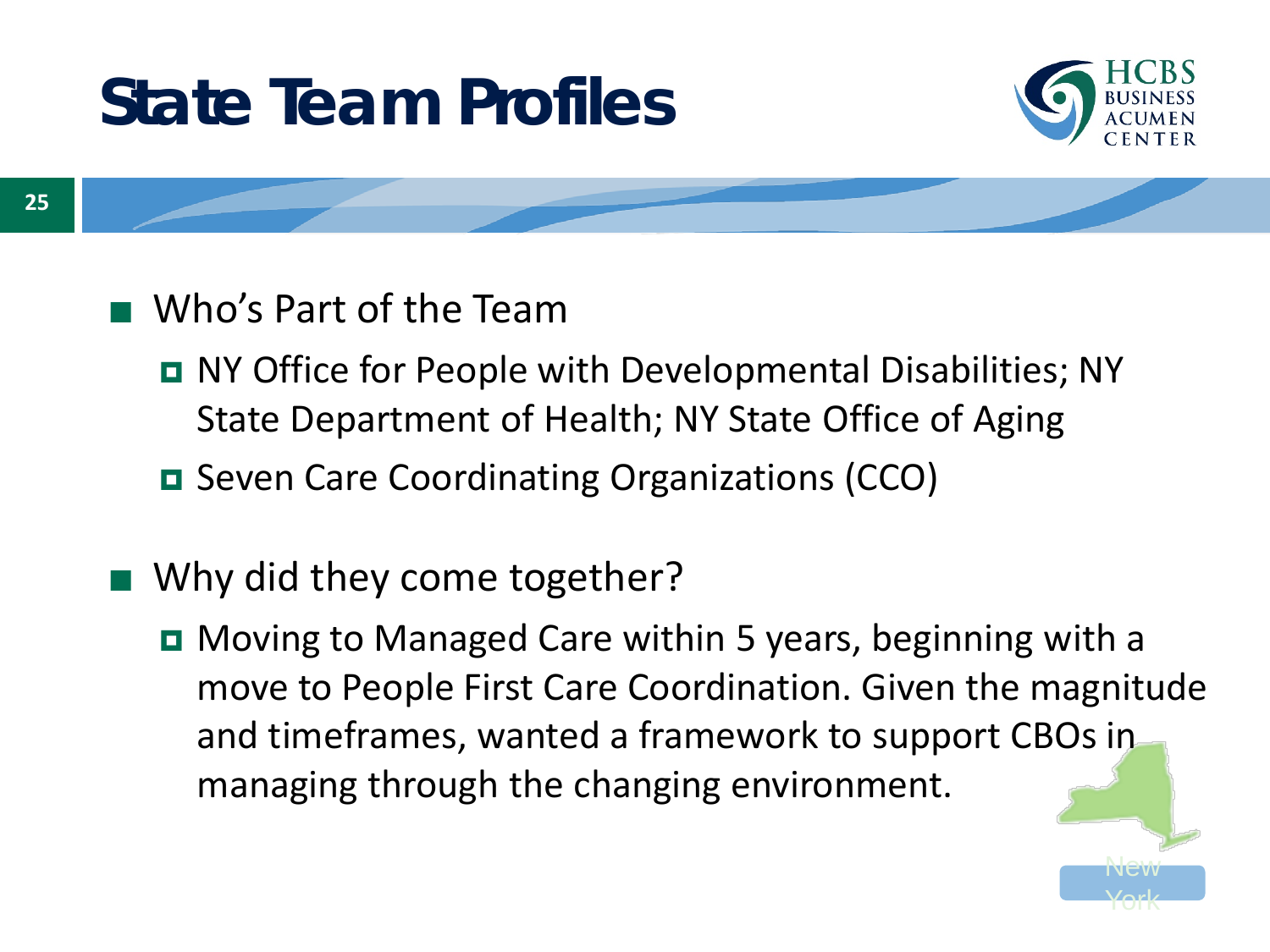

- Designed a "virtual university" for stakeholders by compiling existing national Business Acumen Learning Collaborative resources and publishing them in one place. This "virtual university" is on OPWDD's website: [https://opwdd.ny.gov/providers\\_staff/business\\_acumen](https://opwdd.ny.gov/providers_staff/business_acumen)
	- **O** They have updated content each month and, in many forums, have marketed its availability.
	- $\blacksquare$  They have emphasized the importance of first completing the specified Environmental Scan and Needs Assessment as a learning exercise and sound place to begin skill-building among boards of directors and senior managers of community-based provider agencies. New Yor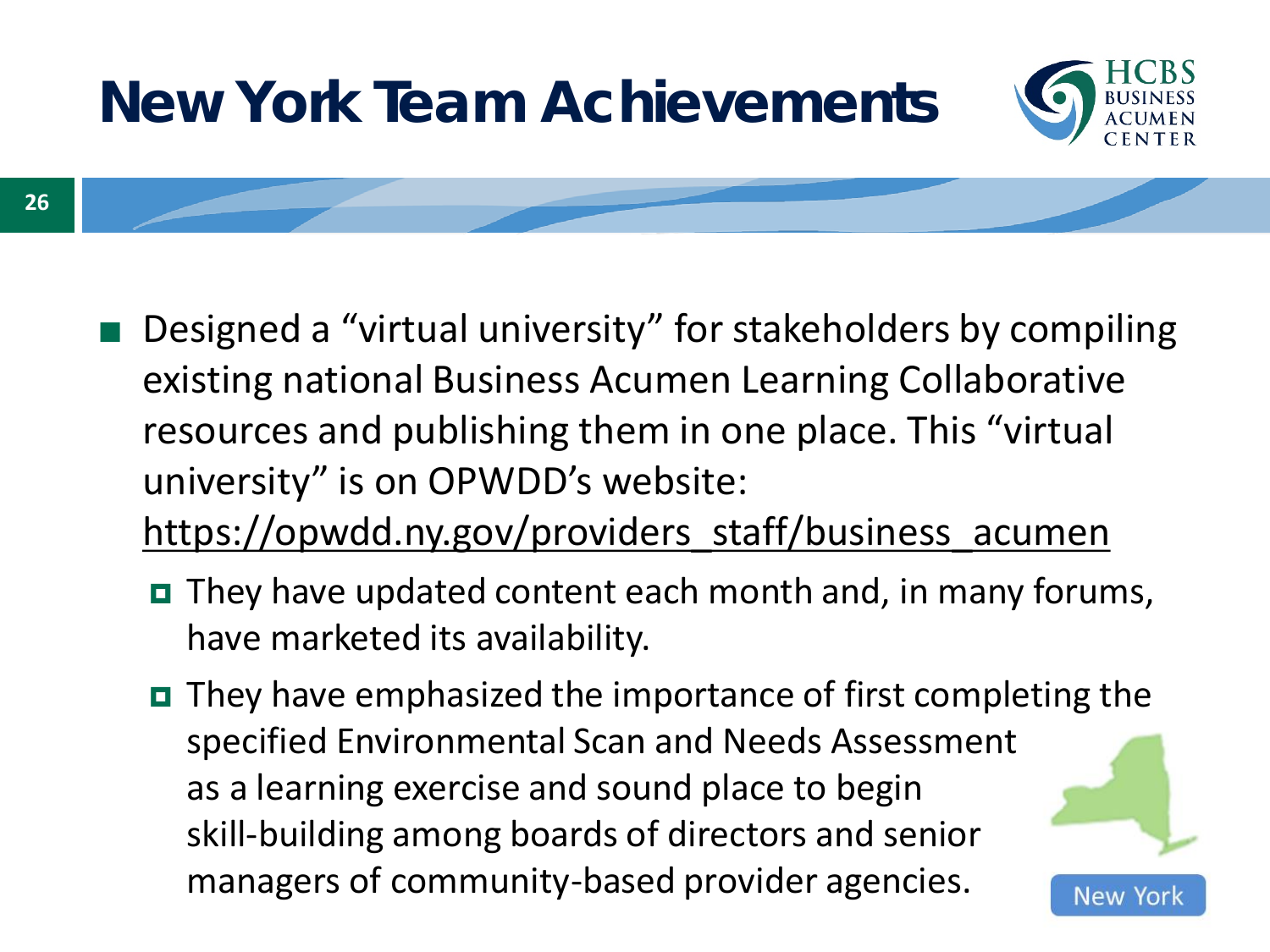

■ They have carried out all the extensive legal, financial and operational requirements to launch CCO / HHs, including negotiations with CMS, publicizing documents for public comment, specified organizational requirements, reviewed CCO / HH applications, prepared organizations for extensive Health Home readiness reviews, secured initial funding, etc.

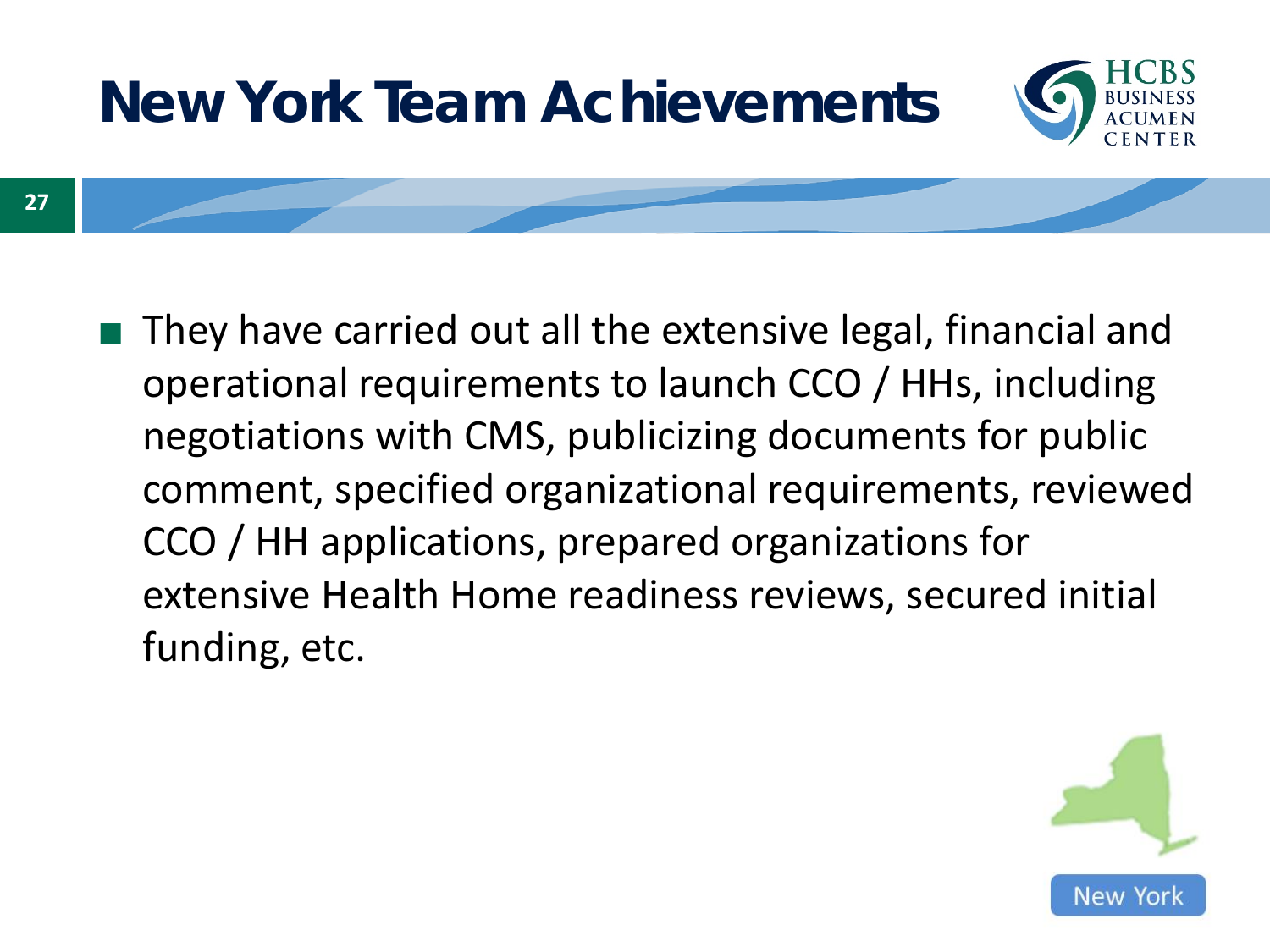

- They have reached out directly to individuals they serve, such as self-advocates.
	- They spoke with Self Advocates of NYS (SANYS) Board of Directors and are keynote speakers at three upcoming regional meetings.
	- Self-advocates appear to embrace the idea of "more better" care management!
	- OPWDD also prepared brochure in simple language that is being distributed to self-advocates.

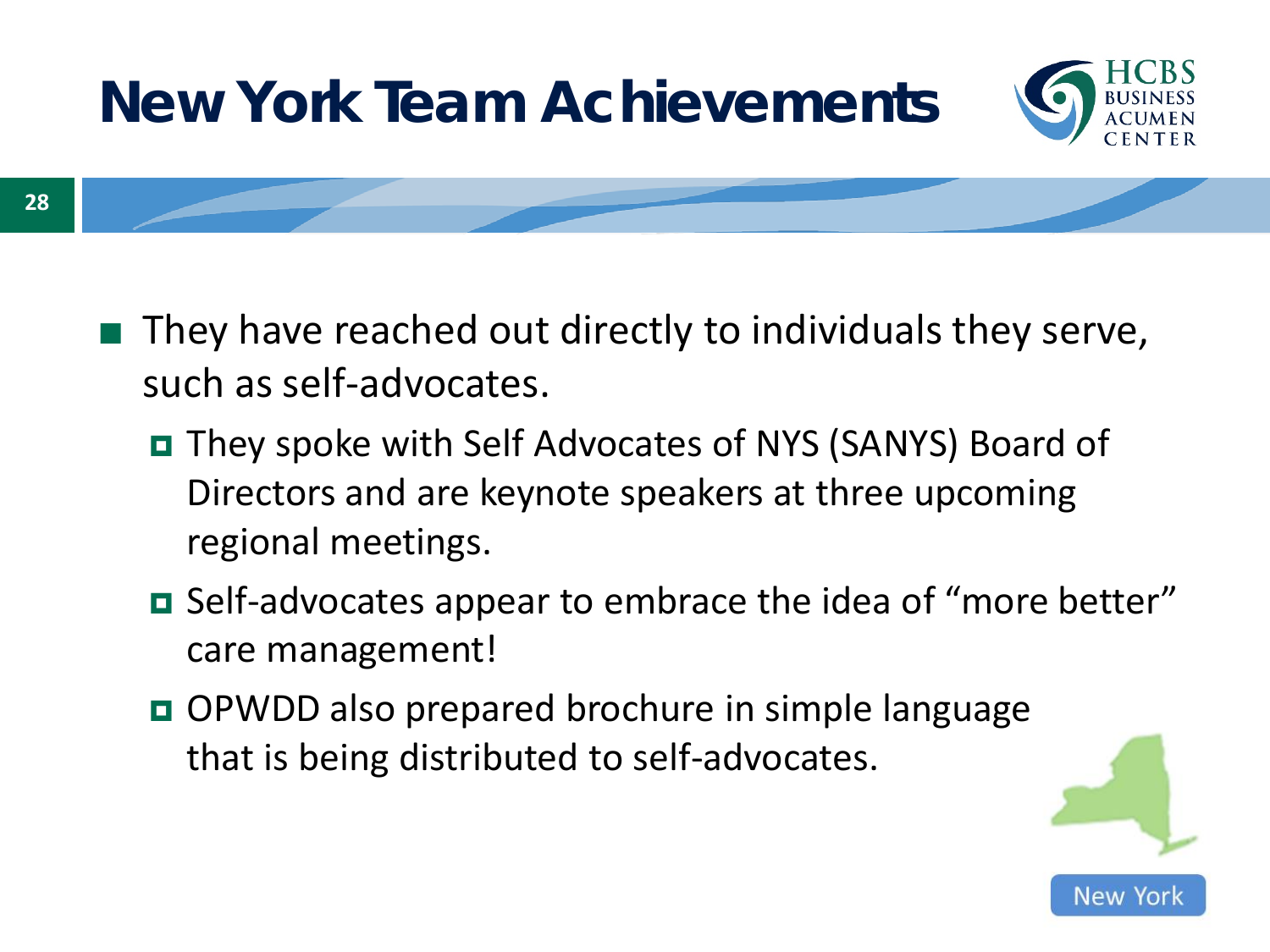

- The Business Acumen Learning Collaborative team has been invited to speak at many different statewide association meetings, including NYSACRA Leadership Institute (now the NY Alliance for Inclusion and Innovation), Provider Association, and others.
- Their purpose has been to paint a picture of how the I/DD environment is changing and highlight areas of culture change and business acumen skill building that are required if the field is to flourish in years ahead.

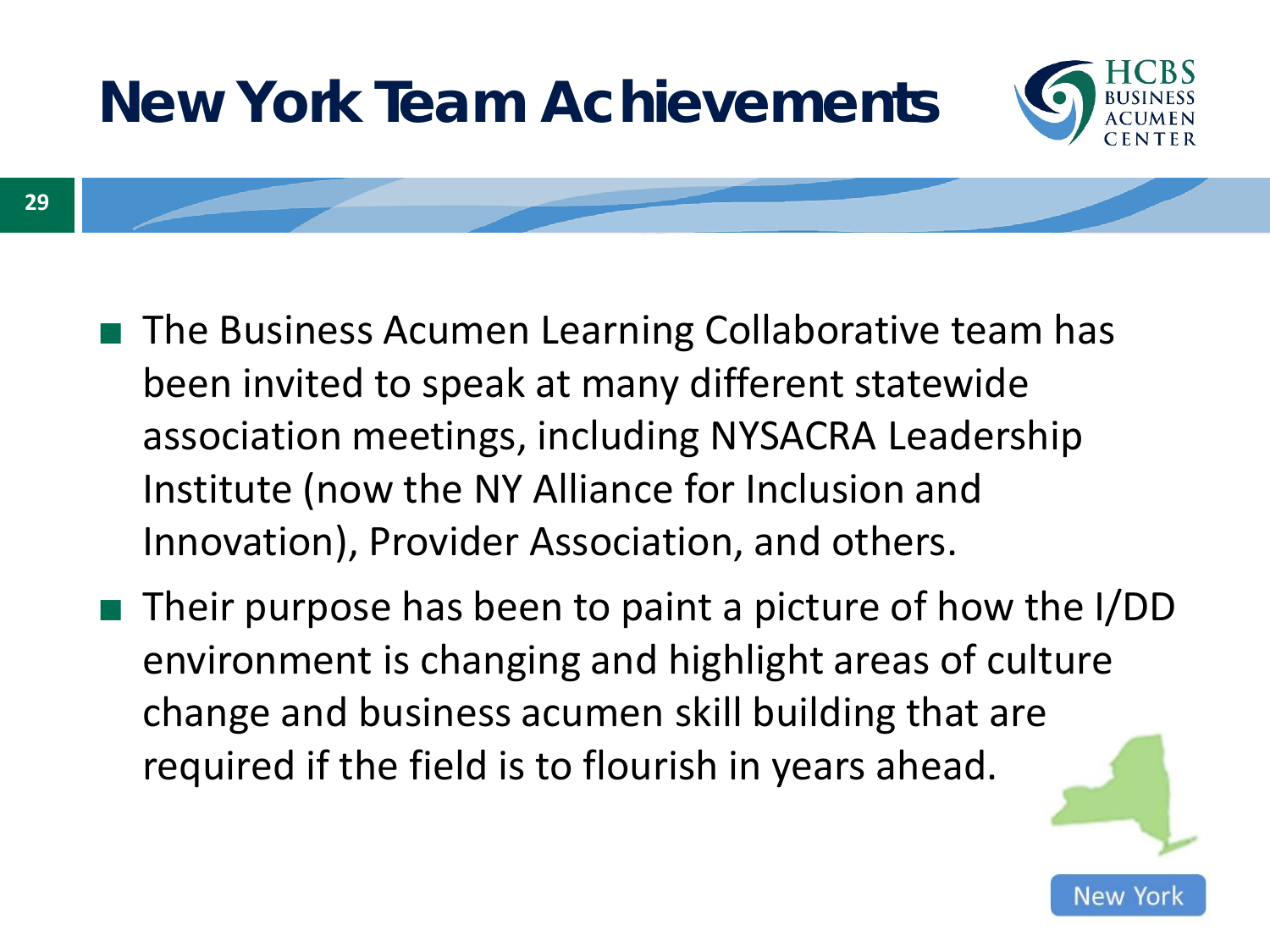

- The Learning Collaborative has helped them break down silos, as they understand what other state teams are facing and as they learn from content-rich meetings and conferences.
- The Collaborative has helped their partnering agencies have ongoing and constructive dialogues about how to build stronger coordination structures to brace communitybased organizational supports.
- The Collaborative has also fostered frank discussions among provider agencies about their future.

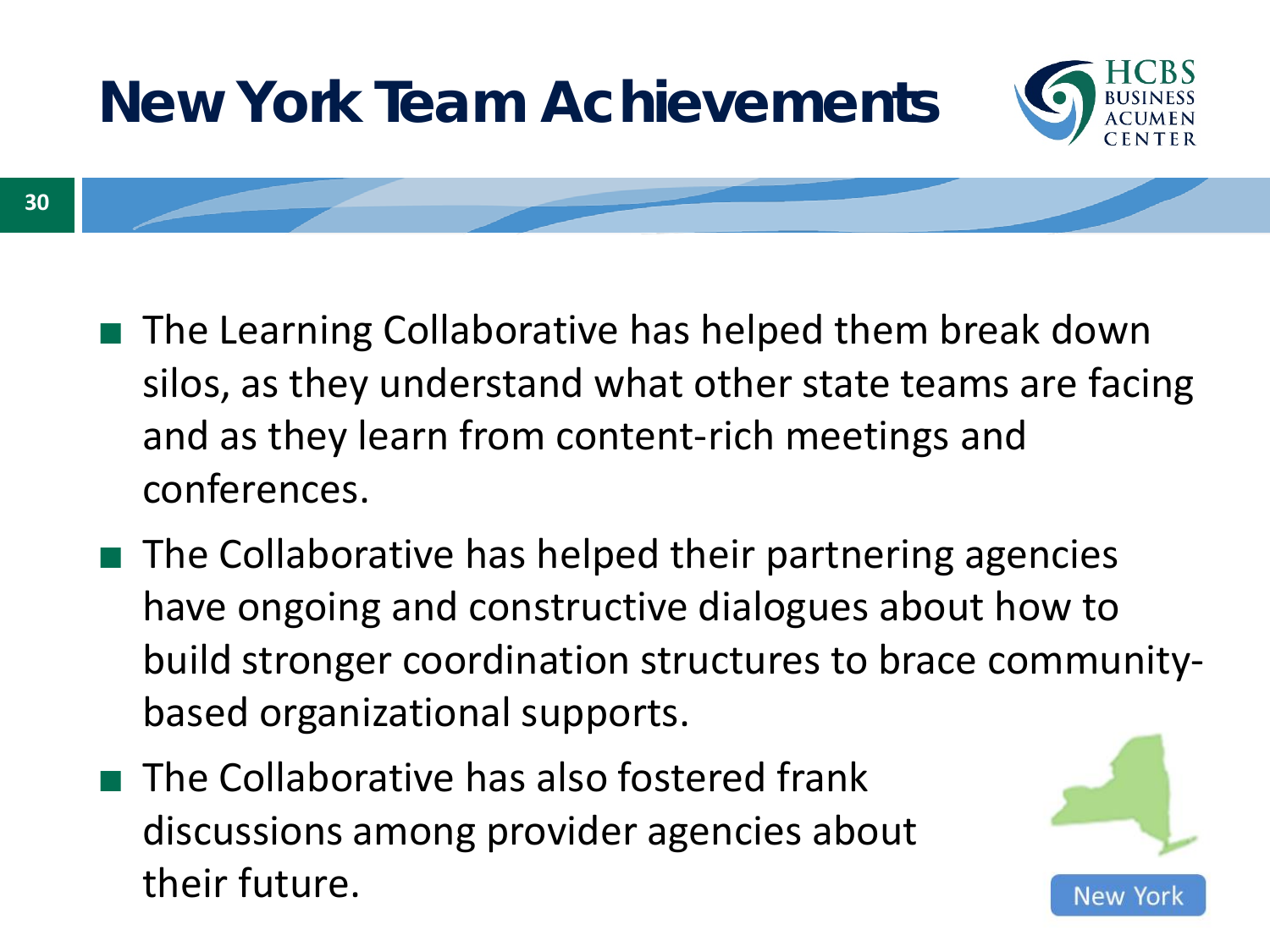### **Texas State Team Aim**



Texas

**31**

- Promote a long-term services and support system (LTSS) that takes full advantage of the strengths of both community-based organizations (CBOs) and managed care organizations (MCOs) to help people with disabilities transition from institutions to the community.
- Create a sustainable relocation process that can efficiently serve people with disabilities seeking to live in the most integrated setting of their choice.
- CBOs and MCOs will collaborate to facilitate a transition from a cost reimbursement payment system to the most effective contracting and payment system under Medicaid managed care.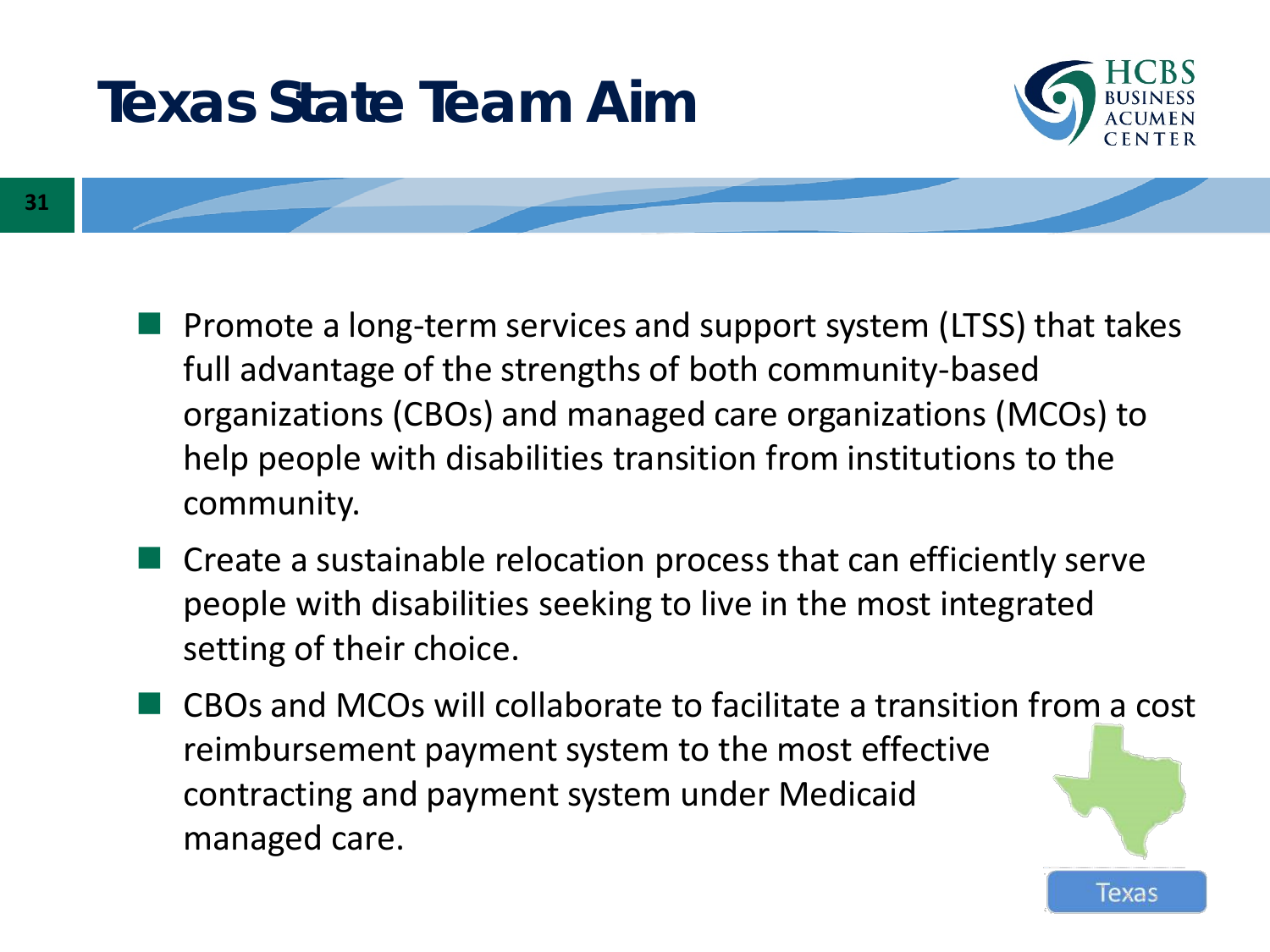# **Texas Team Profile**



- Who's Part of the Team
	- Organizations Contracted to Provide Relocation Services
	- **D** Disability Advocacy Organizations
	- **D** Managed Care Organizations
	- **□** Texas State Medicaid Agency
- Why did they come together?
	- Texas ■ The State of Texas moved relocation services to Managed Care creating an opportunity to help CBOs providing those services to navigate the transition from a cost reimbursement model.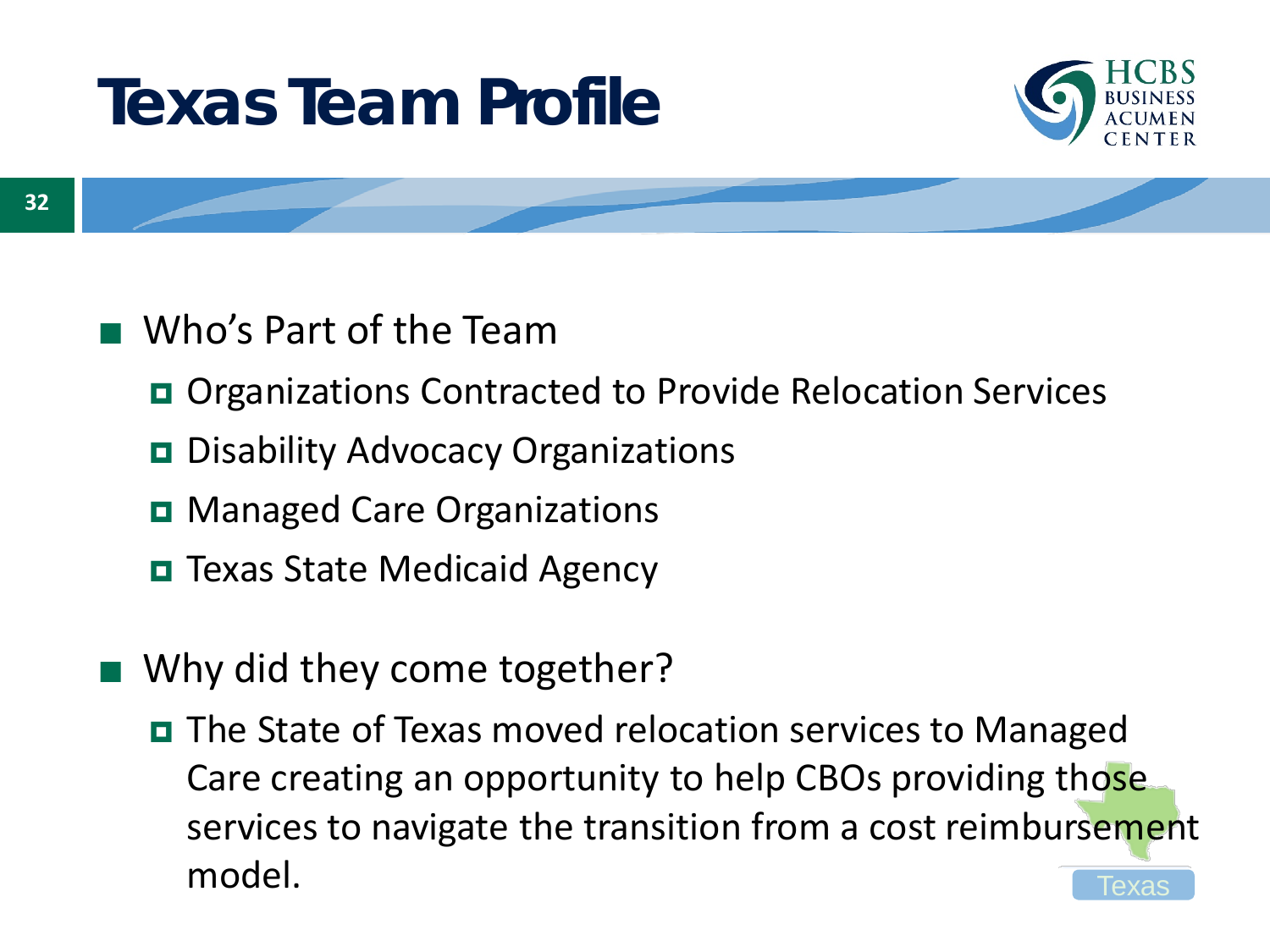

- Understanding each other's business practice and shared goals.
	- **□** Devoted one meeting to discussing the history, philosophy, goals and activities of each partner entity.
	- Identified common goal of helping individuals with disabilities live in the setting of their choice.
	- Recognition that each partner brings a unique set of skills and resources to the table.

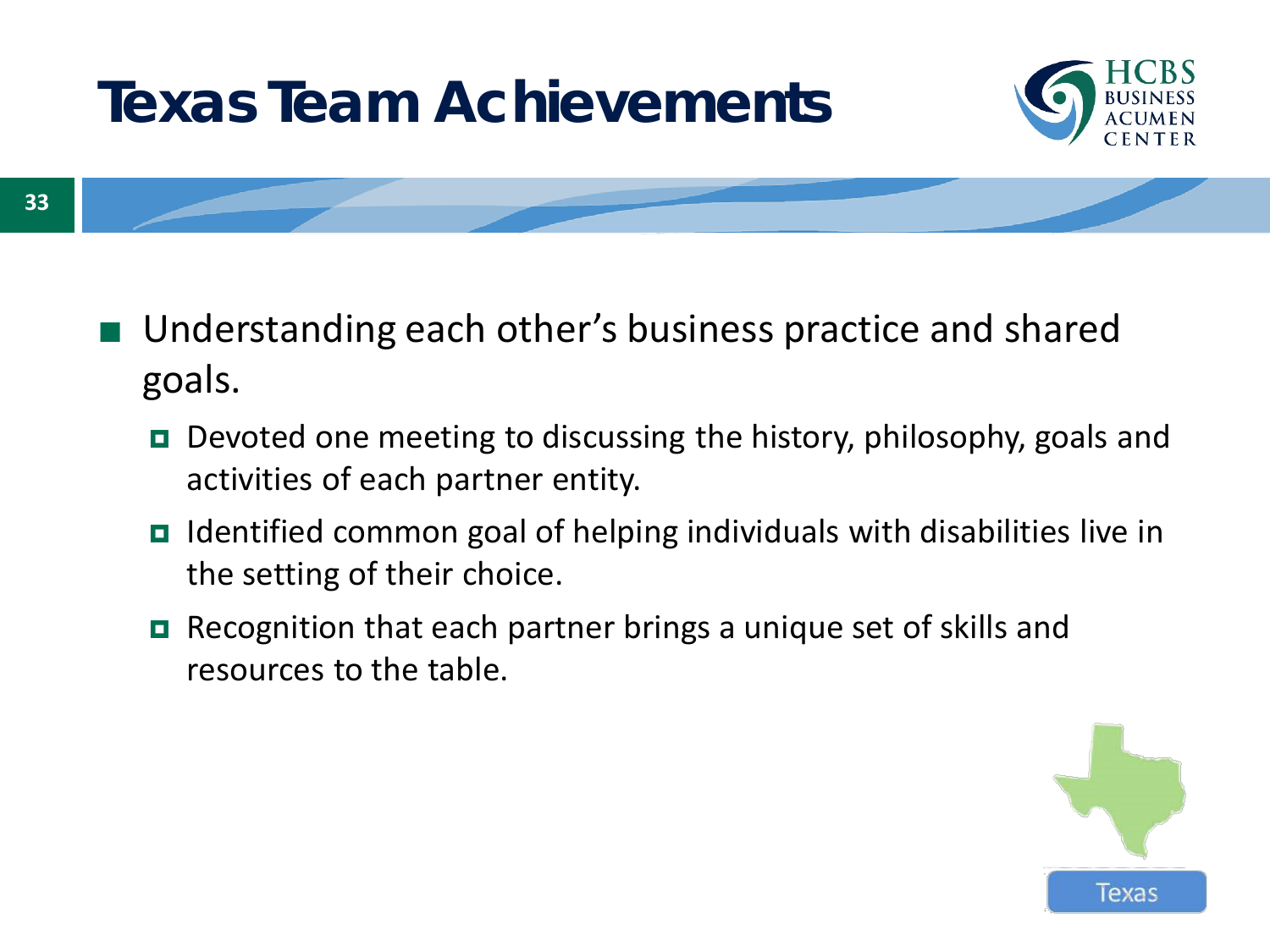

**34**

- All CBOs entered into contracts with MCOs, ensuring the relocation function continued to be provided by these organizations.
	- Six CBOs had a very short time frame to negotiate contracts with up to five MCOs each.
	- The MCO contracts were complex and most CBOs did not have inhouse attorneys to help them understand or negotiate on their behalf.
	- Even as the change to managed care was occurring, CBOs and MCOs continued to assist individuals desiring to relocate from a nursing facility to the community.

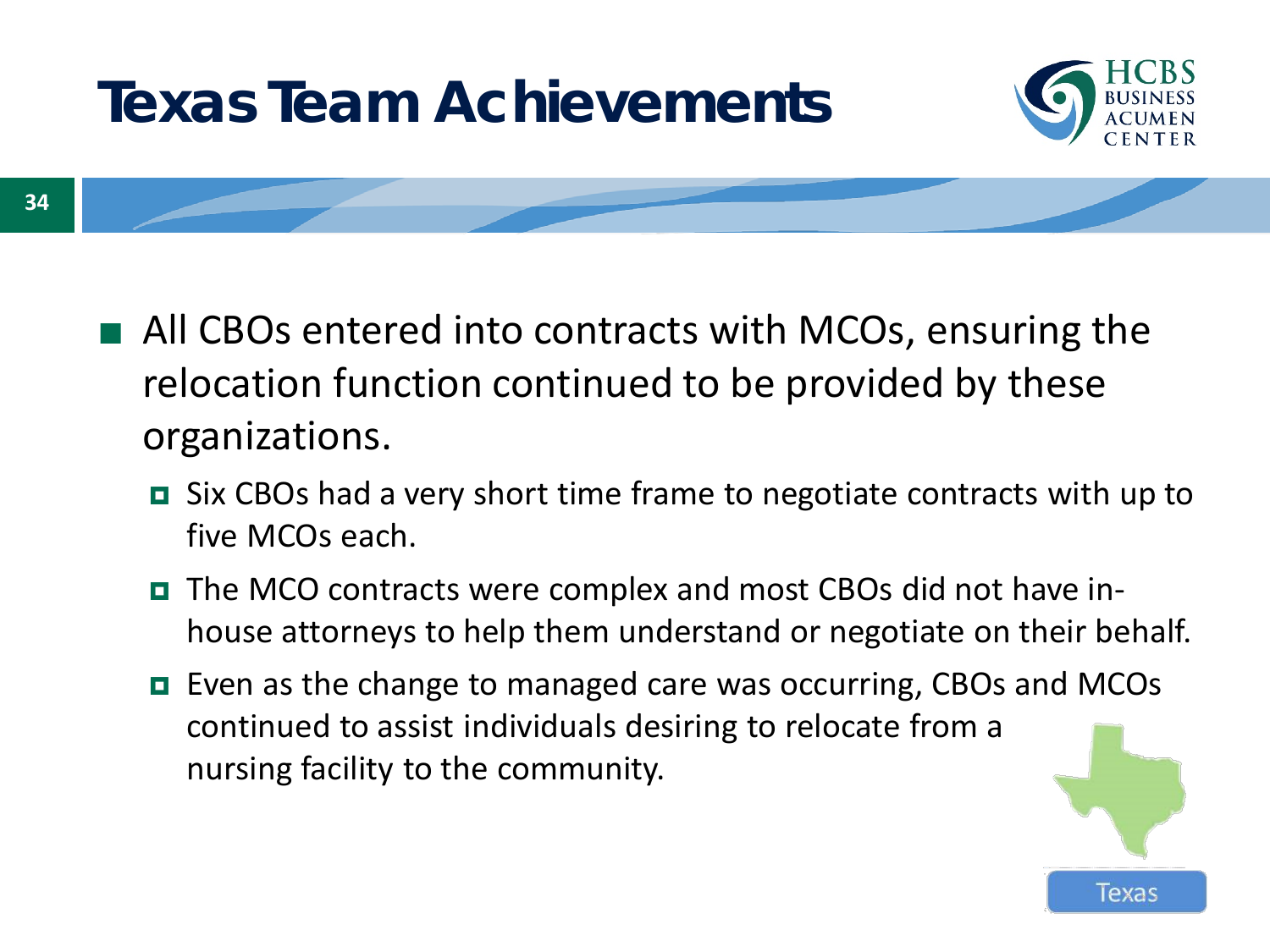

- The two entities are working together to revise the current contracts with MCOs.
	- Contracts subgroup (comprised of MCOs and CBOs) obtained pro bono legal assistance to review and recommend changes to future contracts for more consistency and clarity.
	- CBOs and MCOs collaborated to develop a common scope of work for inclusion in future contracts.
	- CBOs and MCOs successfully collaborate and problem solve as new areas of concern are identified.

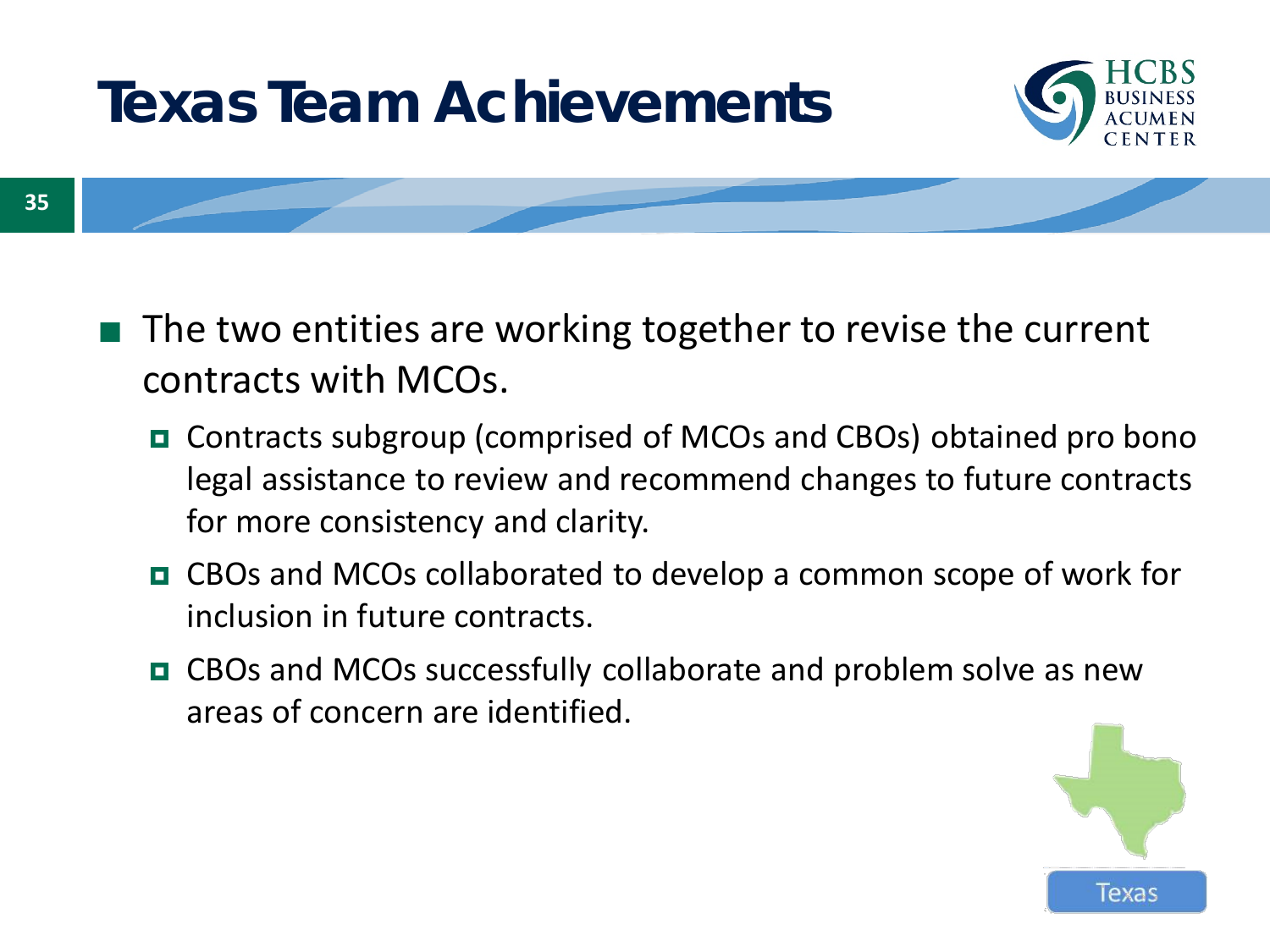

- The two entities are working together to revise the current contracts with MCOs.
	- Attorneys are reviewing contracts and making recommendations to address potential "problem areas" for CBOs.
	- CBOs and MCOs agreed on standard data to be collected monthly and reported quarterly – contributing to improved service monitoring and identification of potential trends.

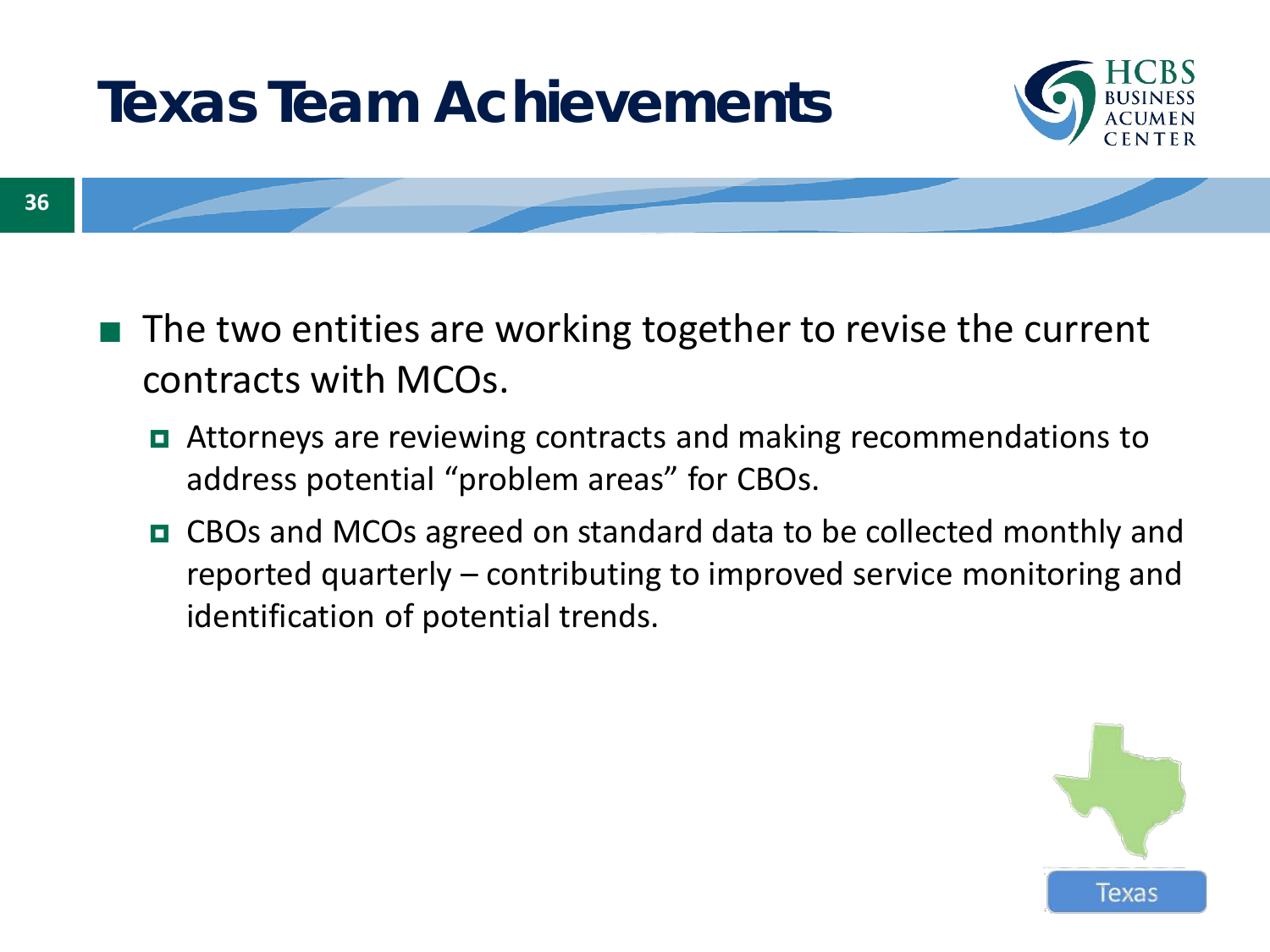

- Addressed issues, unanticipated effects of moving to a managed care system.
	- Under previous system, CBOs helped relocate children out of nursing facilities.
	- The change to managed care did not provide for this; MCOs do not serve children under the Medicaid plan used to pay for relocation.
	- HHSC is working with the nonprofit responsible for relocating children, and other HHSC programs, to develop a system to ensure no child unnecessarily remains in a nursing facility.

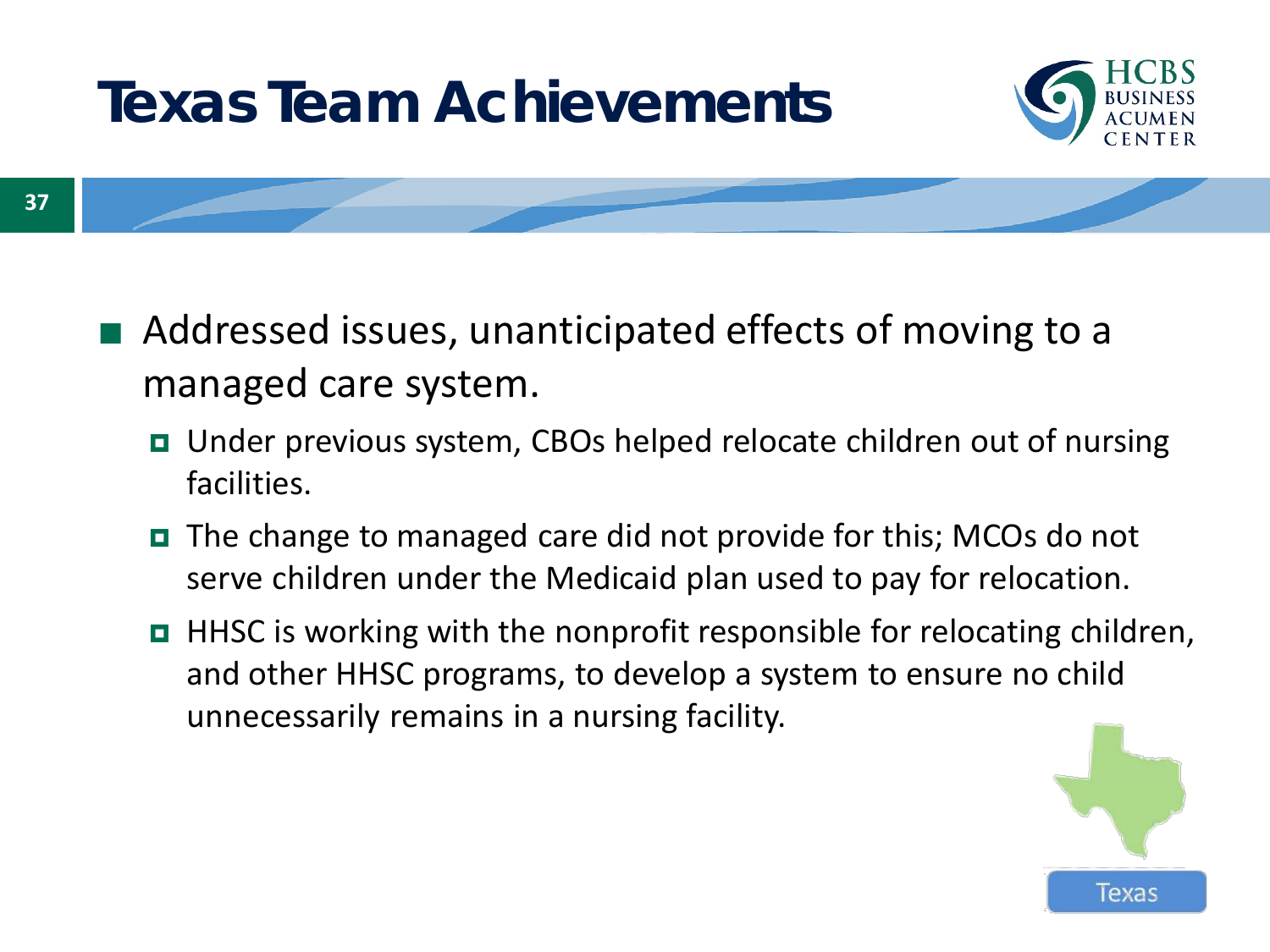

**38**

- The number of individuals assisted in transitioning is approximately the same as last year.
	- First quarter data were below expected levels; CBOs were still negotiating contracts and the data collection system was new.
	- After the first quarter, HHSC, CBOs and MCOs worked to identify and resolve outstanding issues. As a result, second quarter data are closer to prior levels. HHSC continues to monitor performance data.
	- HHSC holding quarterly calls to improve communication and address outstanding issues.

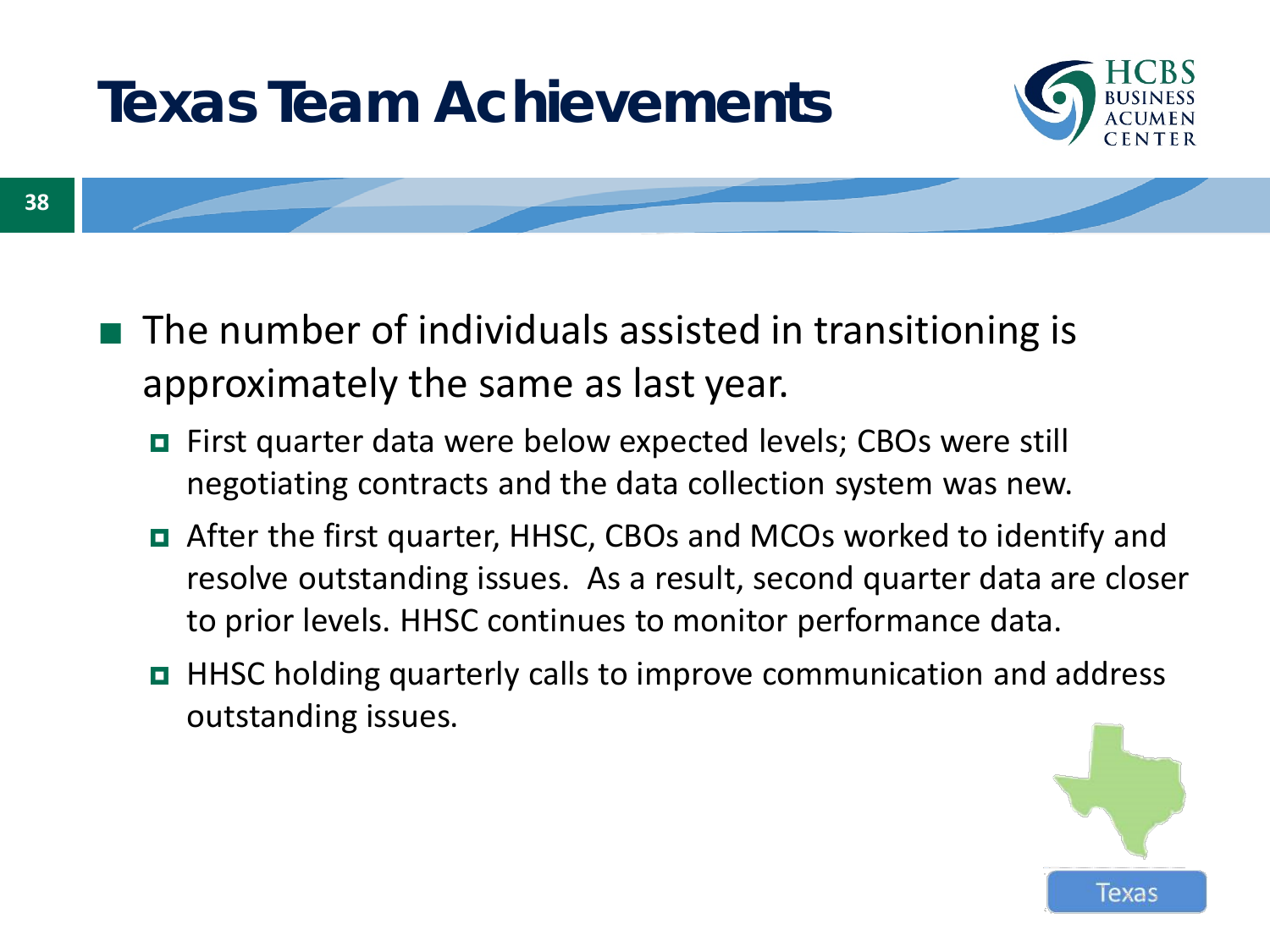

- Still in progress: Pricing the relocation function.
	- Not enough data to amend the current pricing system:
	- **Less than one year of performance data;**
	- Need data on time and effort involved in performing function;
	- $\blacksquare$  Need data on value of relocation function reduced costs related to moving individuals from institutions to community.

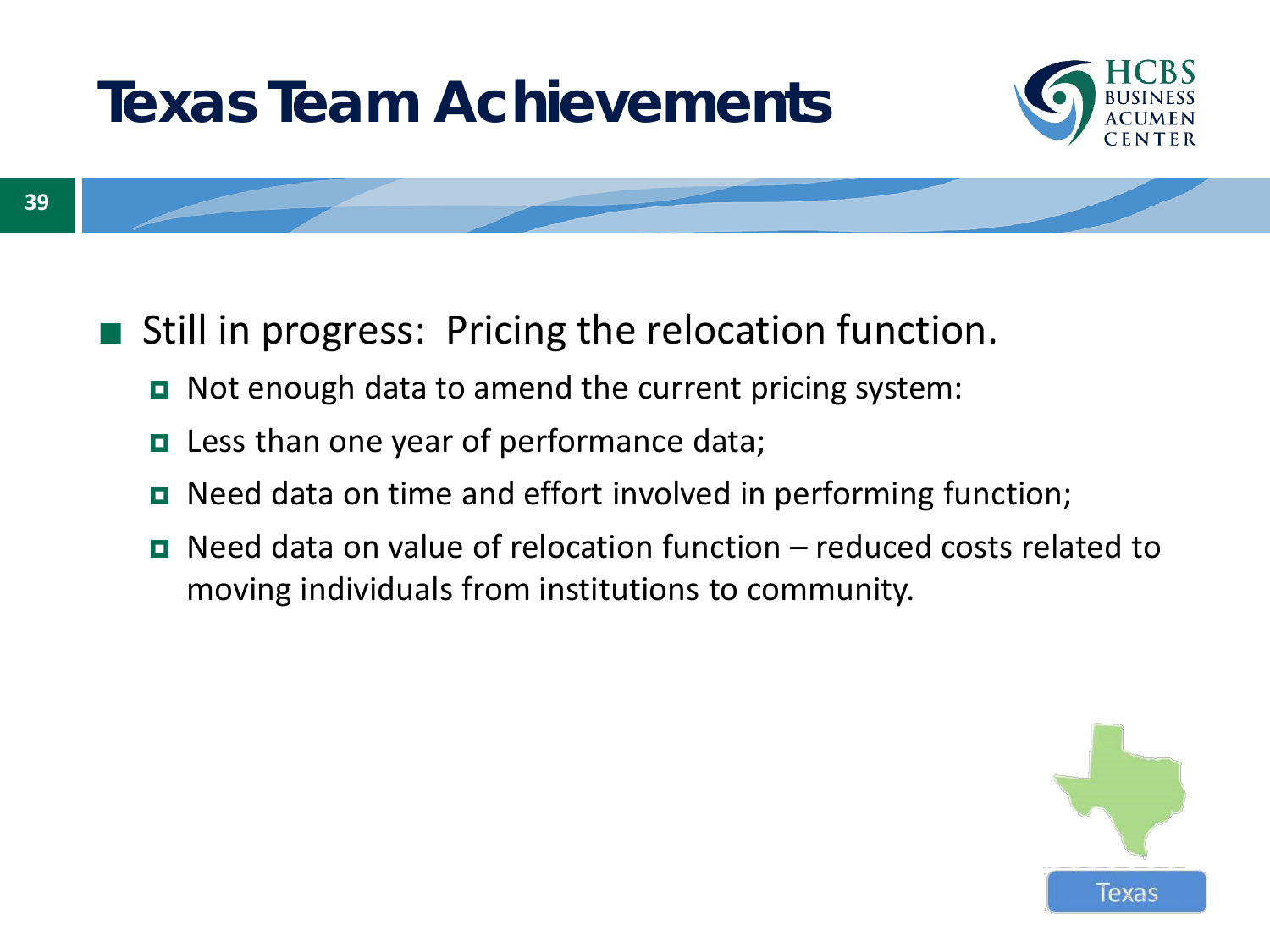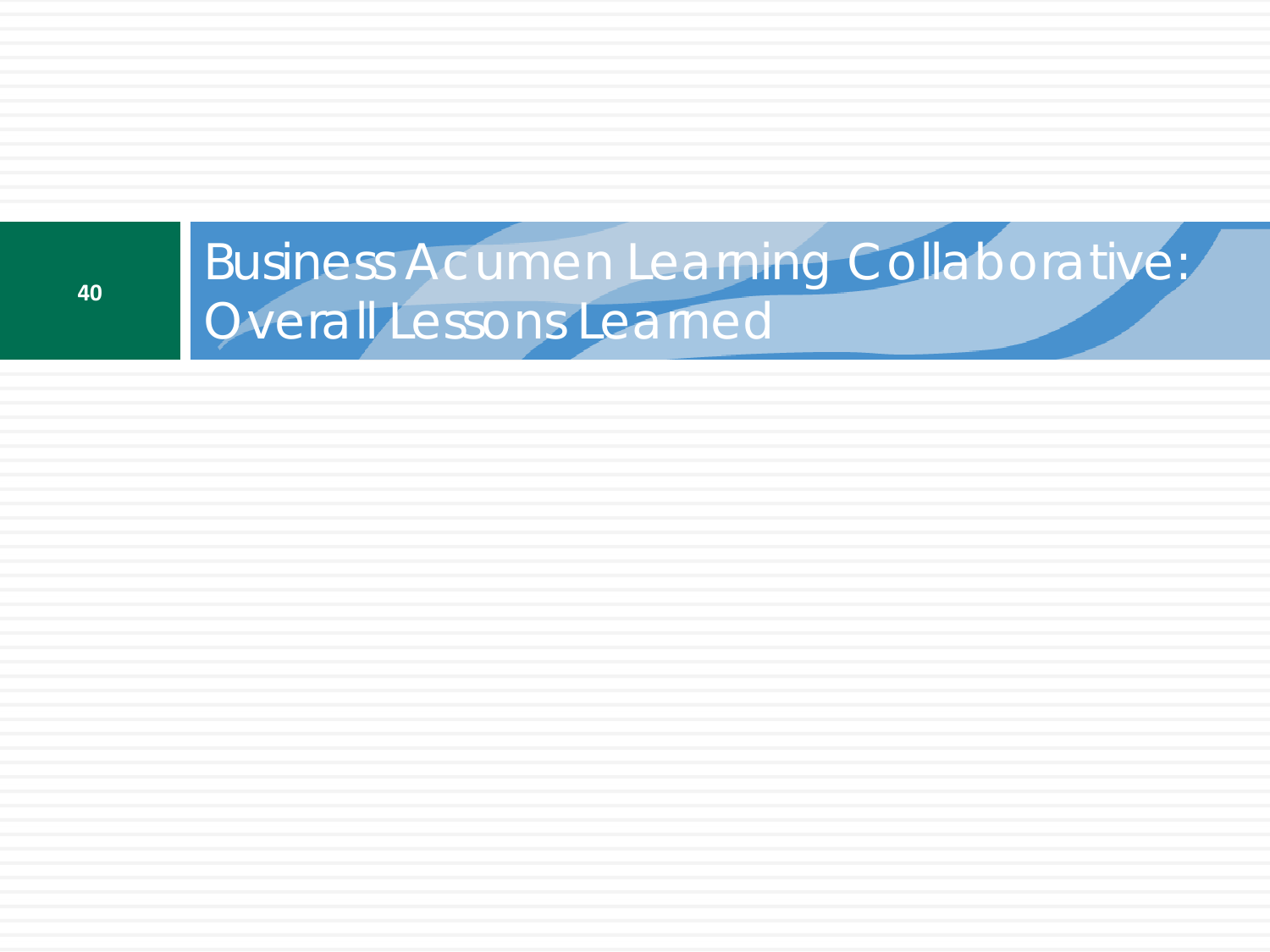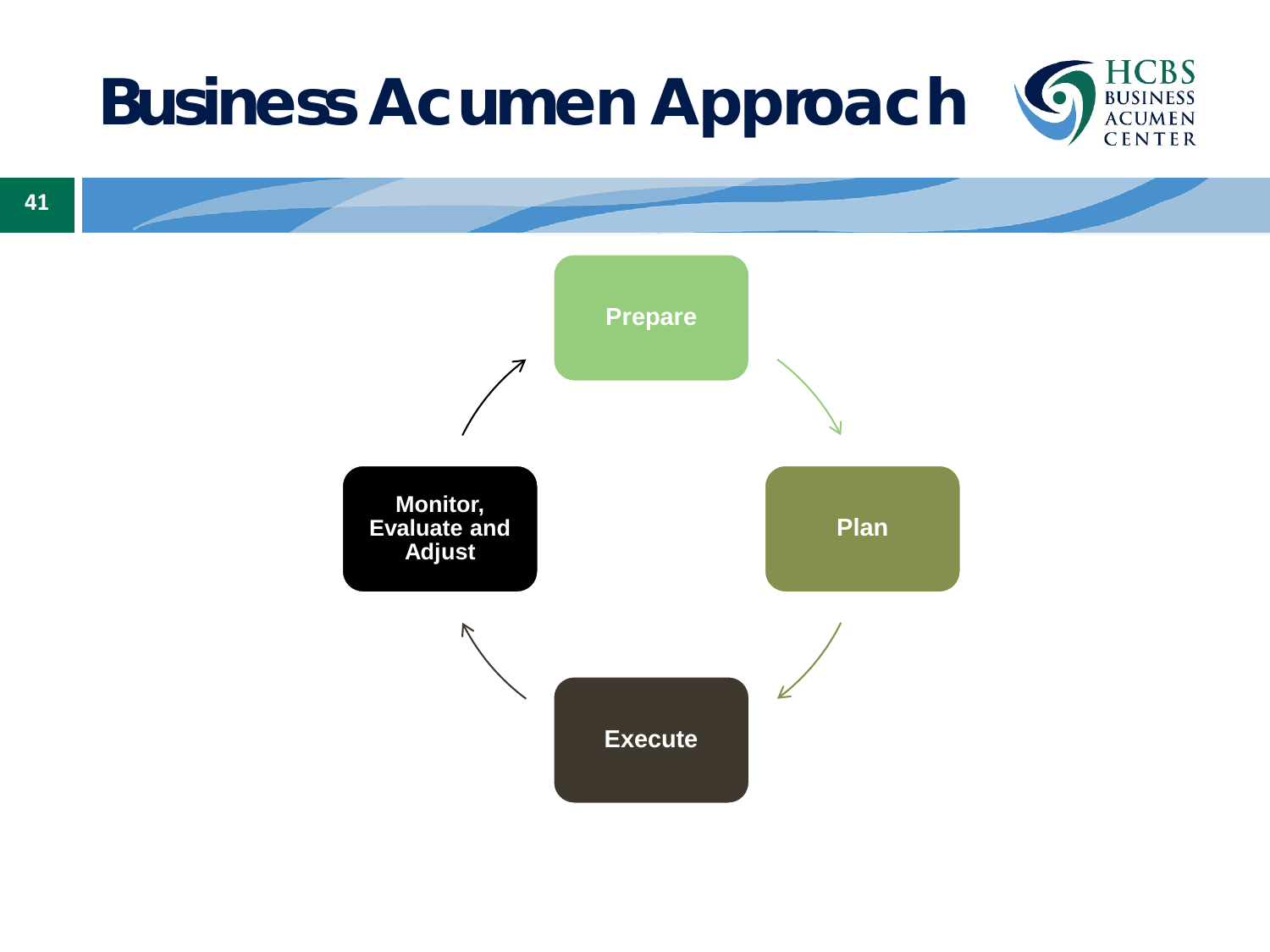# **Lessons Learned: Prepare**



**42**

- Be visible and stay informed  $-$  attend conferences, join local health improvement coalitions, introduce yourself and your organization to others
- $\blacksquare$  Commit to the effort and to on-going relationship building  $\blacksquare$ up and down the chain
- Work to develop buy-in at all levels but has to start with leadership
- Don't be constrained by today think beyond the current constraints and regulations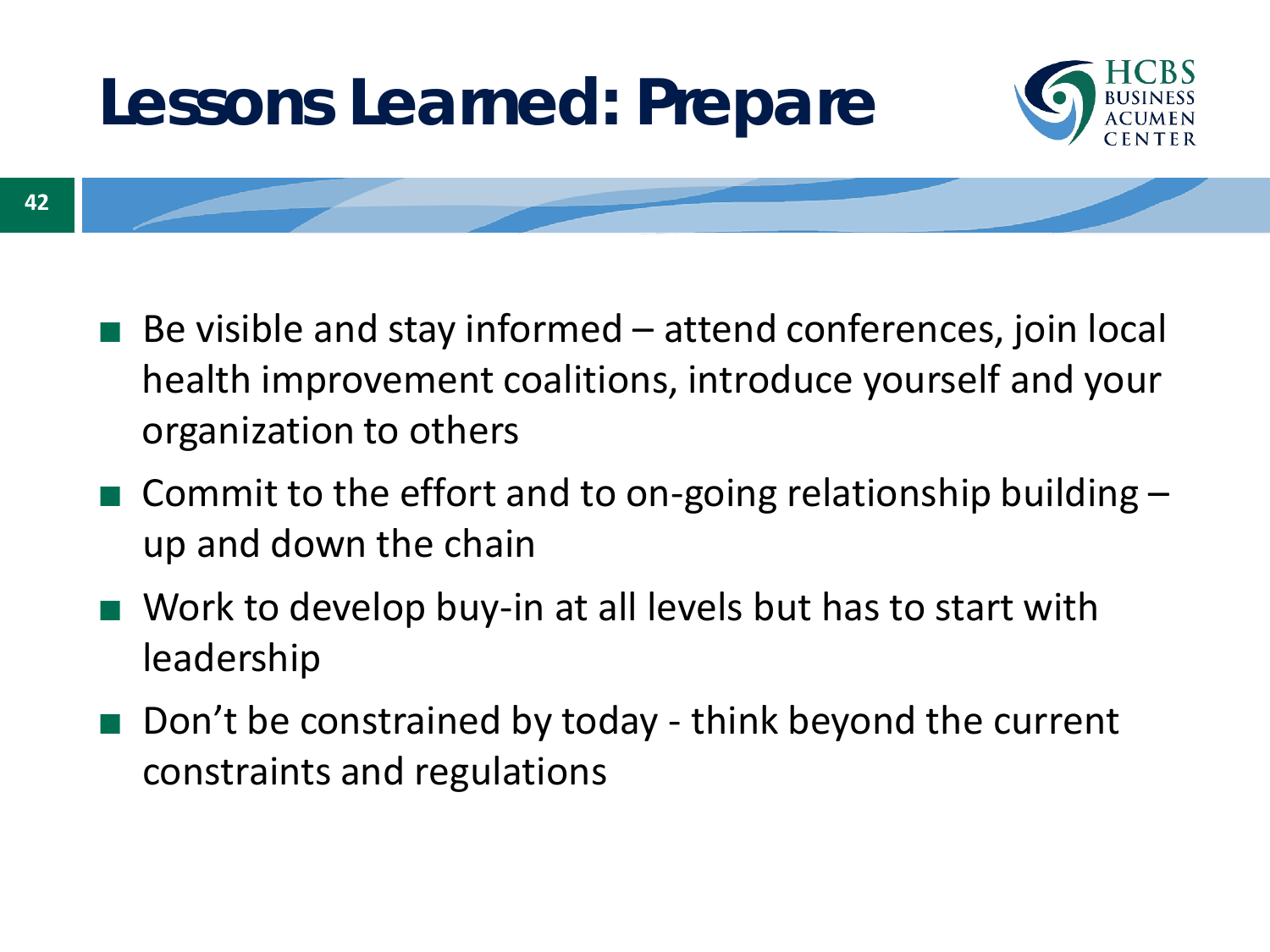# **Lessons Learned: Prepare**



- **43**
- It is difficult to move forward when there are so many voices at the table – start with a framework and ask people for their input on what has already been determined as the plan.
- Use communication to foster understanding and build on commonalities
- It is important to have the right people at the table at the appropriate time; i.e. CBO financial staff need to be involved in pricing discussions.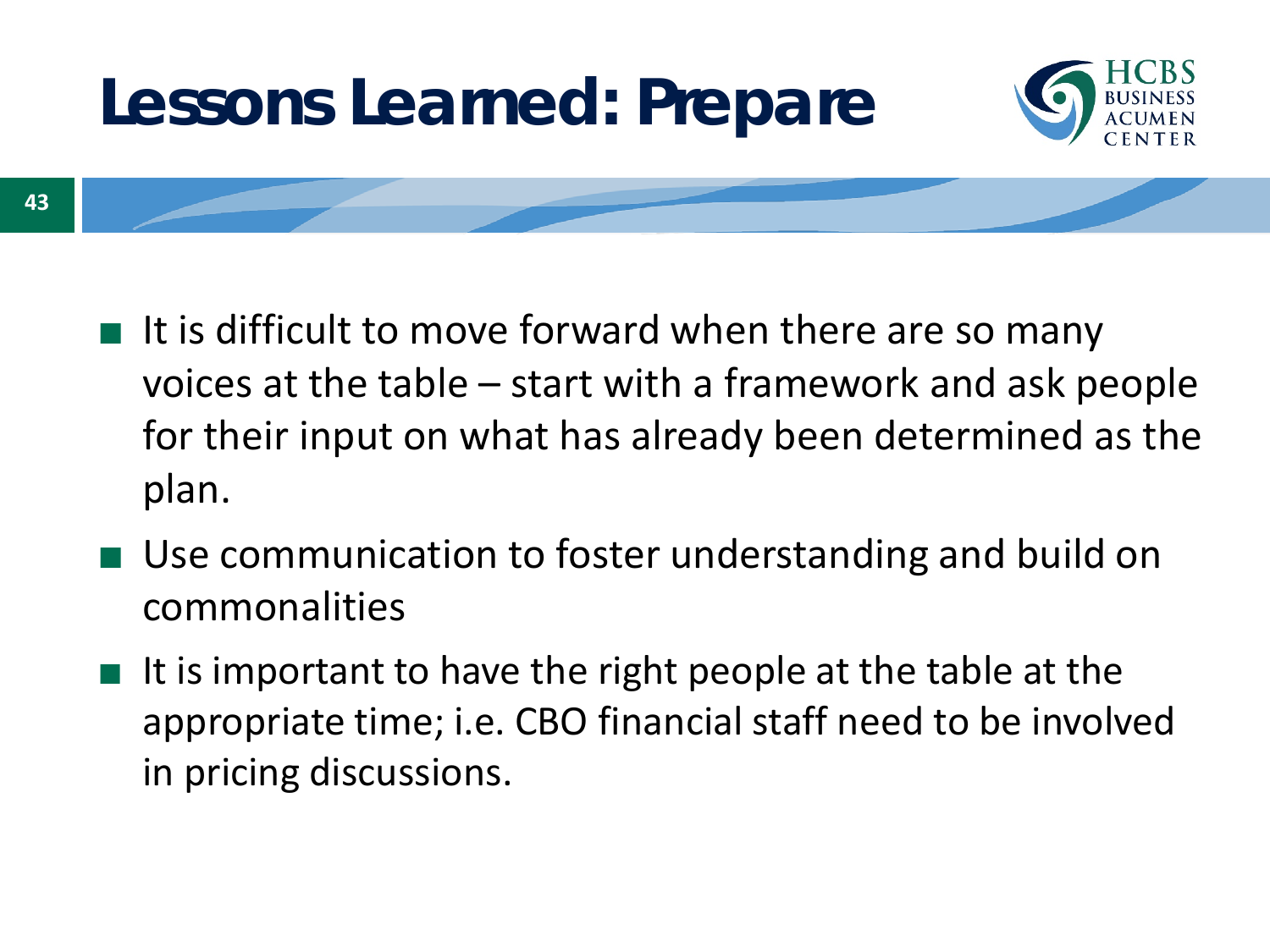# **Lessons Learned: Prepare**



**44**

- Breaking down silos between services and identifying opportunities for collaboration is important
- Communication with all parties from the beginning is essential to ensure trust and collaboration throughout the process.
- Find out what is important to the MCO (health plan, ACO etc..) Ask questions and listen, while keeping their goals in mind.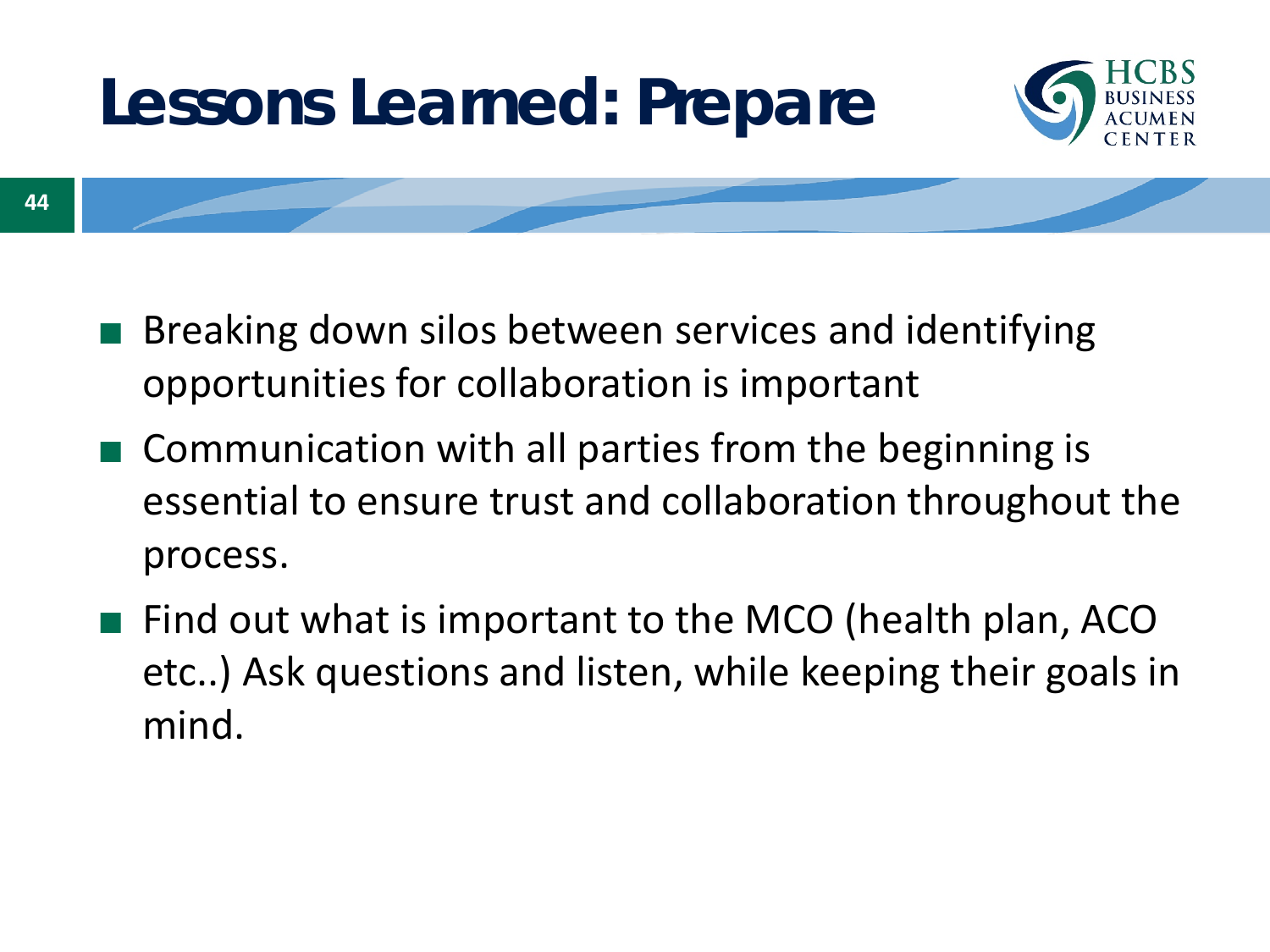# **Resources to Help CBOs Prepare**

DISARILITY NITWORK BLISINESS STR

**STEP 1: PREPARE** 

NASUAD

**Understand the Business Environment and Your Place within It** 

**Disability Network Business Strategies:** 

**A Roadmap to Financial and Programmatic Sustainability** 

**for Community-Based Organizations** 

Step 1: Prepare

Understand the Business Environment and Your Place Within It <http://nasuad.org/sites/nasuad/files/BACStep1Prepare.pdf>

#### Webinars:

- Business Acumen 101: Modernizing Your Community Based Business in a Changing Environment (Webinar)
- Are We Saying the Same Thing? The Language of Long Term Services and Supports and Managed Care (Webinar)
- Are They Buying What You're Selling? An Inside Look at What Health Plans Need from Community Based Organizations (Webinar)
- From Mission to Fruition: Developing your Relationships with Payers (Webinar)

All located at http://www.hcbsbusinessacumen.org/webinar-archive.html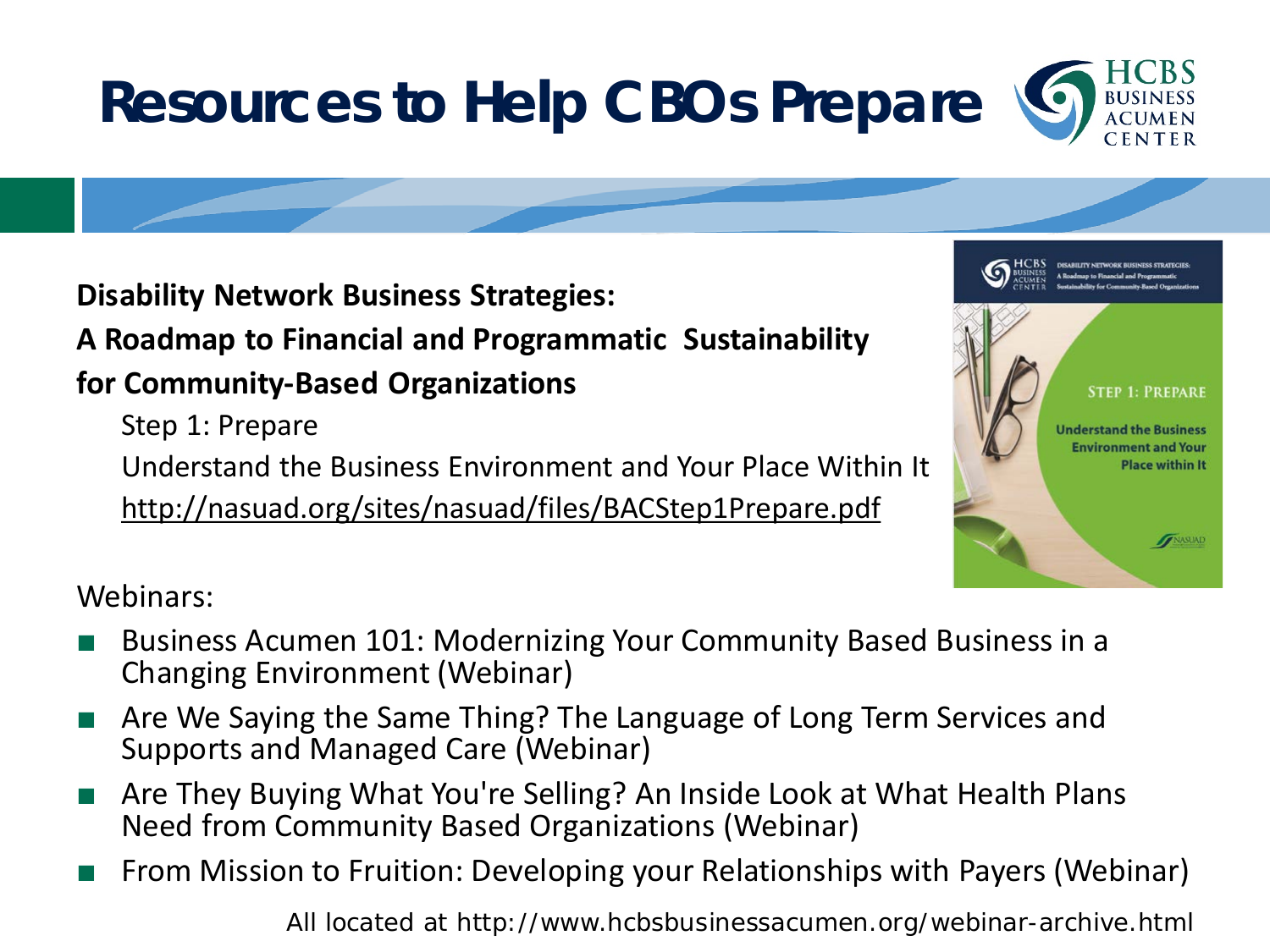# **Lessons Learned: Plan**



- Completing a thorough SWOT before engaging with integrated care entities is essential
- Partner with other CBOs to build on strengths and share resources
- Leverage Your Contacts and be on the look-out for nontraditional partners who can help with the effort – Texas C-Bar
- Need to develop a script / talking points to respond to people's assumptions about your services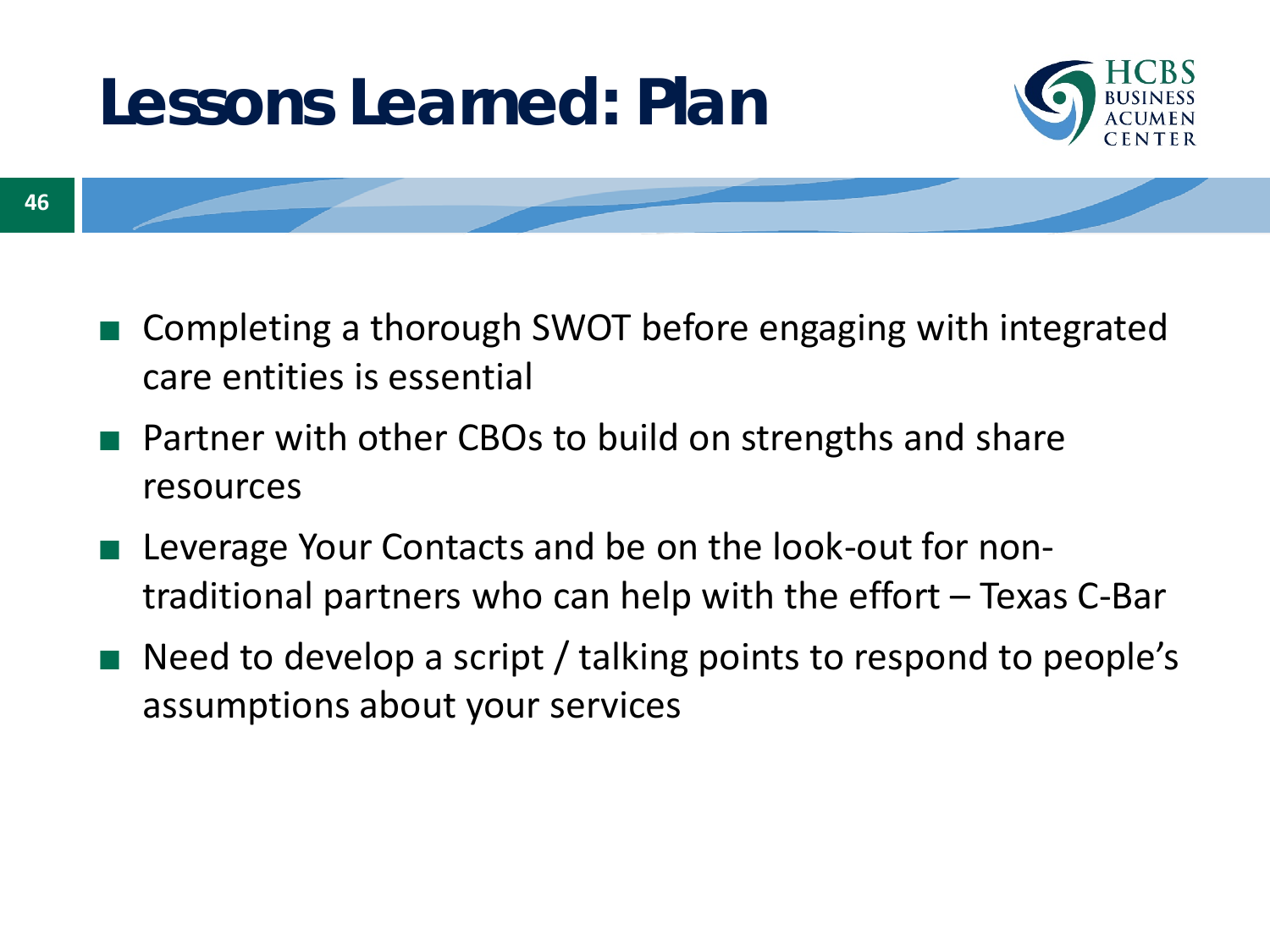# **Lessons Learned: Plan**



- Define their goal and detail plans for reaching them, including scalability.
- Build IT capabilities, data requirements to "build your business case" and to comply with payer requirements likely more robust than what is required with current payers.
- Use data to tell their story. What do you bring to the table that the MCO wants or needs, or that can demonstrate improved quality of life and efficient use of resources.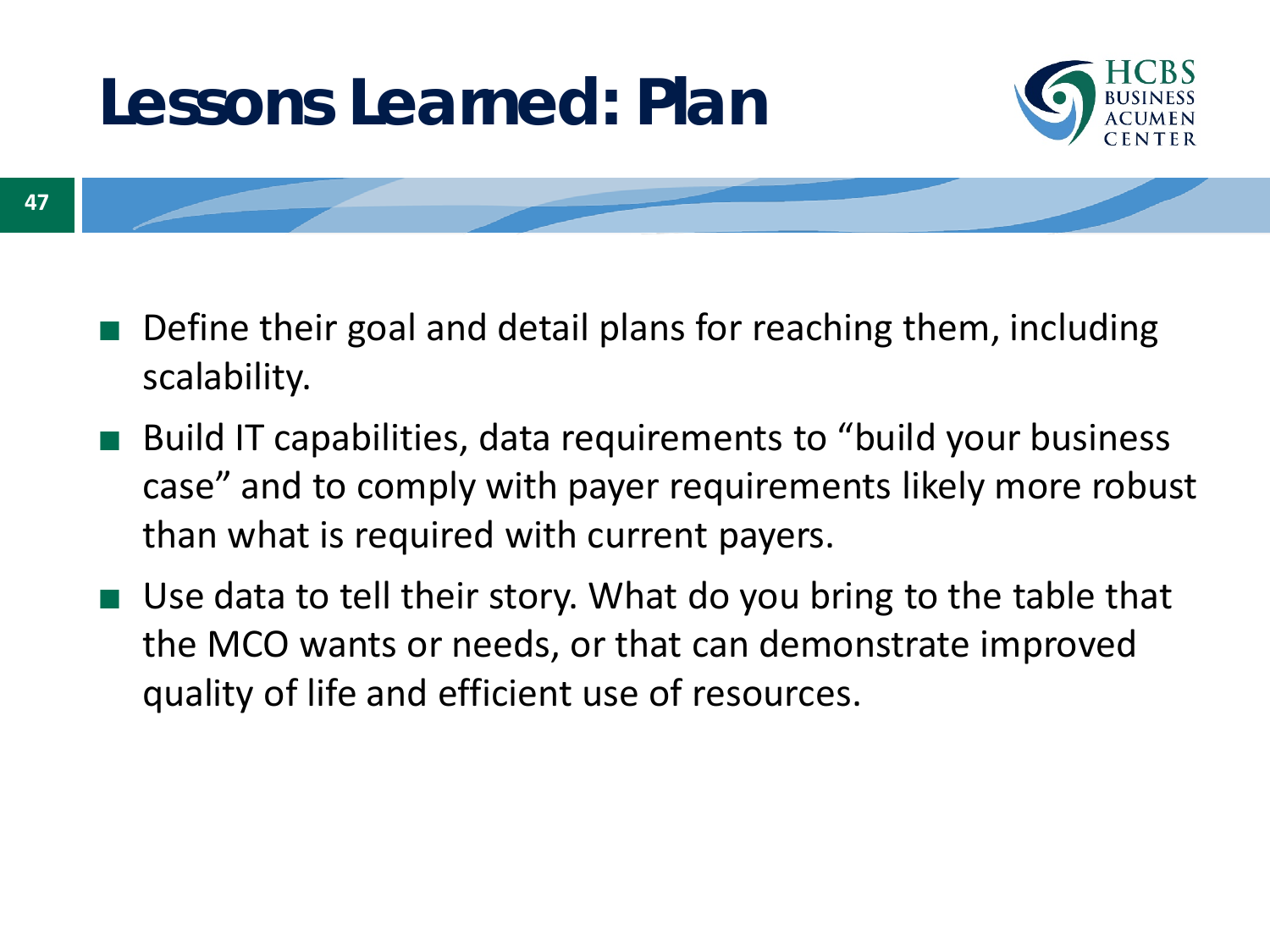

Building Your Understanding of How to Get Started

- Personal Stories—Moving into a Business Market Approach (Webinar - <https://www.acl.gov/node/571>)
- [The Making of a Successful CBO](http://www.aginganddisabilitybusinessinstitute.org/wp-content/uploads/2017/01/ATv37n6-Peterson_Lockwood-002.pdf) (Article)
- A matter of mindset: CBOs must master "outside-in" thinking to partner up and deliver quality, cost-efficient care (Article)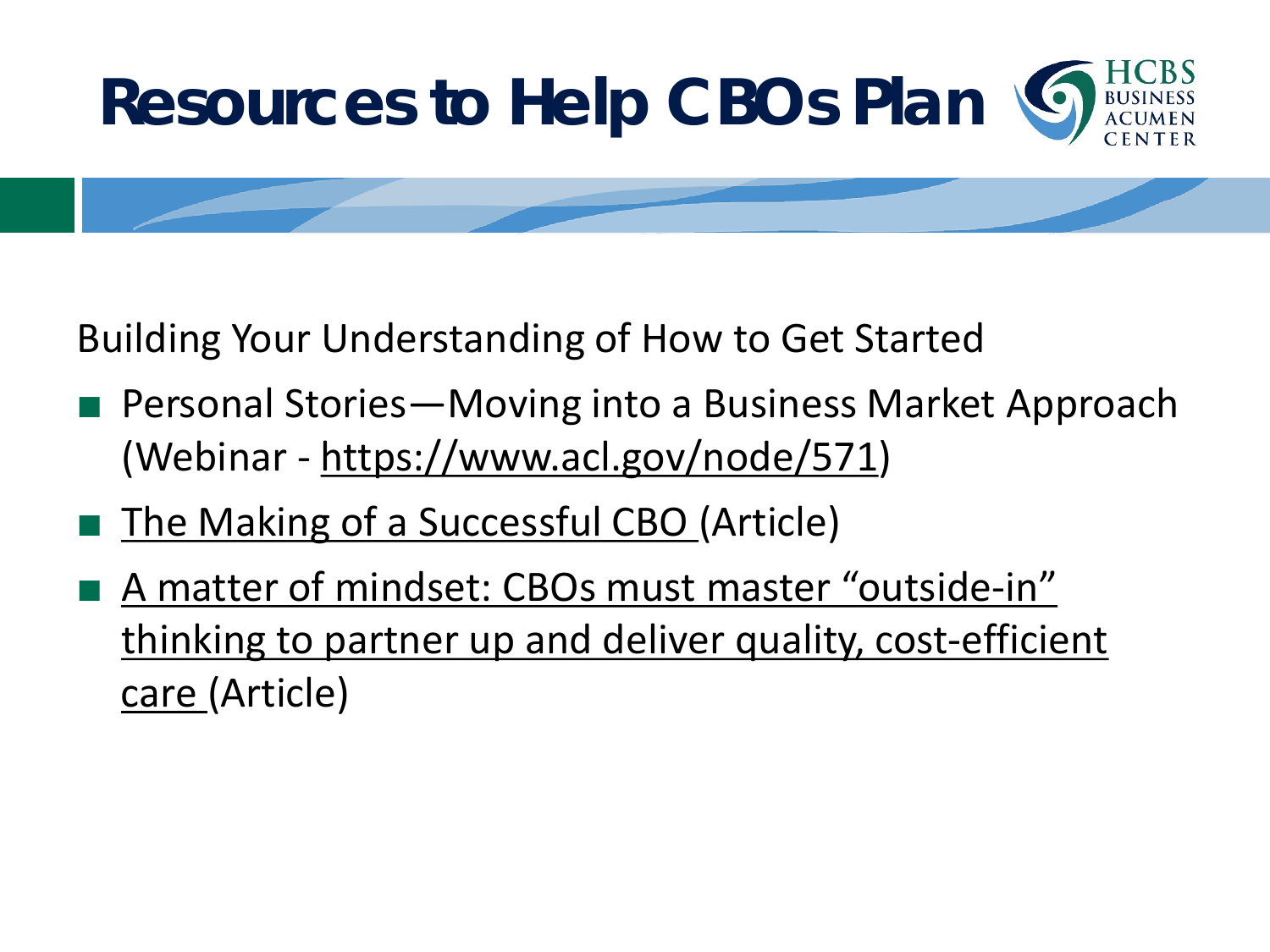# **Lessons Learned: Execute**



- $MCOs$  and CBOs contracting is new for everyone  $-$  be open and accommodating as everyone learns together
- It is important to have coordination and communication between MCO contracting team and MCO program and policy staff who were on the transition planning team.
- Each payer has their own contract and statement of work  $$ which adds a layer (or two) of complexity
- Contracts with MCOs should have clear and concise deliverables
- Measure Success data has to show you what is and is not working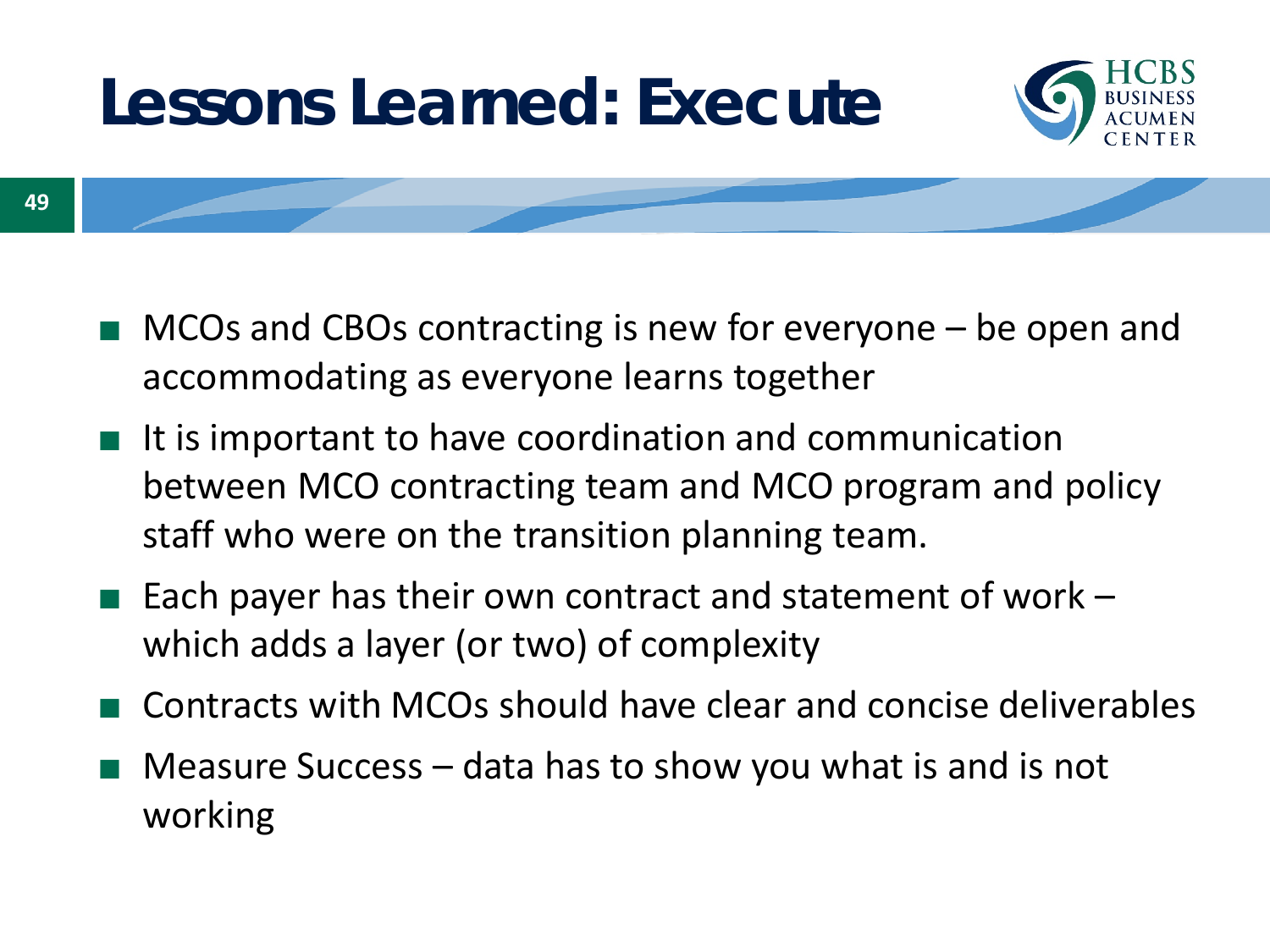

Develop and Implement a Strategic Business Plan

- Planning to Plan? Tools to Use to Help You Better Understand your Current Business Environment (Webinar)
- Information to Action: Strategic Planning and Change Management (Webinar)
- Expand Your Vision and Grow Your Mission! Driving Culture Change in Aging and Disability CBOs Looking to Work with Health Care Partners
- Leadership and Change Management for Community Based **Organizations**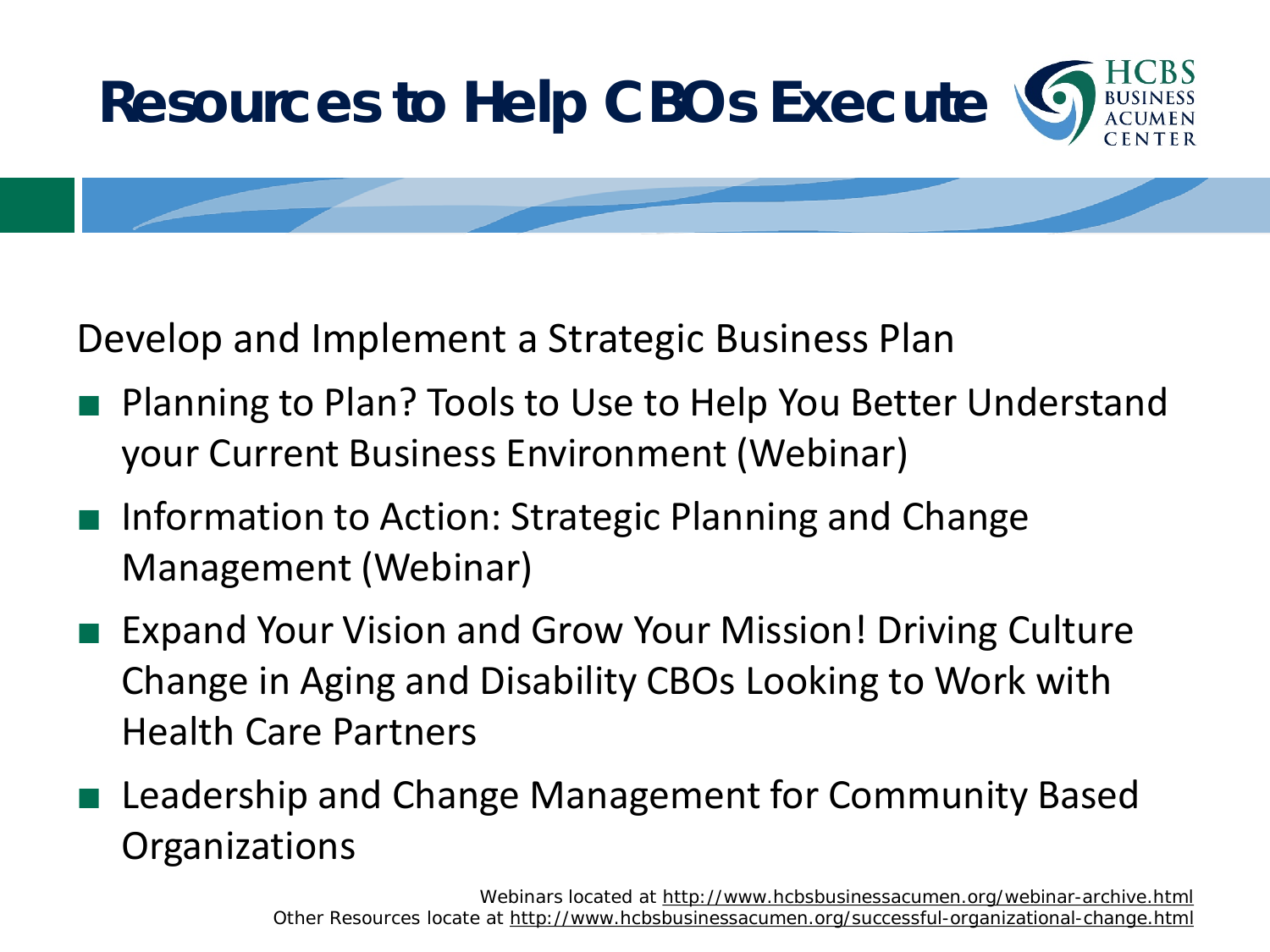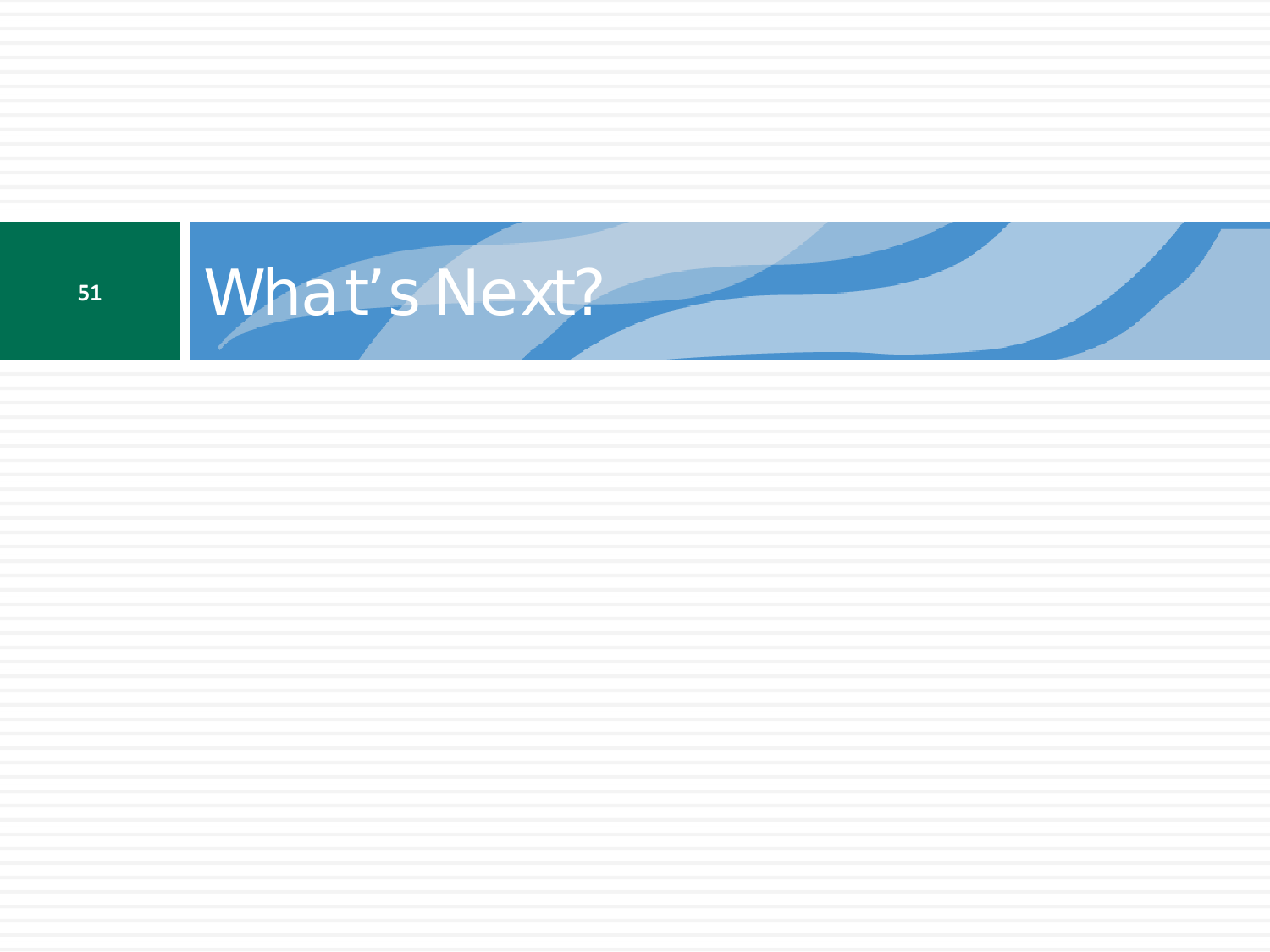

# Business Acumen



BDLC

#### Module 3: **Execute**

\* Identify/ Manage Risk

\* Pricing

\* ROI

\* Contracting

Module 4: Monitor, Evaluate, Adjust

BALC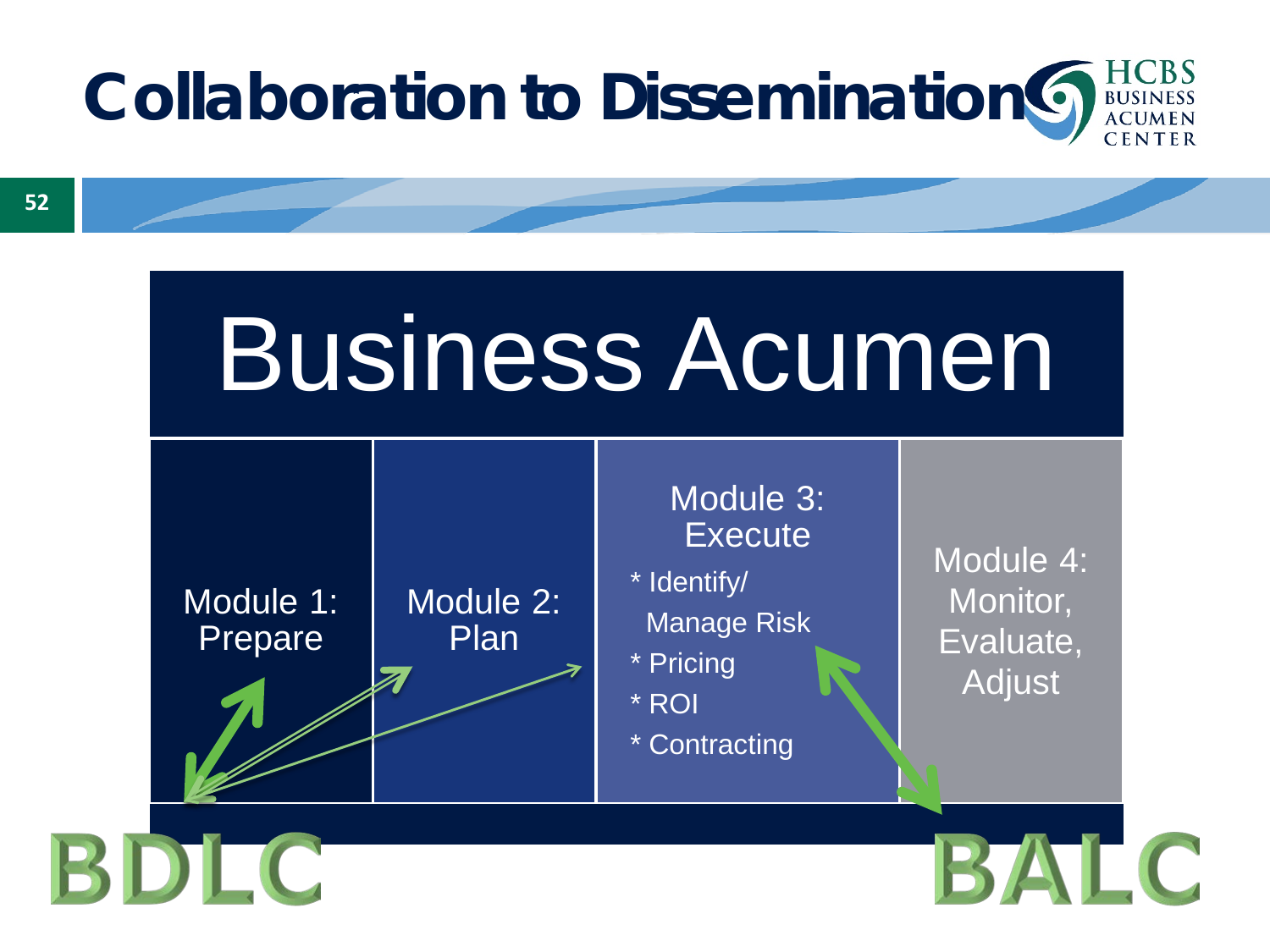## **Understand the Needs of the Collaborative**



- **Purpose: To determine the business acumen needs of** the learning collaborative participants
- Asked about…
	- **Most Important Skills**
	- **Organization's Current Capabilities**
	- **Organization's Priorities**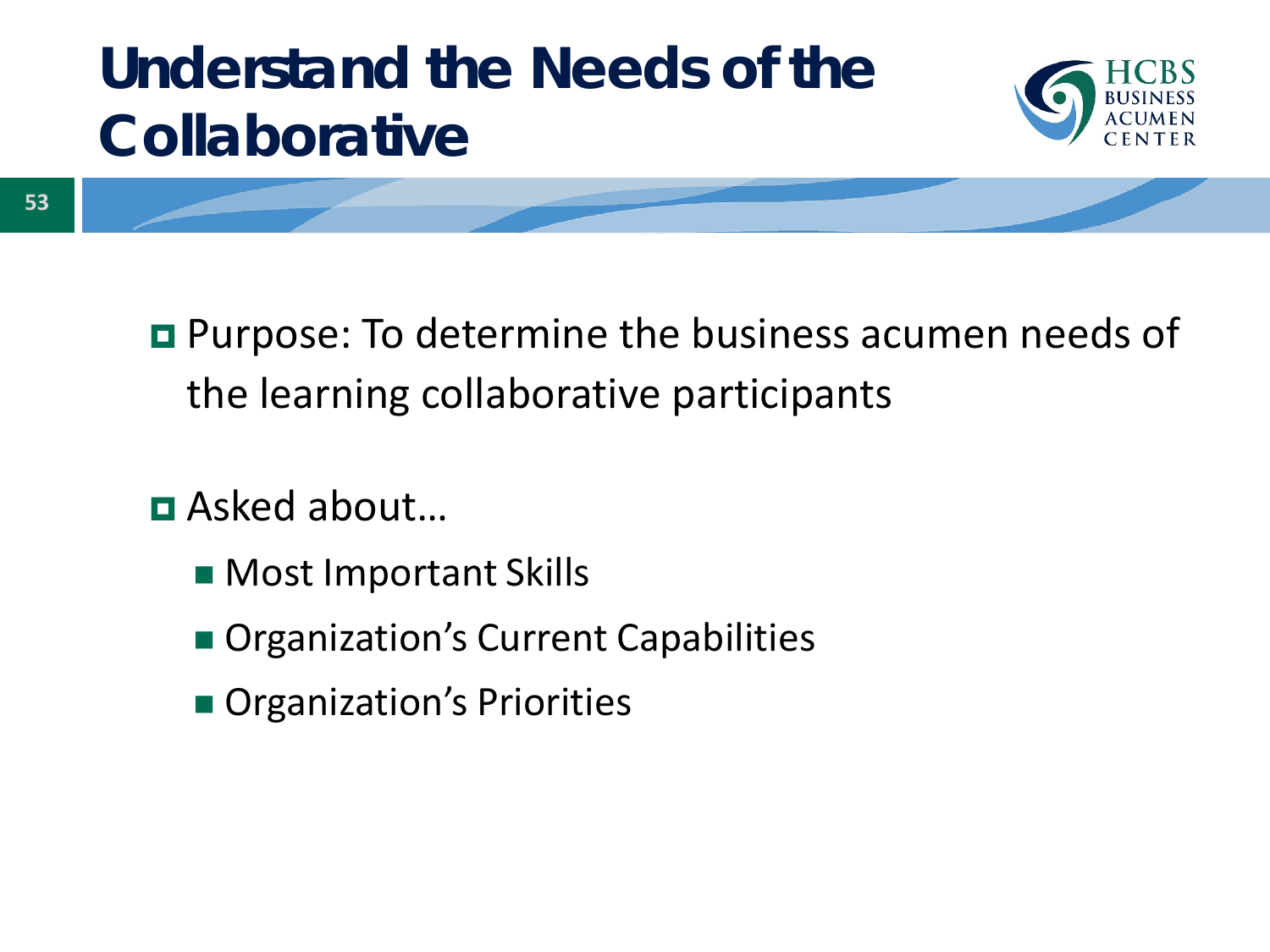# **Skills and Expertise**



- Achievement & Performamce **Orientation**
- Analytical, Data-Driven Decision-Making
- Articulating your Value
- **Building Effective Teams**
- **Building Enthusiasm for Change**
- **Building Essential Infrastructure Support**
- Care Management Roles
- Communication Skills
- Consumer Engagement
- **Consumer Satisfaction**
- Cost Savings
- Developing Information Technology Systems
- Developing Quality and Performance Management Systems
- **Effective Sales Techniques**
- **Evaluating Competition**
- Identifying your Product/Service Line
- Innovative Thinking
- Licensing or Credentialing the Workforce
- Making the Business Case for your Services
- Managing Risk in a Managed Care Environment
- Measures (e.g. outcomes, consumer satisfaction)
- **Negotiation Skills**
- **Network Development**
- **Overcoming Resistance to Change**
- Pricing and Rate Determination
- **Relationship Building and Maintenance**
- **Strategic Organization**
- Understanding and Articulating Return on Investment
- Understanding Customer Needs
- Understanding Legal Terms and Issues
- Using Data to Generate Reports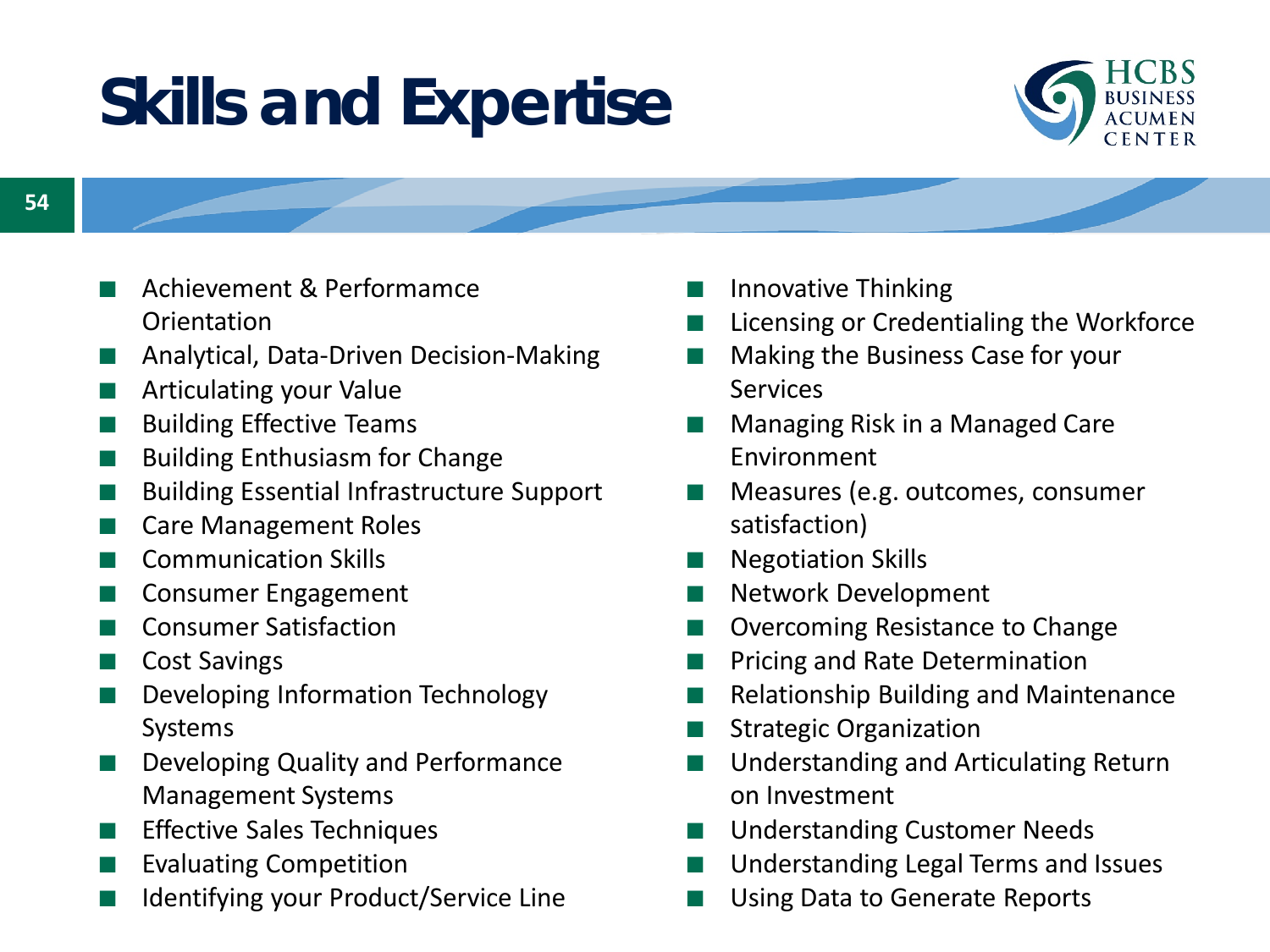#### **Business Acumen Learning Collaborative Survey**



| <b>Gap Between Very Important and Very Strong</b>  |       |  |
|----------------------------------------------------|-------|--|
| <b>Managing Risk in a Managed Care Environment</b> | 36.9% |  |
| <b>Pricing and Rate Determination</b>              | 30%   |  |
| <b>Building Essential Infrastructure Support</b>   | 29.3% |  |
| Understanding & Articulating Return on Investment  | 28.5% |  |
| <b>Overcoming Resistance to Change</b>             | 28.4% |  |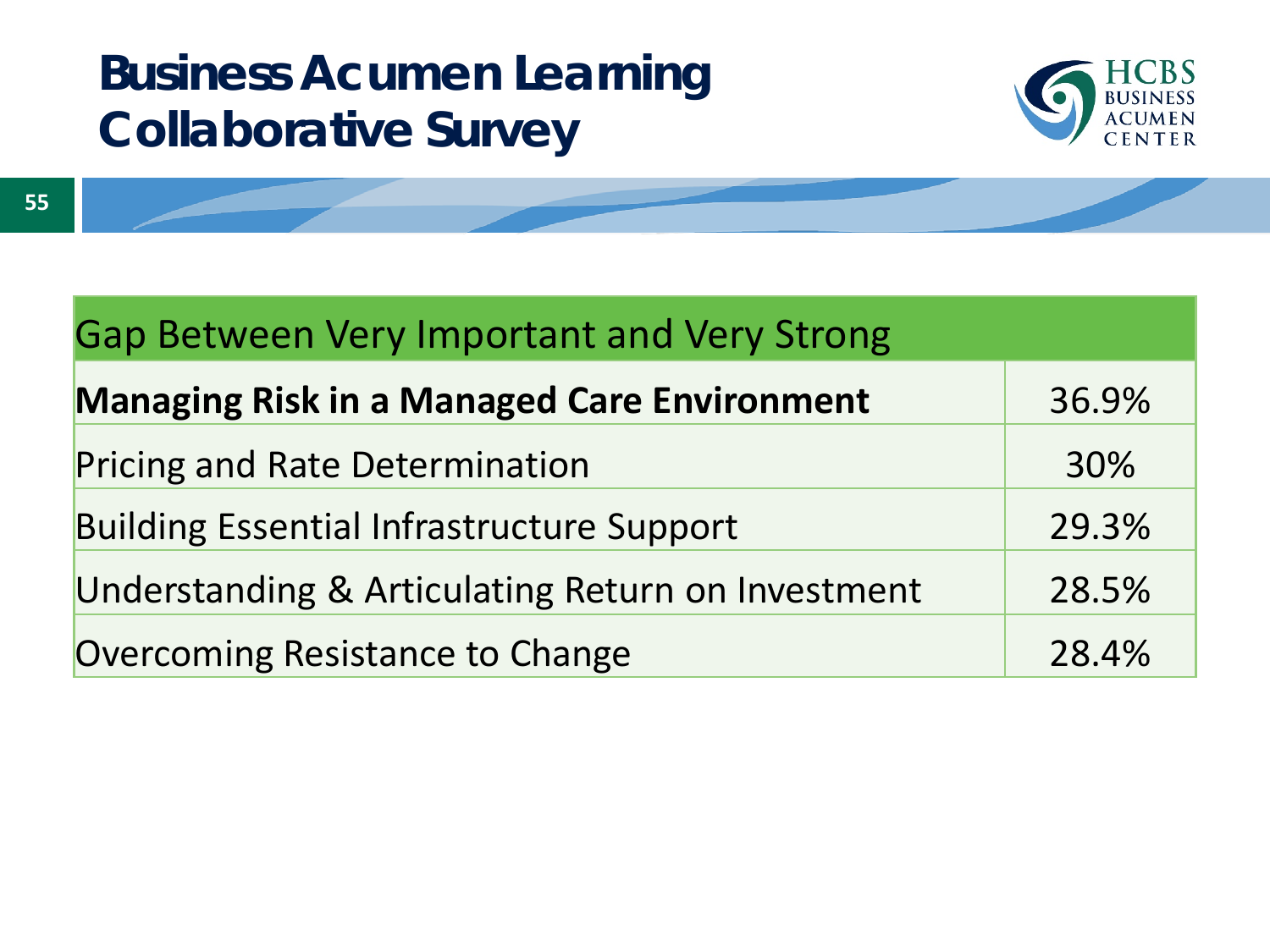#### **Business Acumen Learning Collaborative Survey**



#### ■ Top 6 Priority Areas

| <b>Managing Risk in a Managed Care Environment</b> | 25%   |
|----------------------------------------------------|-------|
| <b>Making the Business Case for your Services</b>  | 25%   |
| <b>Cost Savings</b>                                | 25%   |
| Innovative Thinking                                | 27.5% |
| <b>Analytical, Data-Driven Decision-Making</b>     | 35%   |
| <b>Pricing and Rate Determination</b>              | 47.5% |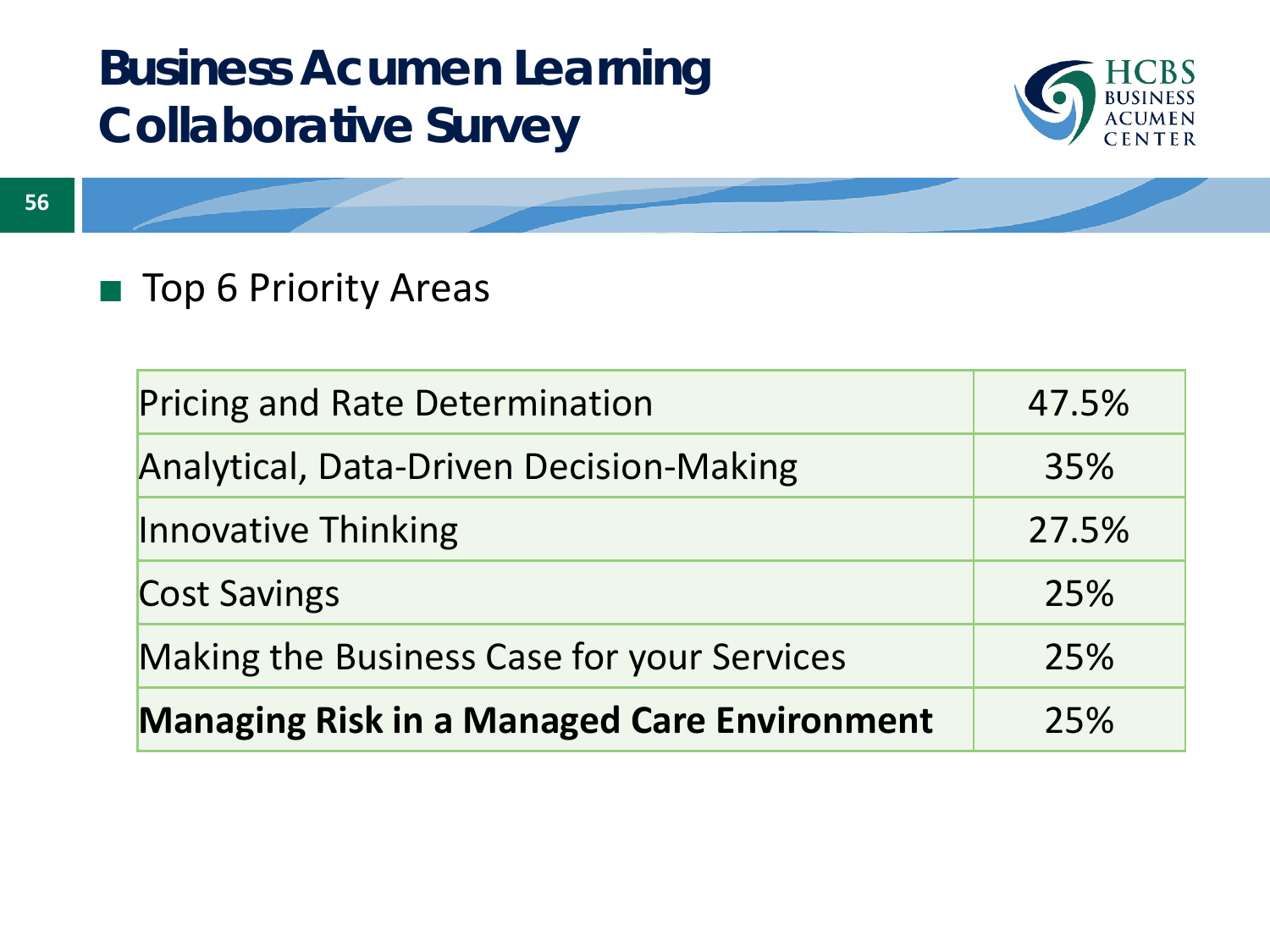# **Skills for Success**



#### **What skills and expertise are most important when modernizing the delivery of care and services:**

| <b>Community Based Organizations</b>        | <b>Managed Care Organizations</b>                            | <b>States</b>                                              |
|---------------------------------------------|--------------------------------------------------------------|------------------------------------------------------------|
| Analytical, Data-Driven Decision-<br>Making | <b>Consumer Engagement</b>                                   | <b>Communication Skills</b>                                |
| <b>Consumer Satisfaction</b>                | <b>Consumer Satisfaction</b>                                 | Articulating your Value                                    |
| <b>Consumer Engagement</b>                  | <b>Innovative Thinking</b>                                   | <b>Building Essential</b><br><b>Infrastructure Support</b> |
| <b>Understanding Customer Needs</b>         | <b>Managing Risk in a Managed</b><br><b>Care Environment</b> | <b>Consumer Engagement</b>                                 |
| <b>Articulating your Value</b>              | Measures (e.g. outcomes,<br>consumer satisfaction)           | <b>Consumer Satisfaction</b>                               |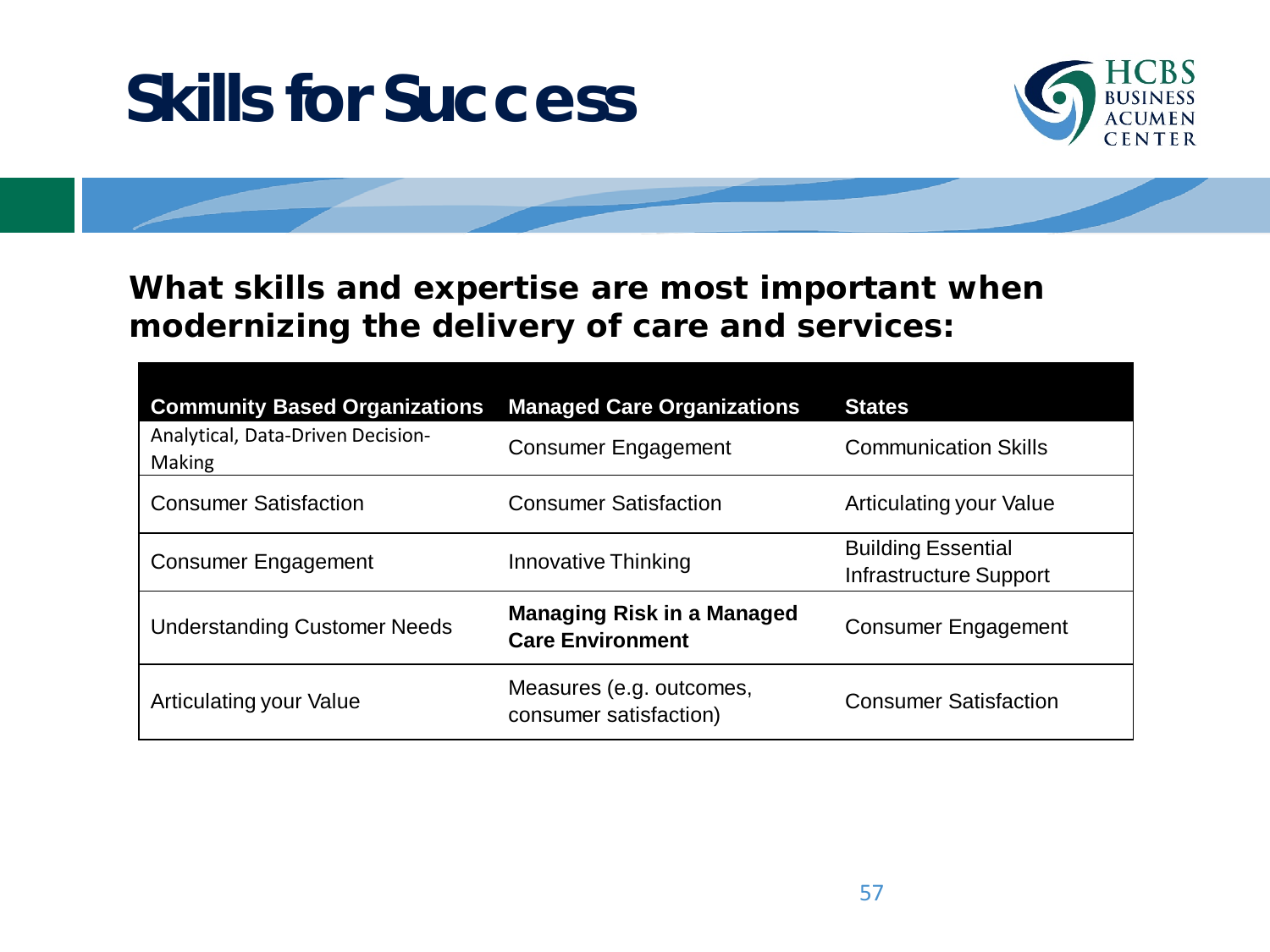#### **Focusing our efforts: Managing Risk in an Integrated Care Environment - Identification of Risks**



- Risks related to core business areas
	- **D** What are the risks
	- $\blacksquare$  Include resources to assist in managing/mitigating risks
	- $\Box$  Clarify core competencies within the risk area
- Risks related integrated care
	- $\blacksquare$  How are common business area risks impacted with the move to integrated care?
	- Identify additional risks related to moving to integrated care?
	- $\blacksquare$  Include resources to assist in managing/mitigating risks
	- $\Box$  Clarify core competencies with the risk areas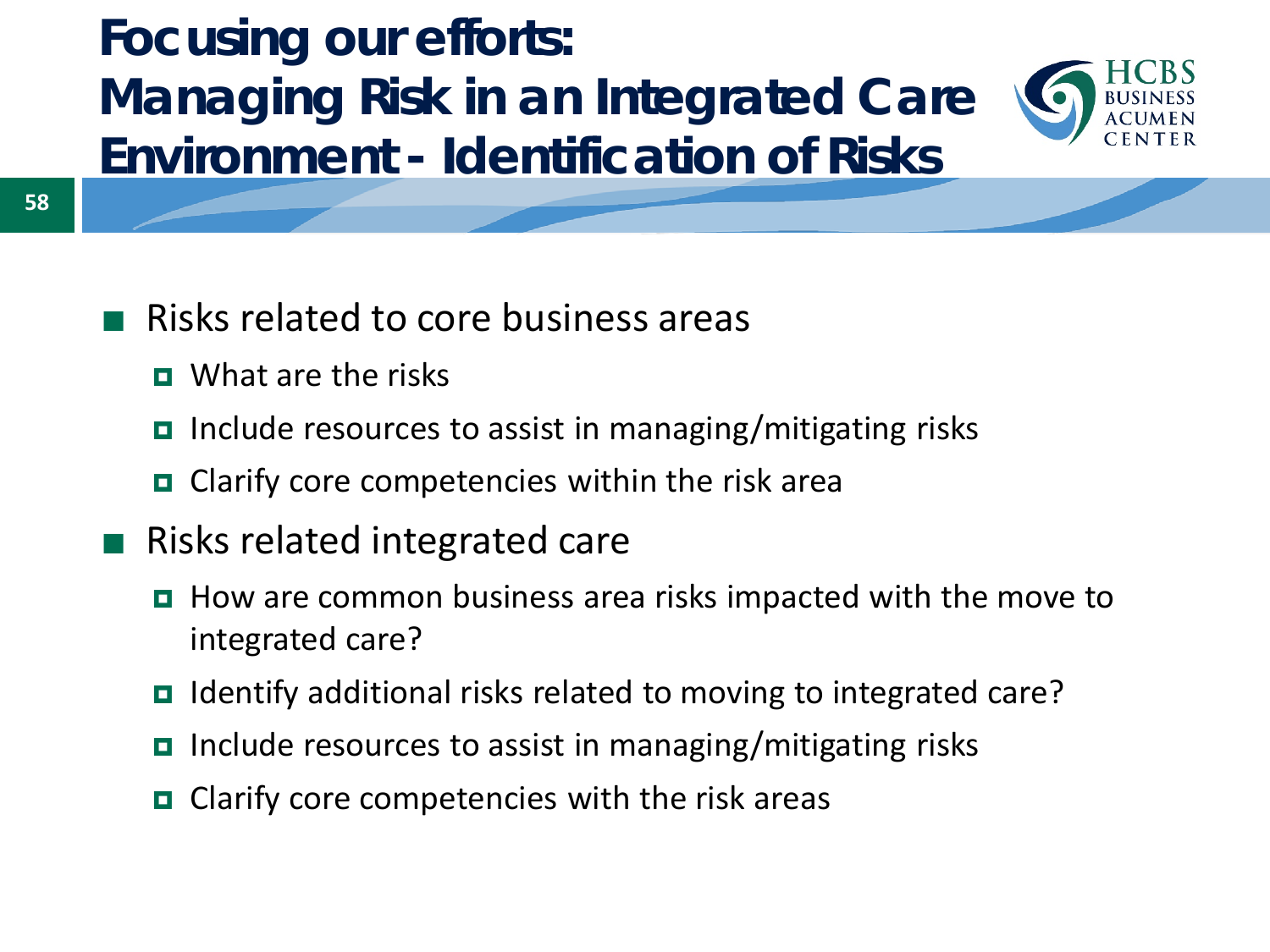#### **Business Development Learning Collaborative: Following the Roadmap**

#### ■ Step 1: Prepare

Understand the Business Environment and Your Place within It

#### **□** Strategic Plan

- **Nision and Mission**
- $\blacksquare$  Environmental Scan
- **SWOT Analysis**
- Champions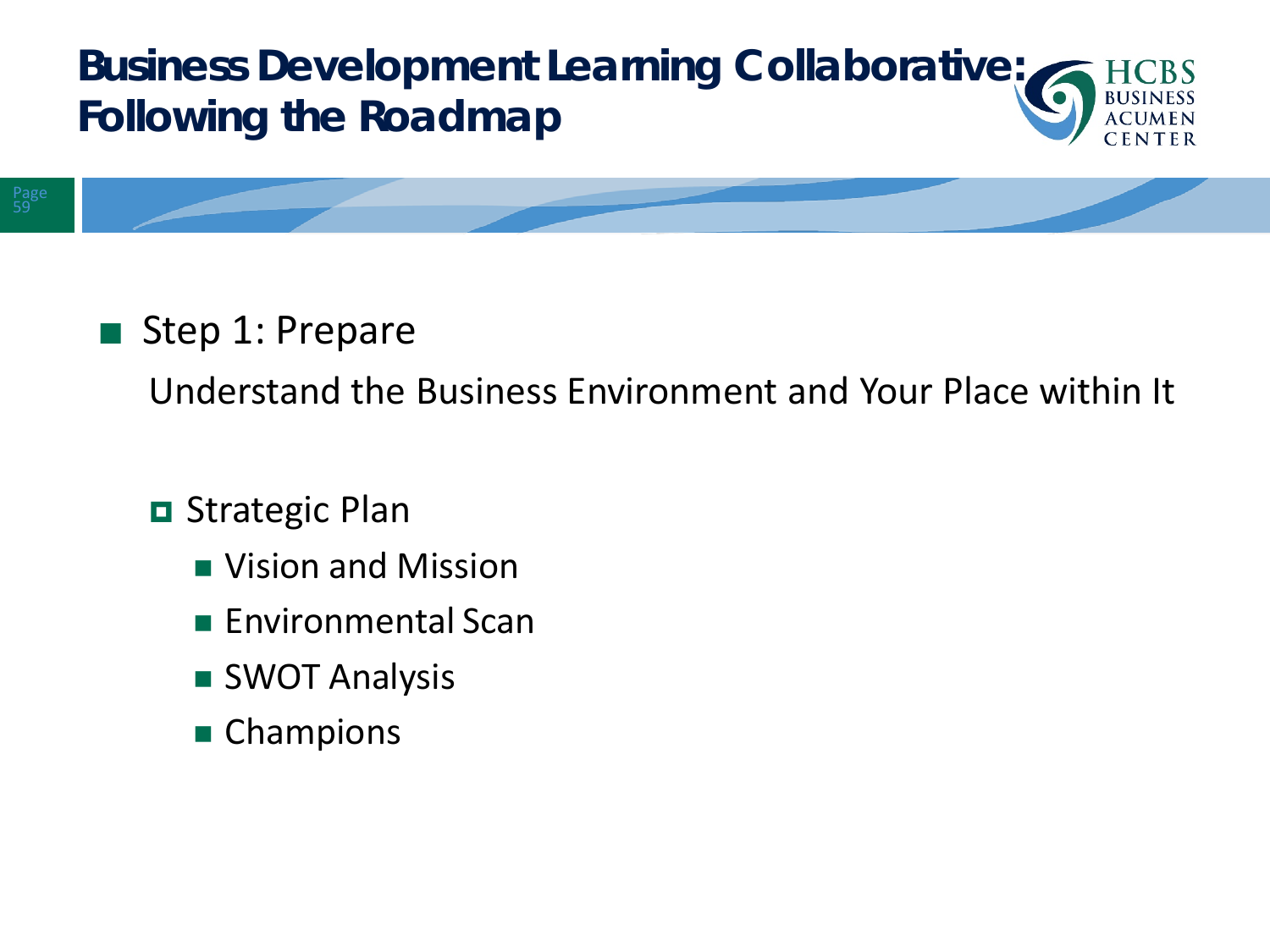# **Strategic Plan**



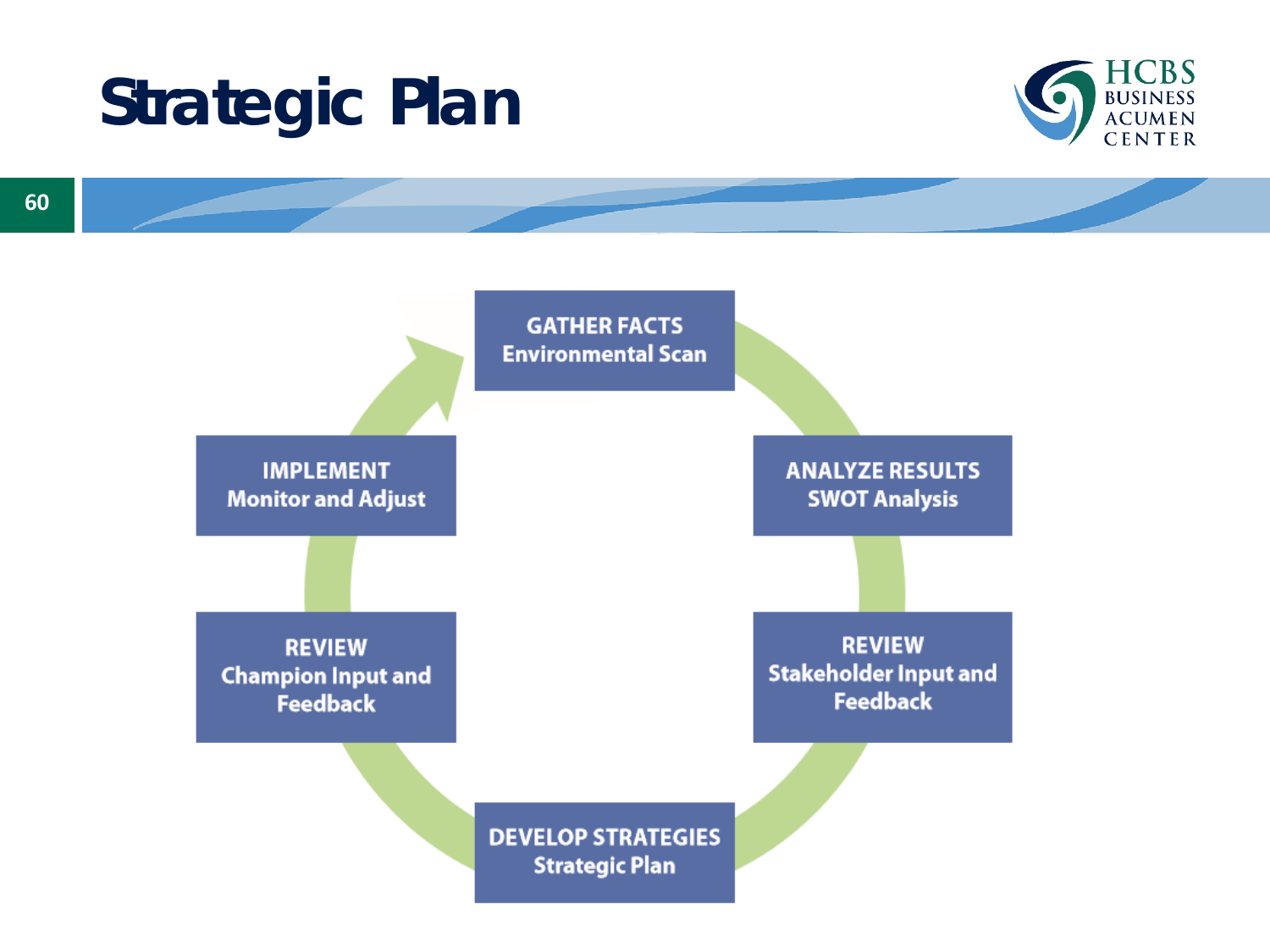



**Vision**<br>Mission **Values** 

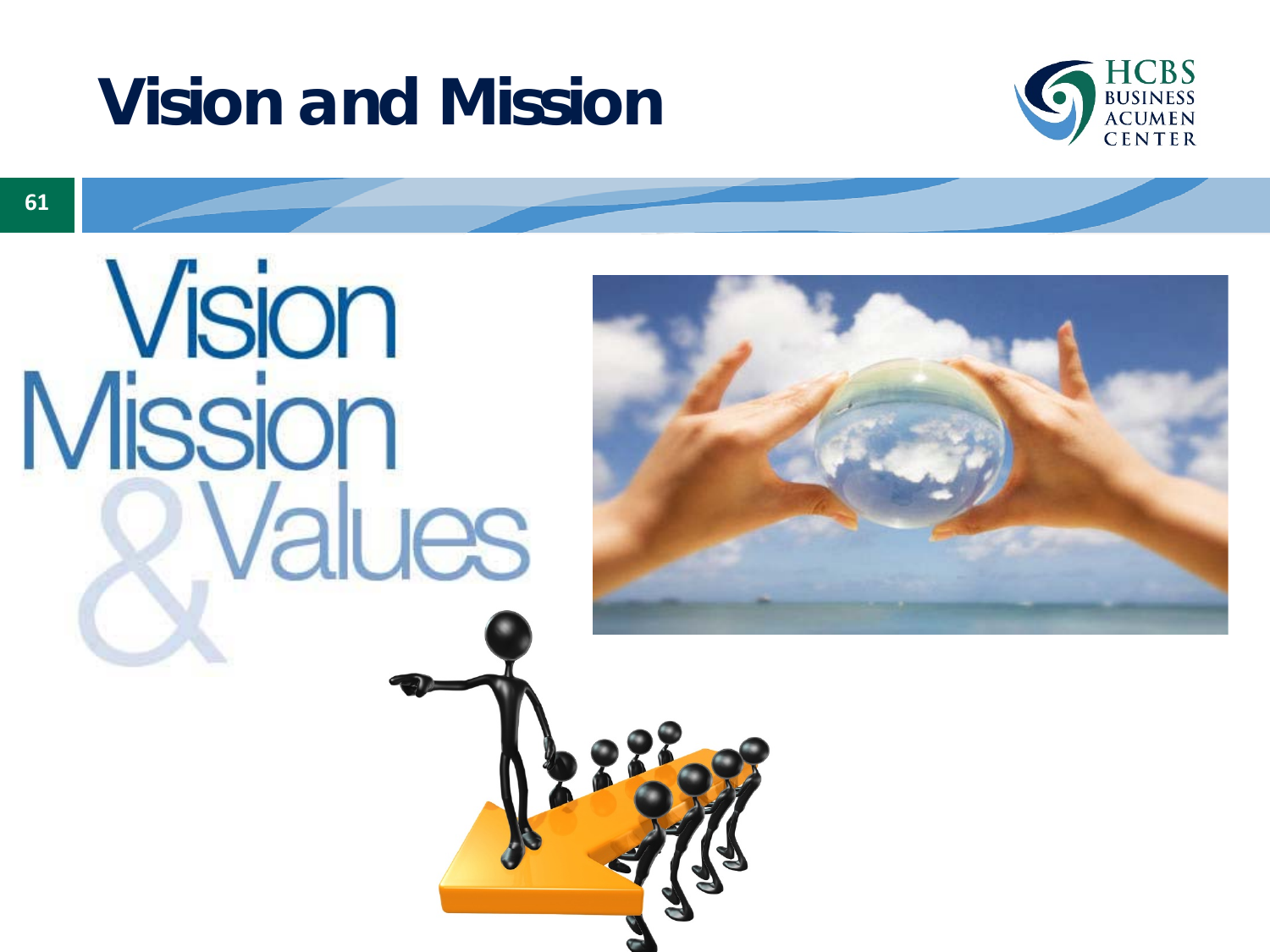# **Environmental Scan**





**Past Trends | Current Trends | Emerging Trends**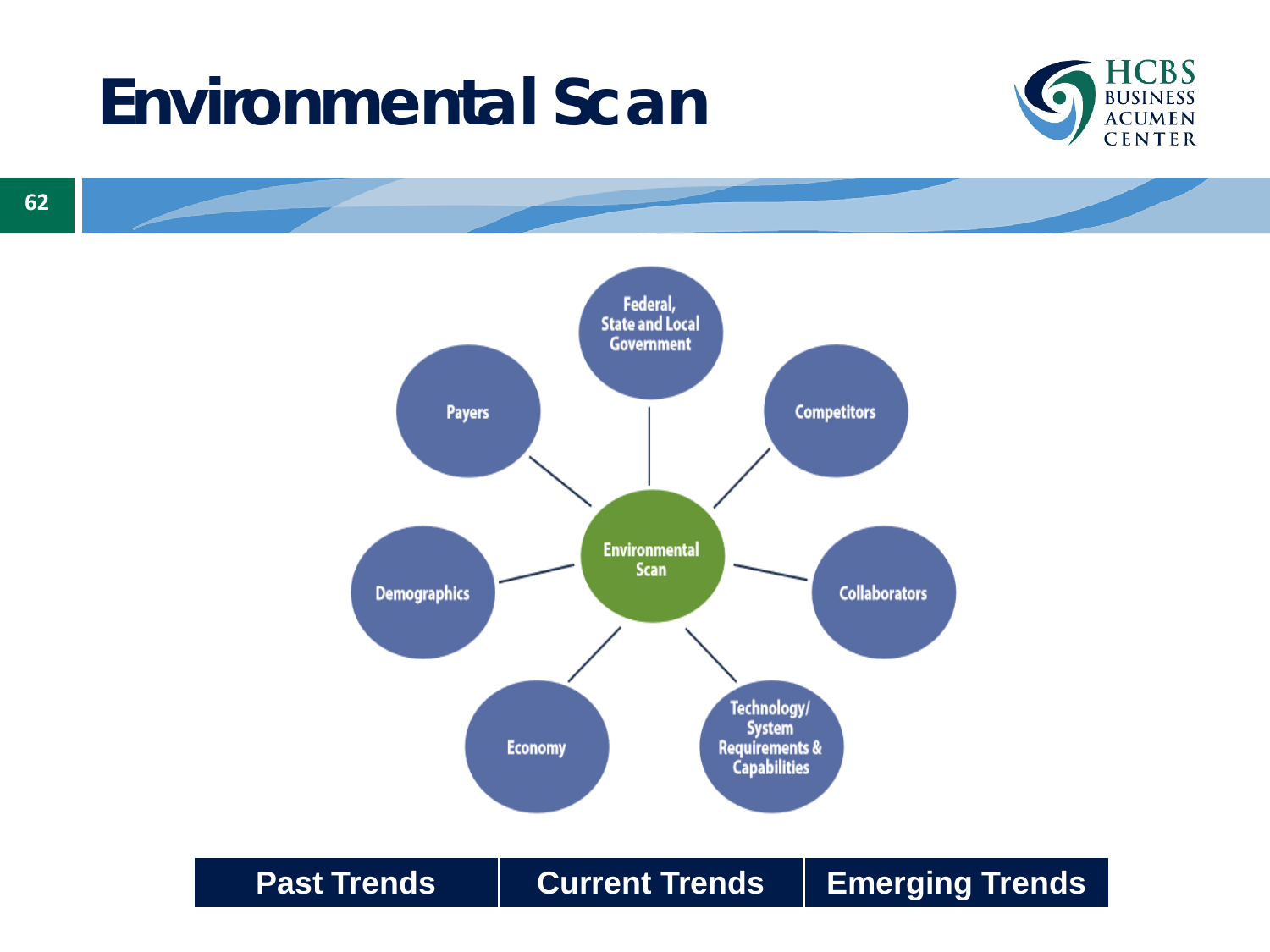# **SWOT Analysis**







Strengths<br>Veaknesses pportunities hreats



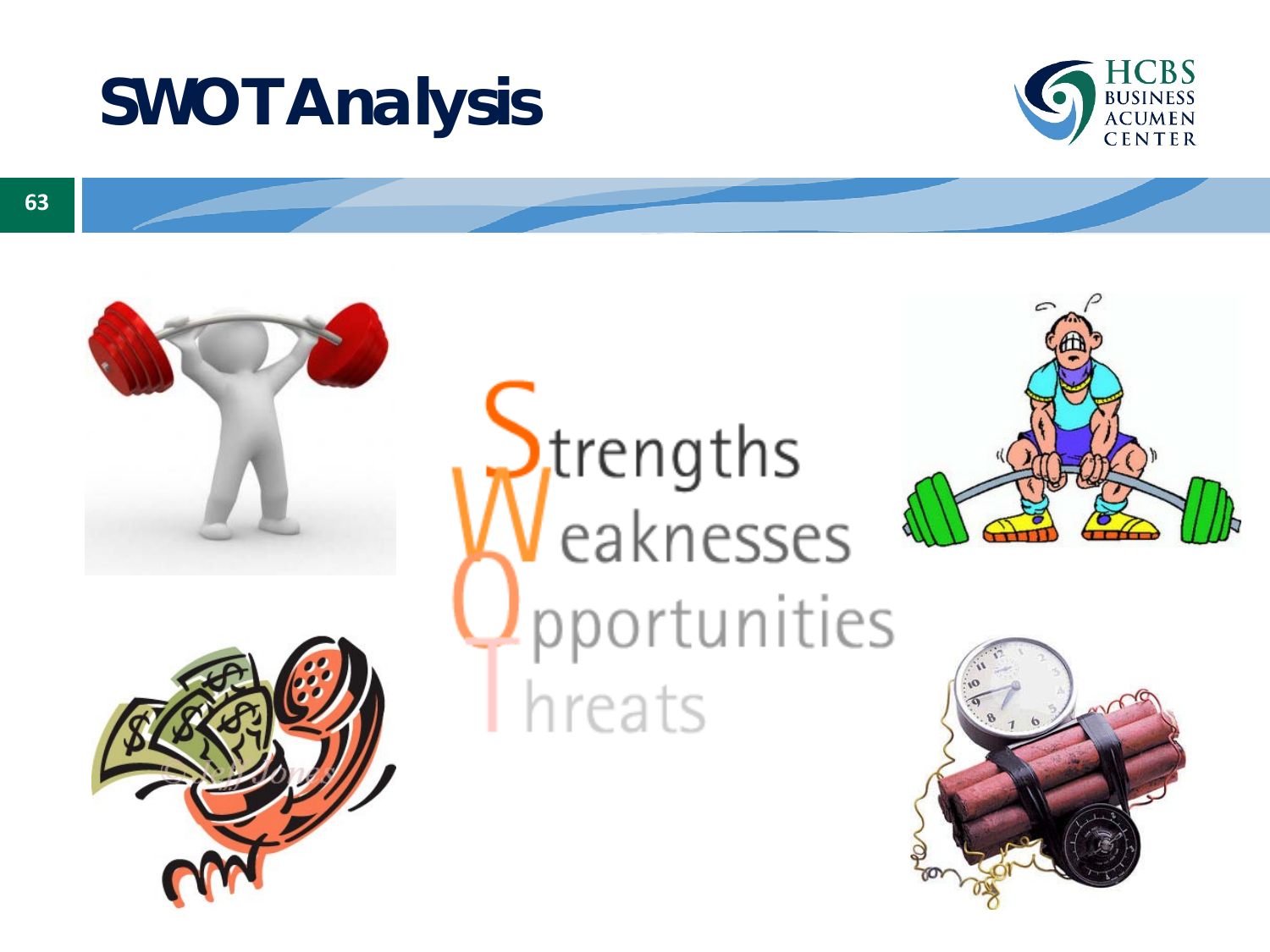# **Stakeholder or Champion?**



**64**



**INTEREST**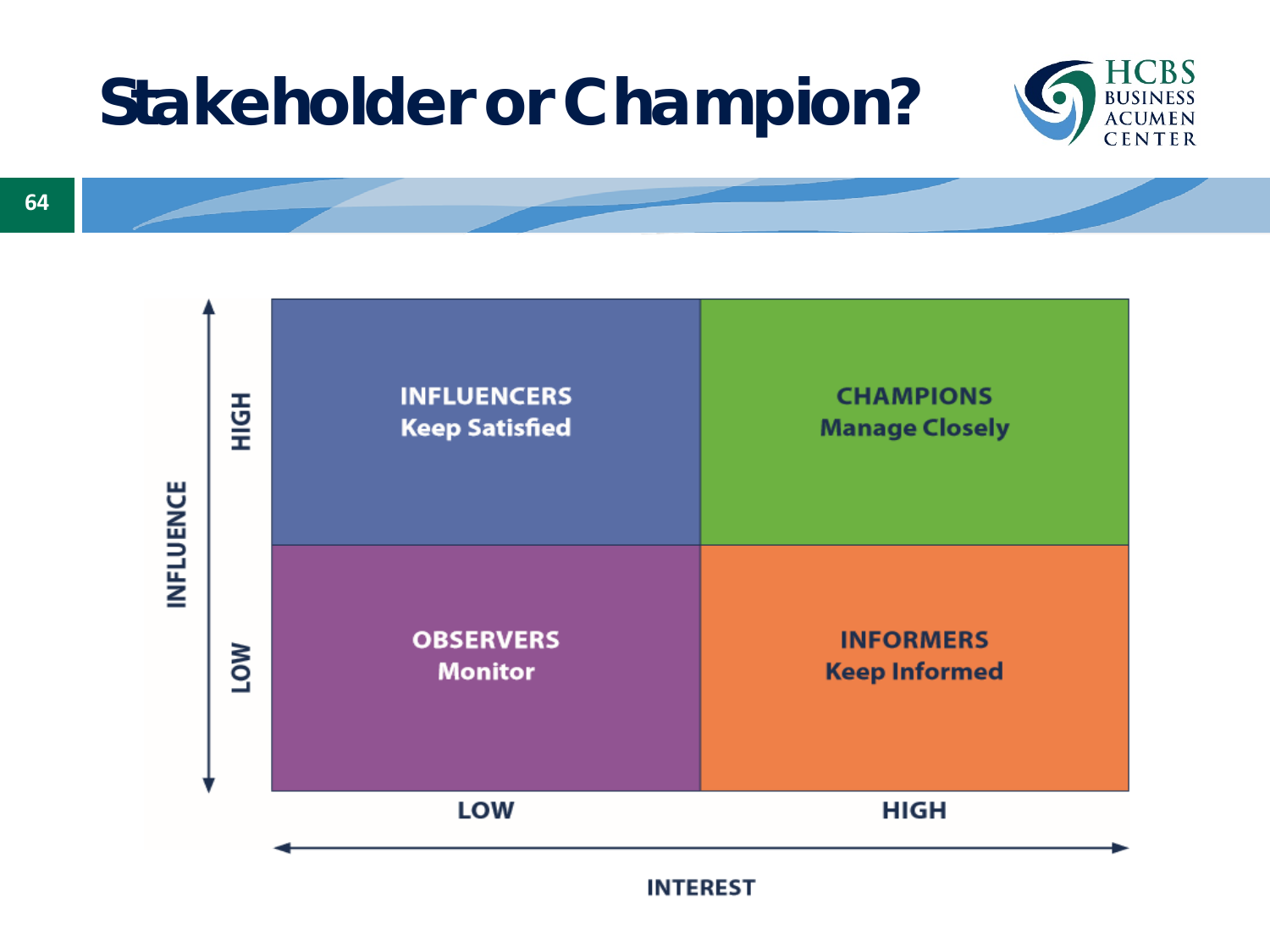# **Now what?**



**Vision<br>Mission Values** trengths<br>eaknesses portunities hreats





**INTEREST**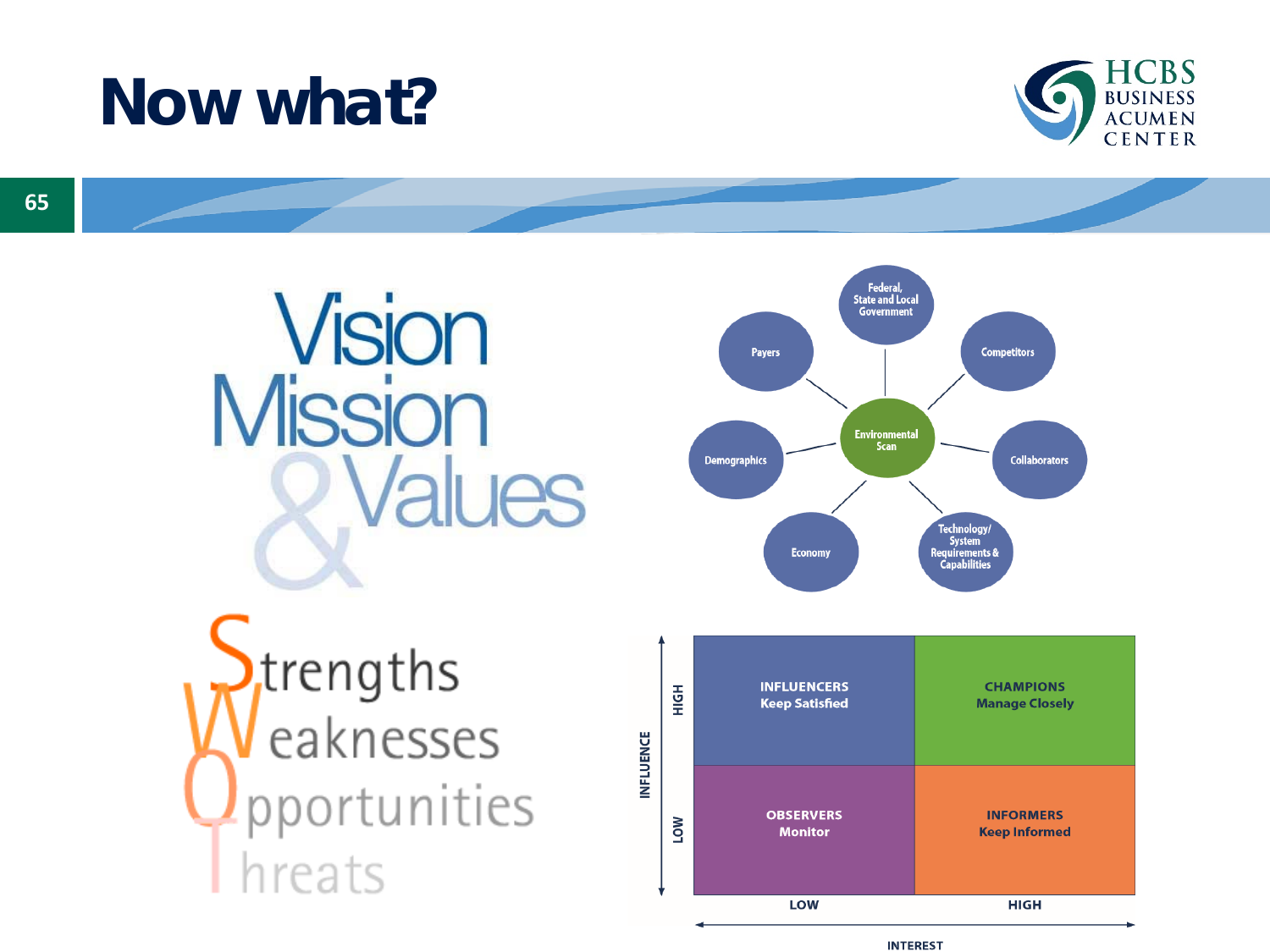#### **Business Development Learning Collaborative Purpose and Objectives**



- Complete a thorough environmental scan of each CBO service area;
- Complete a thorough analysis of Strengths, Weakness, Opportunities, and Threats (SWOT) for each CBO and state system;
- Analyze results of the environmental scan and SWOT analysis;
- Develop a strategic plan for each CBO or network of CBOs; and
- Identify and begin to implement strategies to address barriers to implementation.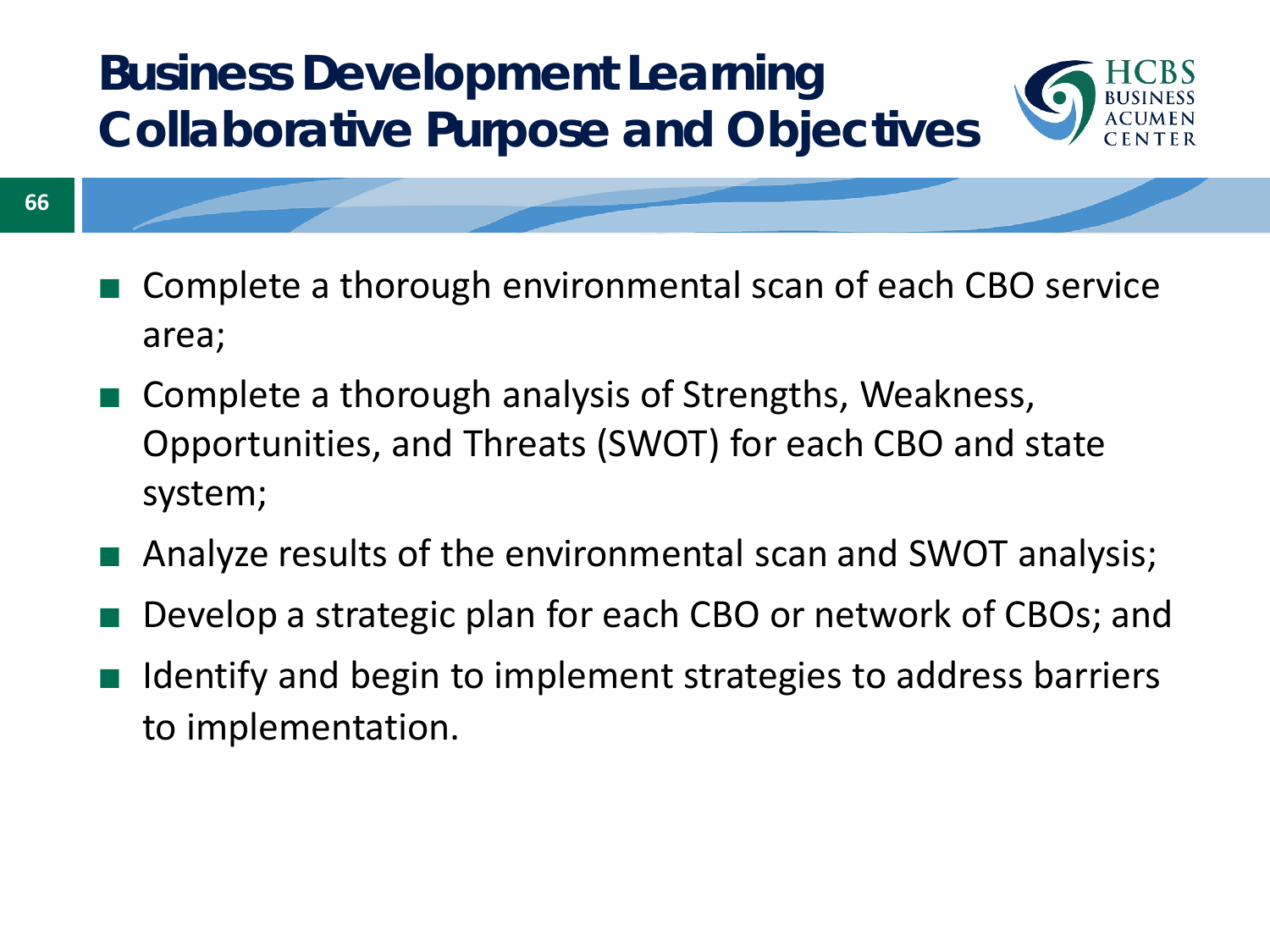#### **Business Development Learning Collaborative Purpose and Aim**



- To accomplish these objectives, each team will work together to:
	- $\blacksquare$  Define project goals and milestones

**67**

- Understand the market & environment in their community or state;
- I Identify the needs of their partners and integrated healthcare entities in order to identify service and/or product lines responsive to those needs;
- Articulate the business case for CBO, integrated healthcare entities, and/or state partnerships;
- Address the organizational change needed to support these cultural shifts;
- Understand costs, pricing and cash flow; and
- **□** Measure outcomes based on the team's specific project goals.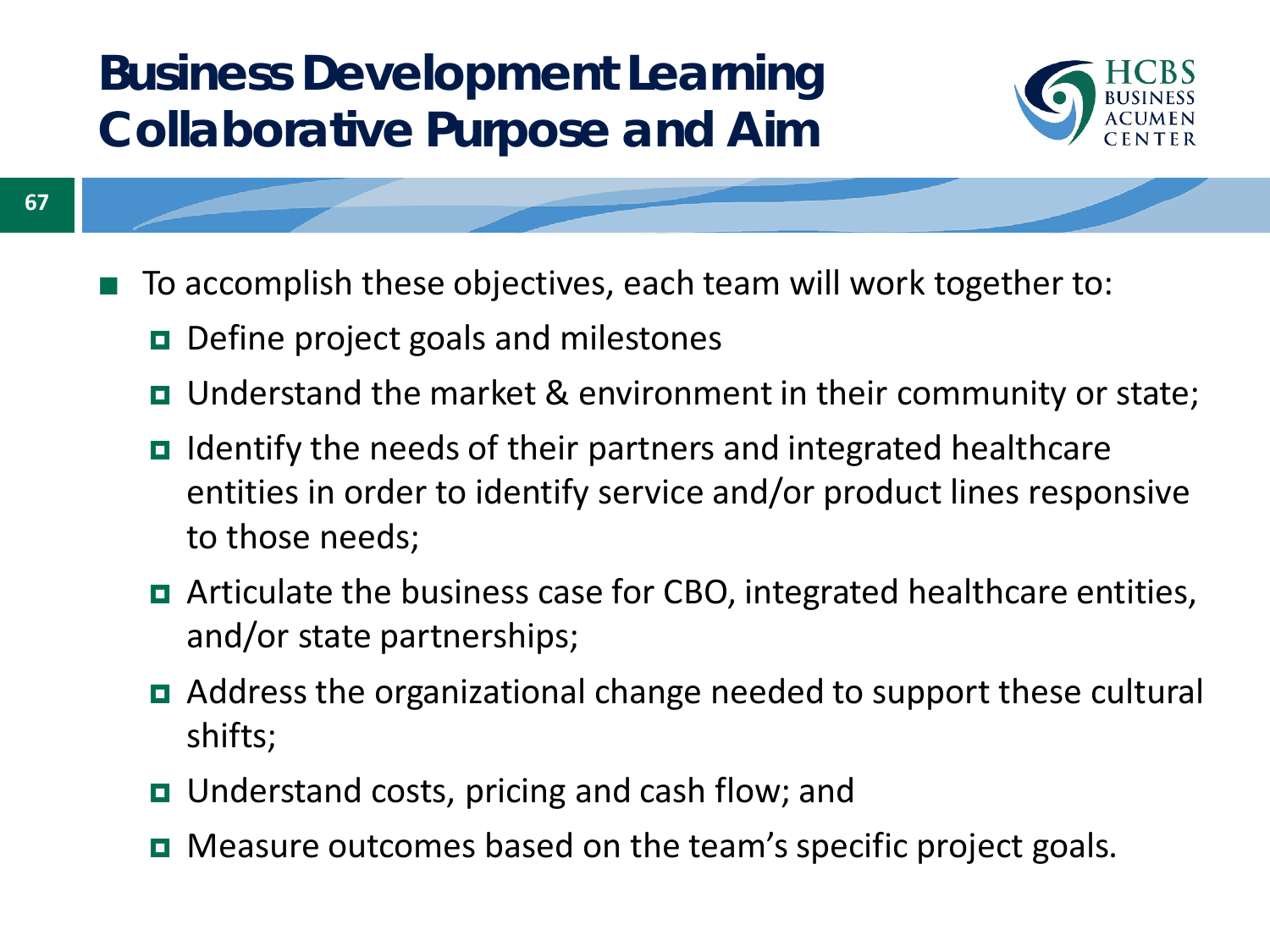

# Business Acumen



BDLC

#### Module 3: **Execute**

\* Identify/ Manage Risk

\* Pricing

\* ROI

\* Contracting

Module 4: Monitor, Evaluate, Adjust

BALC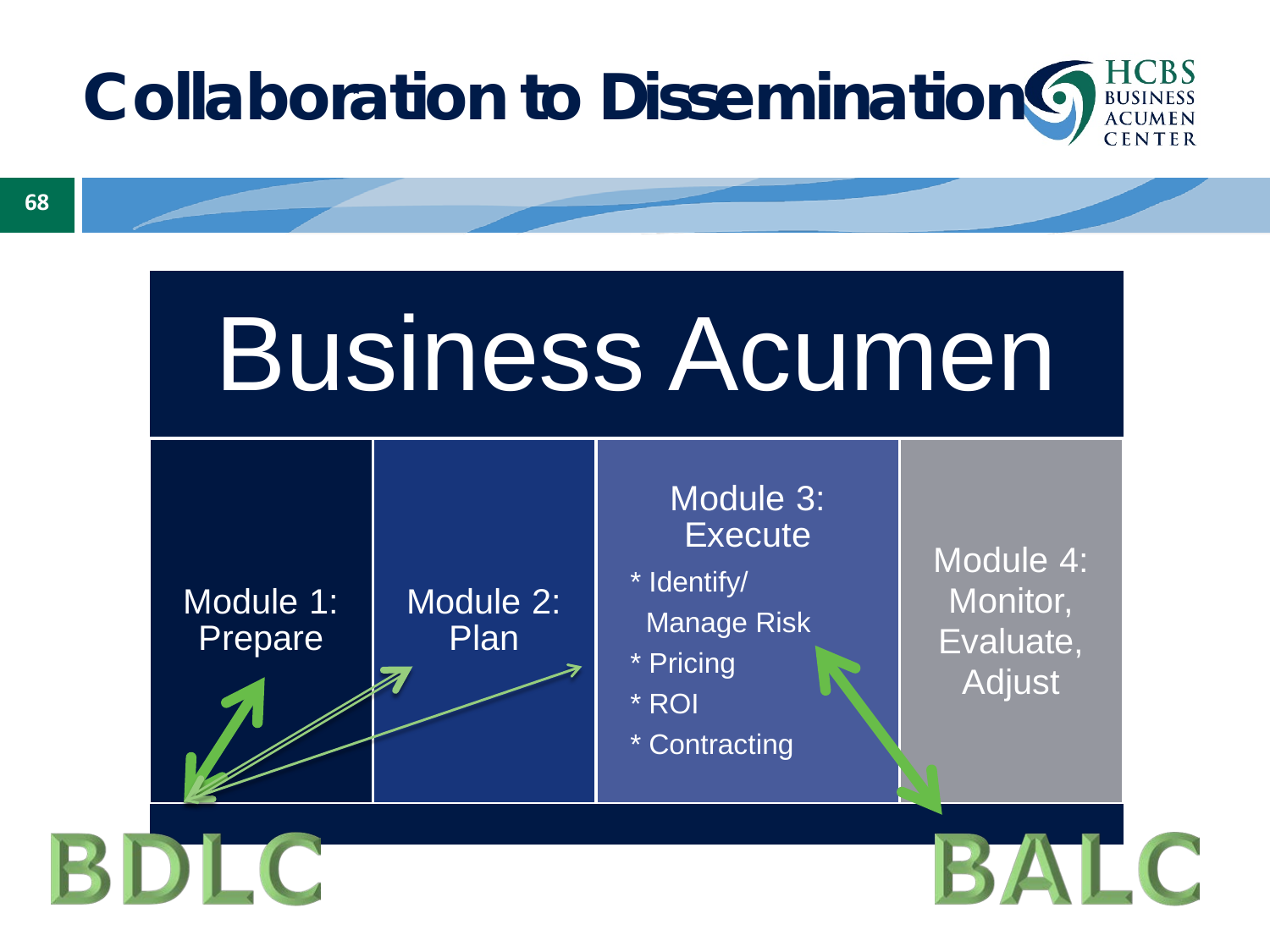### **Thank You!**





#### www.hcbsbusinessacumen.org